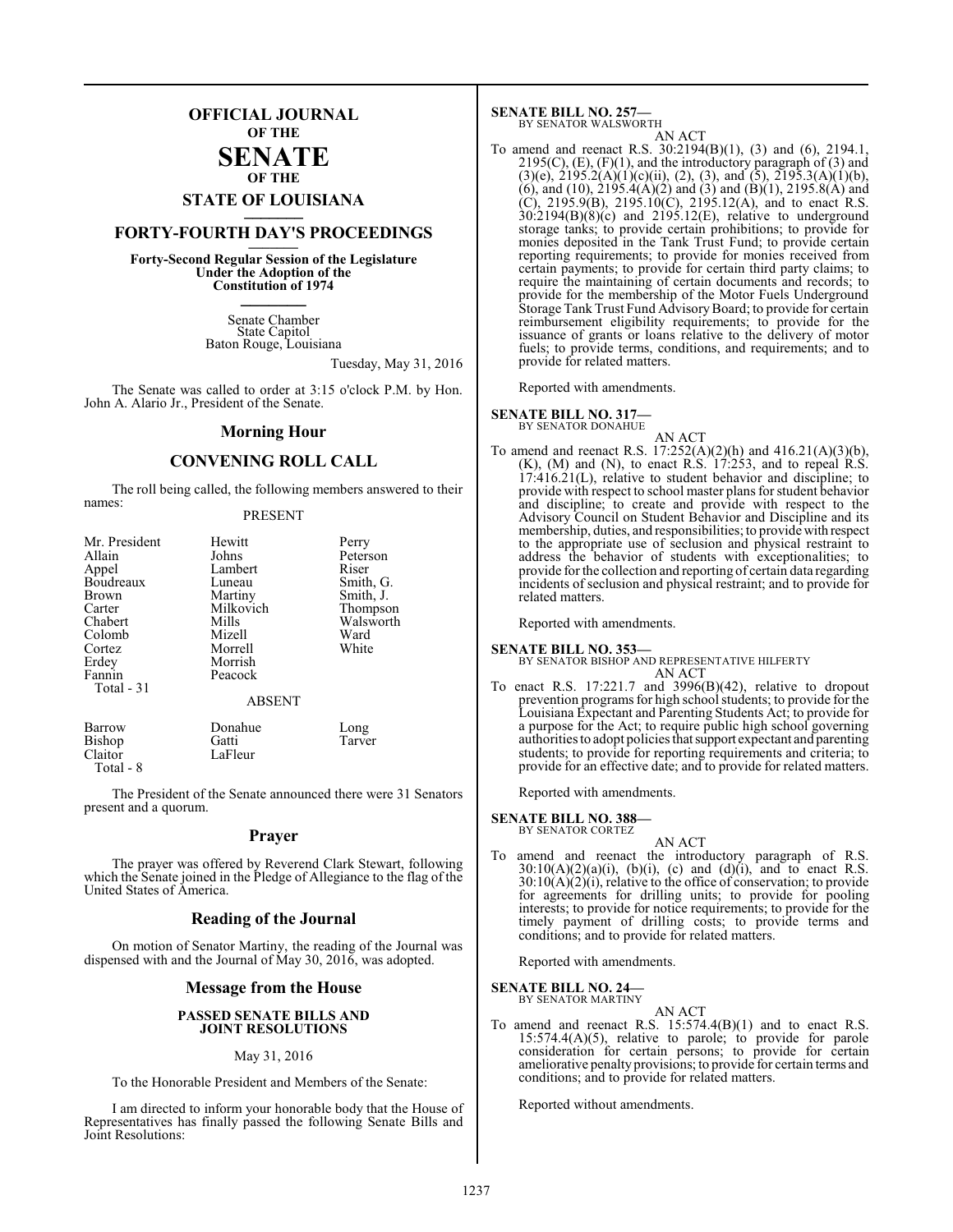# **Page 2 SENATE 44th DAY'S PROCEEDINGS**

**SENATE BILL NO. 150—**

BY SENATORS PERRY AND RISER AN ACT

To enact Code of Criminal Procedure Article 330.4, relative to bail and bail hearings; to require the detention of a noncitizen defendant pending a bail hearing on a charge involving a fatality; to provide relative to bail hearing procedures; to provide relative to conditions of bail; to provide relative to revocation of bail and issuance of arrest warrants; and to provide for related matters.

Reported without amendments.

#### **SENATE BILL NO. 310—** BY SENATOR CLAITOR

AN ACT

To amend and reenact R.S.  $17:7(2)(f)(iii)$  and  $3911(B)(1)(k)$ , and to enact R.S.  $17:3911(B)(1)(l)$  and  $(B)(4)$ , relative to the collection and reporting of certain student data; and to provide for related matters.

Reported without amendments.

Respectfully submitted, ALFRED W. SPEER Clerk of the House of Representatives

### **Privileged Report of the Legislative Bureau**

May 31, 2016

To the President and Members of the Senate:

I am directed by your Legislative Bureau to submit the following report:

The following instruments are approved as to construction and duplication. We advise and suggest the following amendments:

#### **HOUSE BILL NO. 1—** BY REPRESENTATIVE HENRY

AN ACT

Making annual appropriations for Fiscal Year 2016-2017 for the ordinary expenses of the executive branch of state government, pensions, public schools, public roads, public charities, and state institutions and providing with respect to the expenditure of said appropriations.

Reported without amendments.

#### **HOUSE BILL NO. 3—**

BY REPRESENTATIVE ABRAMSON AN ACT

To enact the Omnibus Bond Authorization Act of 2016, relative to the implementation of a five-year capital improvement program; to provide for the repeal of certain prior bond authorizations; to provide for new bond authorizations; to provide for authorization and sale of such bonds by the State Bond Commission; and to provide for related matters.

Reported without amendments.

#### **HOUSE BILL NO. 32—**

BY REPRESENTATIVES JONES, ARMES, BACALA, BAGILEY, BILLIOT, TERRY BROWN, CARPENTER, ROBBY CARTÉR, IOX,<br>FRANKLIN, GAINES, HALL, HAZEL, HILL, HOWARD, HUNTER,<br>JACKSON, JAMES, JEFEERSON, JENKINS, ROBERT JOHNSON, TERRY<br>LANDRY, M

## AN ACT

To enact R.S. 11:542.2, 883.4, 1145.3, and 1331.2, relative to state retirement system experience accounts; to debit funds from such accounts to pay a benefit increase to certain retirees and beneficiaries of state systems; to provide qualifications for

receipt of such payments; to provide relative to the amount of such payments; and to provide for related matters.

Reported with amendments.

#### **LEGISLATIVE BUREAU AMENDMENTS**

Amendments proposed by Legislative Bureau to Reengrossed House Bill No. 32 by Representative Jones

AMENDMENT NO. 1 On page 2, line 5, following "beneficiary" and before "if" change "is eligible" to ",

AMENDMENT NO. "2 On page 2, line 9, following "retiree" and before "if" change "is eligible" to ",

AMENDMENT NO. 3 On page 3, line 1, following "beneficiary" and before "if" change "is eligible" to  $"$ ,

AMENDMENT NO. 4 On page 3, line 5 following "retiree" and before "if" change "is eligible" to ",

AMENDMENT NO. "5 On page 3, line 25, following "beneficiary" and before "if" change "is eligible" to ","

AMENDMENT NO. 6 On page 4, line 2, following "retiree" and before "if" change "is eligible" to ",

AMENDMENT NO. 7 On page 4, line 23, following "beneficiary" and before "if" change "is eligible" to  $"$ .

AMENDMENT NO. 8 On page 4, line 27, following "retiree" and before "if" change "is eligible" to ",

**HOUSE BILL NO. 61—** BY REPRESENTATIVE HOFFMANN

AN ACT

To amend and reenact R.S.  $11:710(A)(3)$  and  $(4)(b)$  and  $(F)$ , relative to the reemployment of retirees of the Teachers' Retirement System of Louisiana in positions covered by the system; to authorize the reemployment of school psychologists in critical shortage areas; and to provide for related matters.

Reported with amendments.

#### **LEGISLATIVE BUREAU AMENDMENTS**

Amendments proposed by Legislative Bureau to Reengrossed House Bill No. 61 by Representative Hoffmann

#### AMENDMENT NO. 1

In Senate Committee Amendment No. 3 proposed by the Senate Committee on Retirement and adopted by the Senate on May 24, 2016, on page 1, line 36, after " $of$ " and before " $in$ " change "R.S.  $11:710(B)(1)(a)$  and (d)" to "Subparagraphs (a) and (d) of this Paragraph"

**HOUSE BILL NO. 722—** BY REPRESENTATIVE MORENO

AN ACT

To enact R.S. 47:306.4, relative to online hotel sales; to provide for registration of certain dealers using online forums to transact business; to require allocation of existing resources for implementation; to provide for effectiveness; and to provide for related matters.

Reported without amendments.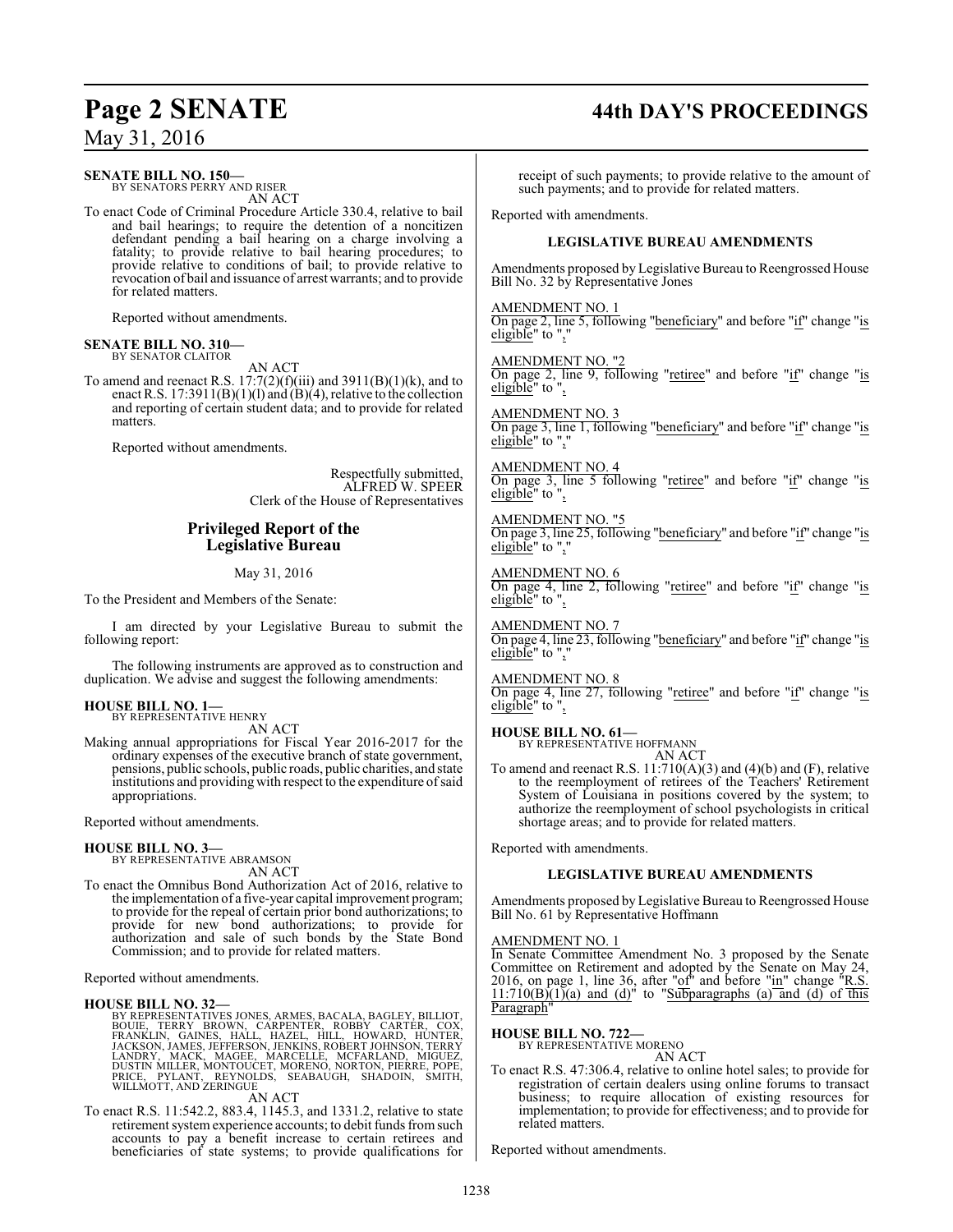# **44th DAY'S PROCEEDINGS Page 3 SENATE**

# May 31, 2016

**HOUSE BILL NO. 880—**

BY REPRESENTATIVE RICHARD AN ACT

To enact R.S. 47:338.138.1, relative to the Lafourche Parish School Board; to authorize the school board to levy and collect an additional sales and use tax, subject to voter approval; and to provide for related matters.

Reported without amendments.

**HOUSE BILL NO. 882—** BY REPRESENTATIVE ARMES AN ACT

To amend and reenact R.S. 39:2175(6), relative to public contracts; to require a certain percent of evaluation points be awarded to certain veterans in requests for proposals; and to provide for related matters.

Reported without amendments.

**HOUSE BILL NO. 907—** BY REPRESENTATIVE LEBAS

AN ACT

To amend and reenact R.S. 11:710(B)(1)(b) and (D) and to enact R.S. 11:710(A)(9), relative to the reemployment of retirees of the Teachers' Retirement System of Louisiana; to provide relative to the earnings limitation applicable to retirees who return to work as substitute classroom teachers under certain circumstances; to provide a definition; to provide for reporting requirements; and to provide for related matters.

Reported with amendments.

#### **LEGISLATIVE BUREAU AMENDMENTS**

Amendments proposed by Legislative Bureau to Engrossed House Bill No. 907 by Representative LeBas

#### AMENDMENT NO. 1

In Senate Committee Amendment No. 5 proposed by the Senate Committee on Retirement to Engrossed House Bill No. 907 and adopted by the Senate on May 24, 2016, on page 1, line 39, after "of" and before "in effect" change "R.S.  $11:710(B)(1)(a)$  and  $(d)$ " to "Subparagraphs (a) and (d) of this Paragraph"

#### **HOUSE BILL NO. 1099—**

BY REPRESENTATIVE THIBAUT AN ACT

To enact R.S. 40:1046(J)(9), relative to license fees to produce marijuana for therapeutic use; to establish fees to be assessed by the Department of Agriculture and Forestry for the license to produce marijuana for therapeutic use; to provide for collection and disbursement of the fees; and to provide for related matters.

#### Reported without amendments.

# **HOUSE BILL NO. 1120—** BY REPRESENTATIVE SCHRODER

AN ACT

To enact R.S. 47:1525, relative to the Department of Revenue; to provide for the review and revision of the tax laws of the state; to establish the Louisiana Tax Institute; to provide for the membership, terms, powers, and duties of the Institute; to authorize the Institute to assist in the reform and continuous revision of the state's tax laws and policies; to provide for the submission of certain reports and recommendations; to provide for an effective date; and to provide for related matters.

Reported with amendments.

#### **LEGISLATIVE BUREAU AMENDMENTS**

Amendments proposed by Legislative Bureau to Reengrossed House Bill No. 1120 by Representative Schroder

#### AMENDMENT NO. 1

On page 2, line 1, following "from the" and before "Certified Public" change "Louisiana Society of to "Society of Louisiana"

AMENDMENT NO. 2

On page 2, line 2, following "Board of the" and before "Certified Public" change "Louisiana Society" to "Society of Louisiana"

#### AMENDMENT NO. 3

On page 3, line 18 following "the" and before "Tax" change "Multi-State" to "Multistate"

#### AMENDMENT NO. 4

On page 4, line 7, following "Association," and before the end of the line change "the Louisiana Police Jury" to "the Police Jury Association of Louisiana"

#### AMENDMENT NO. 5

On page 4, line 8, following the beginning of the line and before ", the Louisiana Sheriffs" delete "Association"

## **HOUSE BILL NO. 1129—** BY REPRESENTATIVE STOKES

AN ACT

To enact R.S. 47:303.2, relative to sales and use taxes; to provide relative to audits for purposes of state and local tax; to establish a procedure whereby a dealer may request a coordinated audit to include various taxing authorities;to provide for requirements and limitations; to require certain notices and deadlines; to provide for an effective date; and to provide for related matters.

Reported without amendments.

# **HOUSE BILL NO. 1160— (Substitute for House Bill No. 921**

**by Representative Davis)<br>BY REPRESENTATIVES DAVIS, FRANKLIN, IVEY, NANCY LANDRY,<br>JAY MORRIS, PIERRE, AND STOKES** AN ACT

To amend and reenact R.S. 17:3394.3(A)(4), relative to corporations that support public postsecondary education; to provide relative to capital projects undertaken by a nonprofit corporation on behalf of the Board of Supervisors of Community and Technical Colleges; to provide procedures for soliciting and evaluating proposals fromcontractors; to provide that certain records ofthe corporation be made available to the public; to require monitoring and status reports on projects; to provide relative to the board of directors of such corporation; and to provide for related matters.

Reported without amendments.

Respectfully submitted, DANIEL R. MARTINY Chairman

#### **Adoption of Legislative Bureau Report**

On motion of Senator Martiny, the Legislative Bureau amendments were adopted and the Bills and Joint Resolutions were read by title and passed to a third reading.

#### **Introduction of Senate Resolutions**

Senator Peacock asked for and obtained a suspension of the rules to read Senate Resolutions a first and second time.

#### **SENATE RESOLUTION NO. 168—** BY SENATOR ALARIO

#### A RESOLUTION

To commend Lieutenant Douglas Foreman of the Lafourche Parish Sheriff's Office on being the recipient of the 2016 Deputy Sheriff of the Year Award presented by the Louisiana Sheriffs' Association.

On motion of Senator Chabert the resolution was read by title and adopted.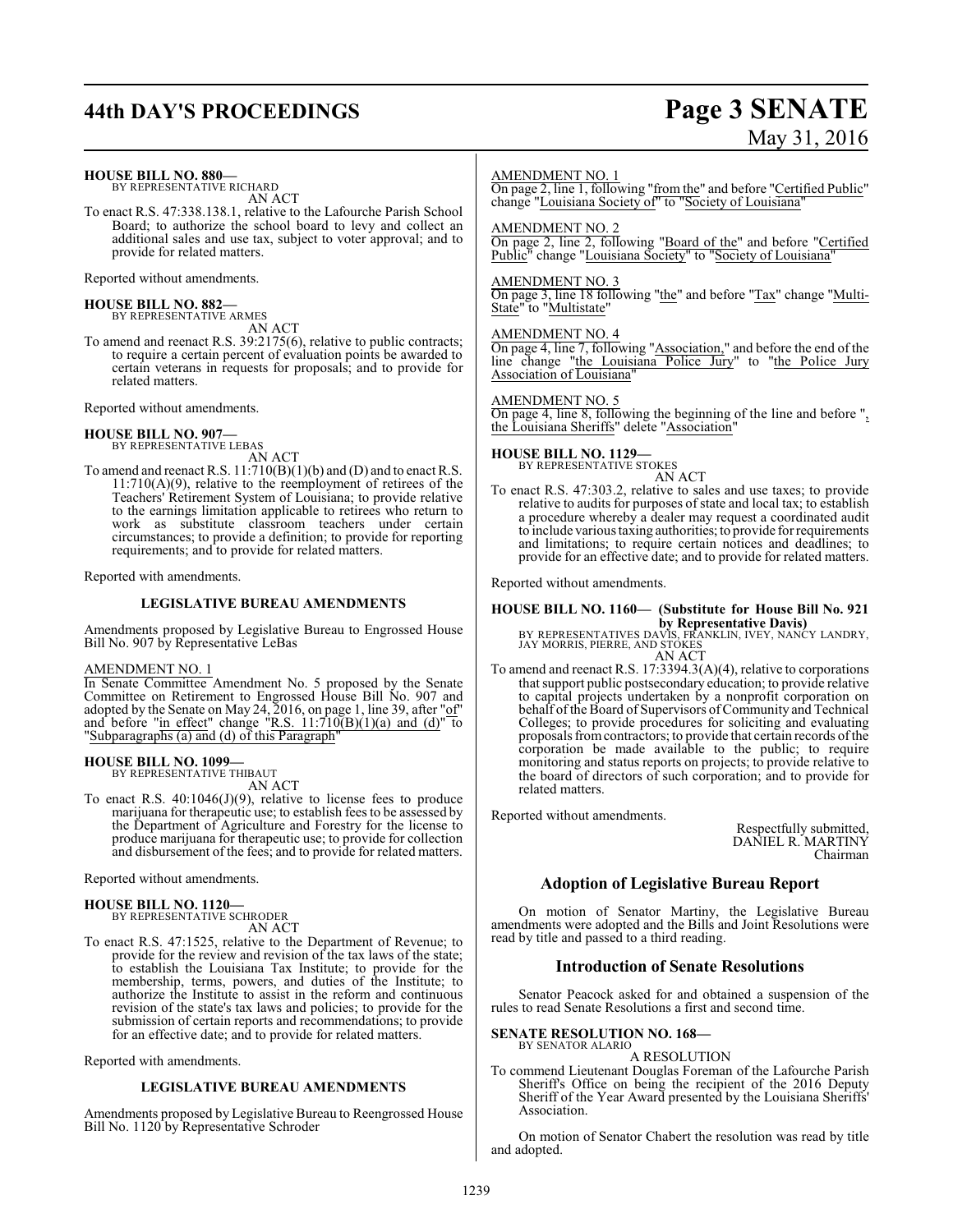#### **SENATE RESOLUTION NO. 169—**

BY SENATOR ALARIO A RESOLUTION

To commend Lieutenant Heather A. Sylve of the Jefferson Parish Sheriff's Office on being the recipient of the 2016 Deputy Sheriff Valor Award presented by the Louisiana Sheriffs' Association.

On motion of Senator Martiny the resolution was read by title and adopted.

#### **SENATE RESOLUTION NO. 170—** BY SENATOR CARTER

A RESOLUTION

To commend and congratulate E'myri Crutchfield on her role in the historic remake of the series, Roots, and on her other supporting roles.

On motion of Senator Carter the resolution was read by title and adopted.

#### **SENATE RESOLUTION NO. 171—** BY SENATOR RISER

A RESOLUTION

To commend and congratulate the Schepis Museum in Columbia, Louisiana, on its 100th celebration.

On motion of Senator Riser the resolution was read by title and adopted.

### **Introduction of Senate Concurrent Resolutions**

Senator Mills asked for and obtained a suspension of the rules to read Senate Concurrent Resolutions a first and second time.

#### **SENATE CONCURRENT RESOLUTION NO. 139—** BY SENATOR MILLS

A CONCURRENT RESOLUTION

To commend Clark Remy Cossé III upon the occasion of his retirement from his illustrious forty-three-year career in governmental relations.

The concurrent resolution was read by title. Senator Mills moved to adopt the Senate Concurrent Resolution.

### **ROLL CALL**

The roll was called with the following result:

#### YEAS

| Mr. President | Fannin      | Peacock   |
|---------------|-------------|-----------|
| Allain        | Hewitt      | Perry     |
| Appel         | Johns       | Peterson  |
| <b>Bishop</b> | LaFleur     | Riser     |
| Boudreaux     | Lambert     | Smith, G. |
| <b>Brown</b>  | Luneau      | Smith, J. |
| Carter        | Martiny     | Tarver    |
| Chabert       | Milkovich   | Thompson  |
| Claitor       | Mills       | Walsworth |
| Colomb        | Mizell      | Ward      |
| Cortez        | Morrell     | White     |
| Erdey         | Morrish     |           |
| Total - 35    |             |           |
|               | <b>NAYS</b> |           |
| Total - 0     |             |           |

ABSENT

Barrow Gatti Donahue Long Total - 4

# **Page 4 SENATE 44th DAY'S PROCEEDINGS**

The Chair declared the Senate adopted the Senate Concurrent Resolution and ordered it sent to the House.

#### **SENATE CONCURRENT RESOLUTION NO. 140—** BY SENATORS RISER AND WALSWORTH

A CONCURRENT RESOLUTION

To propose a response to the federal directive on Title IX of the Educational Amendments of 1972 related to gender identity and the state and local school boards.

The resolution was read by title and placed on the Calendar for a second reading.

#### **Senate Resolutions on Second Reading**

**SENATE RESOLUTION NO. 159—** BY SENATOR BOUDREAUX

A RESOLUTION

To express the sincere condolences of the Senate of the Legislature of Louisiana upon the death of Carroll E. Guilbeau.

On motion of Senator Boudreaux the resolution was read by title and adopted.

#### **SENATE RESOLUTION NO. 160—** BY SENATOR GATTI

A RESOLUTION

To commend the Benton Elementary School archery team on winning the 2016 National Archery in Schools Program/International Bowhunting Organization 3D Challenge national championship.

On motion of Senator Thompson the resolution was read by title and adopted.

#### **SENATE RESOLUTION NO. 161—** BY SENATOR GATTI

A RESOLUTION

To commend Benton Middle School for earning the first-ever national championship representing Louisiana in the 2016 National Archery in Schools Program national tournament.

On motion of Senator Thompson the resolution was read by title and adopted.

**SENATE RESOLUTION NO. 162—** BY SENATORS PERRY, CORTEZ, BOUDREAUX AND MILLS A RESOLUTION

To commend jockey Kent Desormeaux, trainer Keith Desormeaux, and Exaggerator on winning the 141<sup>st</sup> Preakness Stakes.

On motion of Senator Perry the resolution was read by title and adopted.

#### **SENATE RESOLUTION NO. 163—** BY SENATOR BROWN

A RESOLUTION

To urge and request the Honorable John Bel Edwards, Governor of the state of Louisiana, to take all necessary action to seek federal funding to provide high-speed broadband Internet to all Louisiana citizens.

On motion of Senator Brown the resolution was read by title and adopted.

#### **SENATE RESOLUTION NO. 164—** BY SENATOR BISHOP

A RESOLUTION

To urge and request the Senate Committee on Education and the Senate Committee on Revenue and Fiscal Affairs to meet jointly, in conjunction with the Board of Regents and the Board of Supervisors of Southern University and Agricultural and Mechanical College, to develop a plan of action concerning the decline of buildings and facilities at Southern University campuses.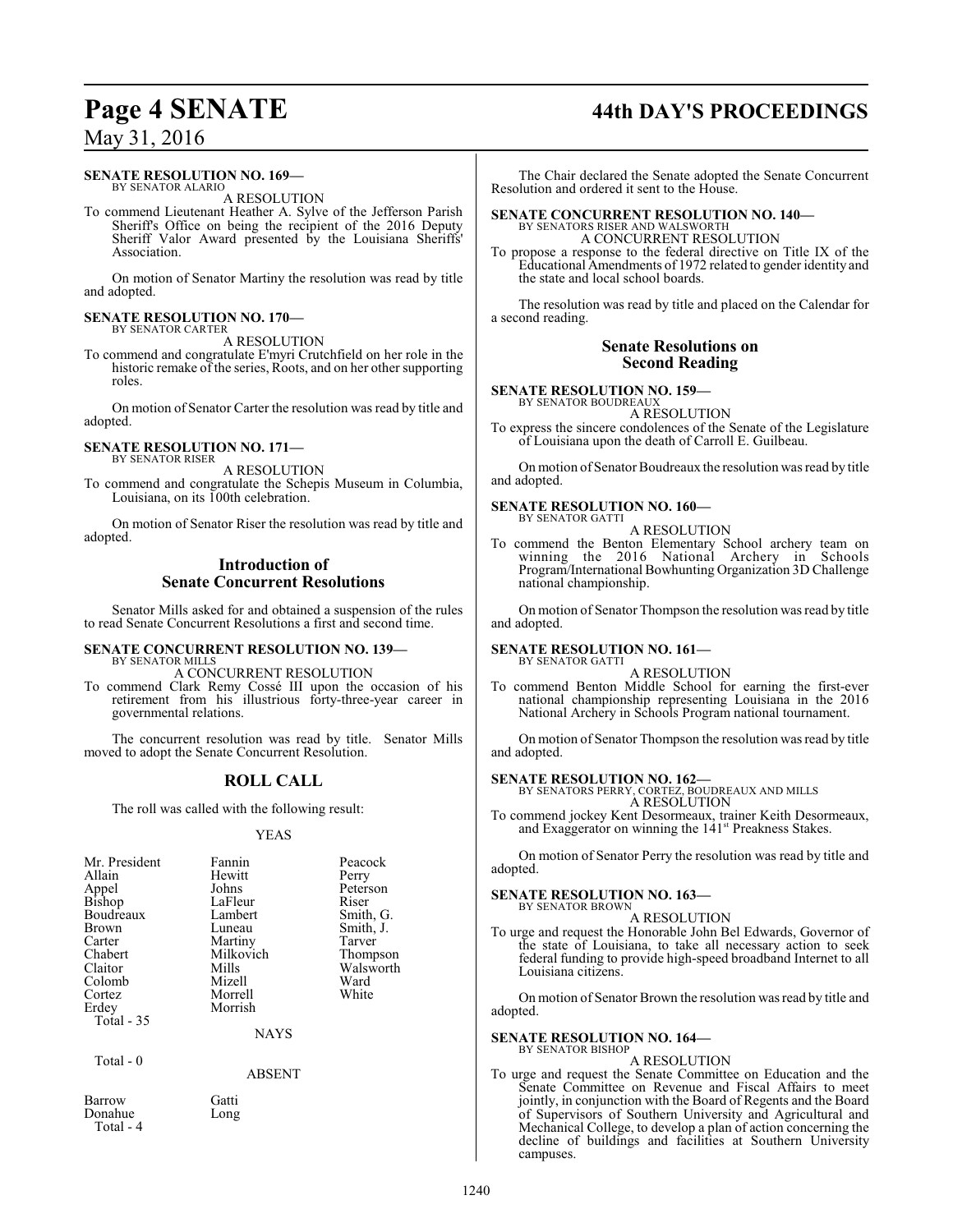# **44th DAY'S PROCEEDINGS Page 5 SENATE**

On motion of Senator Bishop the resolution was read by title and adopted.

#### **SENATE RESOLUTION NO. 165—** BY SENATOR MILLS

A RESOLUTION

To urge and request the Department of Children and Family Services to study whether it would be appropriate for defendants found in contempt of court for failure to pay child support to perform court-approved community service in the form of litter abatement and collection in lieu of jail time and to submit a report of its findings and recommendations to the legislature no later than February 1, 2017.

On motion of Senator Mills the resolution was read by title and adopted.

#### **SENATE RESOLUTION NO. 166—** BY SENATOR JOHNS

A RESOLUTION

To commend Coach Brooks Donald Williams of McNeese State University upon the occasion of her resignation as the winningest coach in McNeese Cowgirl basketball history.

On motion of Senator Johns the resolution was read by title and adopted.

#### **SENATE RESOLUTION NO. 167—** BY SENATOR BROWN

A RESOLUTION

To urge and request the governing authority of each port and the governing authority of each levee district to meet with area senators regarding its contract or direct hire employee statistics and professional, personal, and consulting contracts.

On motion of Senator Brown the resolution was read by title and adopted.

#### **Senate Concurrent Resolutions on Second Reading**

# **SENATE CONCURRENT RESOLUTION NO. 136—** BY SENATOR TARVER

A CONCURRENT RESOLUTION

To express the sincere condolences of the Legislature of Louisiana upon the death ofthe mayor of Oil City, Louisiana, JohnCharles "Chip" Dickey Jr.

The concurrent resolution was read by title. Senator Tarver moved to adopt the Senate Concurrent Resolution.

#### **ROLL CALL**

The roll was called with the following result:

#### YEAS

| Mr. President | Erdey       | Morrish   |
|---------------|-------------|-----------|
| Allain        | Fannin      | Peacock   |
| Appel         | Hewitt      | Perry     |
| Barrow        | Johns       | Peterson  |
| Bishop        | LaFleur     | Riser     |
| Boudreaux     | Lambert     | Smith, G. |
| <b>Brown</b>  | Luneau      | Smith, J. |
| Carter        | Martiny     | Tarver    |
| Chabert       | Milkovich   | Thompson  |
| Claitor       | Mills       | Walsworth |
| Colomb        | Mizell      | Ward      |
| Cortez        | Morrell     | White     |
| Total - 36    |             |           |
|               | <b>NAYS</b> |           |
|               |             |           |

Total - 0

# May 31, 2016

#### ABSENT

Donahue Gatti Long Total - 3

The Chair declared the Senate adopted the Senate Concurrent Resolution and ordered it sent to the House.

#### **SENATE CONCURRENT RESOLUTION NO. 137—** BY SENATOR LONG

#### A CONCURRENT RESOLUTION

To commend and congratulate Bob Tompkins for receiving the 2016 Distinguished Service Award in Sports Journalismand on being named to the 2016 Louisiana Sports Hall of Fame Induction Class.

The concurrent resolution was read by title. Senator Walsworth moved to adopt the Senate Concurrent Resolution.

#### **ROLL CALL**

The roll was called with the following result:

#### YEAS

| Fannin<br>Hewitt<br>Johns<br>LaFleur<br>Lambert<br>Luneau<br>Martiny<br>Milkovich<br>Mills<br>Mizell<br>Morrell<br><b>NAYS</b> | Morrish<br>Peacock<br>Perry<br>Peterson<br>Riser<br>Smith, G.<br>Smith, J.<br>Tarver<br>Thompson<br>Walsworth<br>Ward<br>White |
|--------------------------------------------------------------------------------------------------------------------------------|--------------------------------------------------------------------------------------------------------------------------------|
| <b>ABSENT</b>                                                                                                                  |                                                                                                                                |
|                                                                                                                                | Erdey                                                                                                                          |

Donahue Gatti Long Total - 3

The Chair declared the Senate adopted the Senate Concurrent Resolution and ordered it sent to the House.

#### **SENATE CONCURRENT RESOLUTION NO. 138—** BY SENATOR CORTEZ

#### A CONCURRENT RESOLUTION

To commend the 2015-2016 St. Thomas More High School boys soccer team and Head Coach Casey Friend upon their Division II state championship win.

The concurrent resolution was read by title. Senator Cortez moved to adopt the Senate Concurrent Resolution.

#### **ROLL CALL**

The roll was called with the following result:

#### YEAS

Mr. President Erdey Morrish<br>Allain Fannin Peacock Fannin Peacock<br>Hewitt Perry Appel Hewit<br>Barrow Johns Bishop LaFleur Riser<br>Boudreaux Lambert Smith, G. Boudreaux Lambert<br>Brown Luneau Brown Luneau Smith, J.<br>
Carter Martiny Tarver Carter Martiny<br>
Chabert Milkovich

Peterson Thompson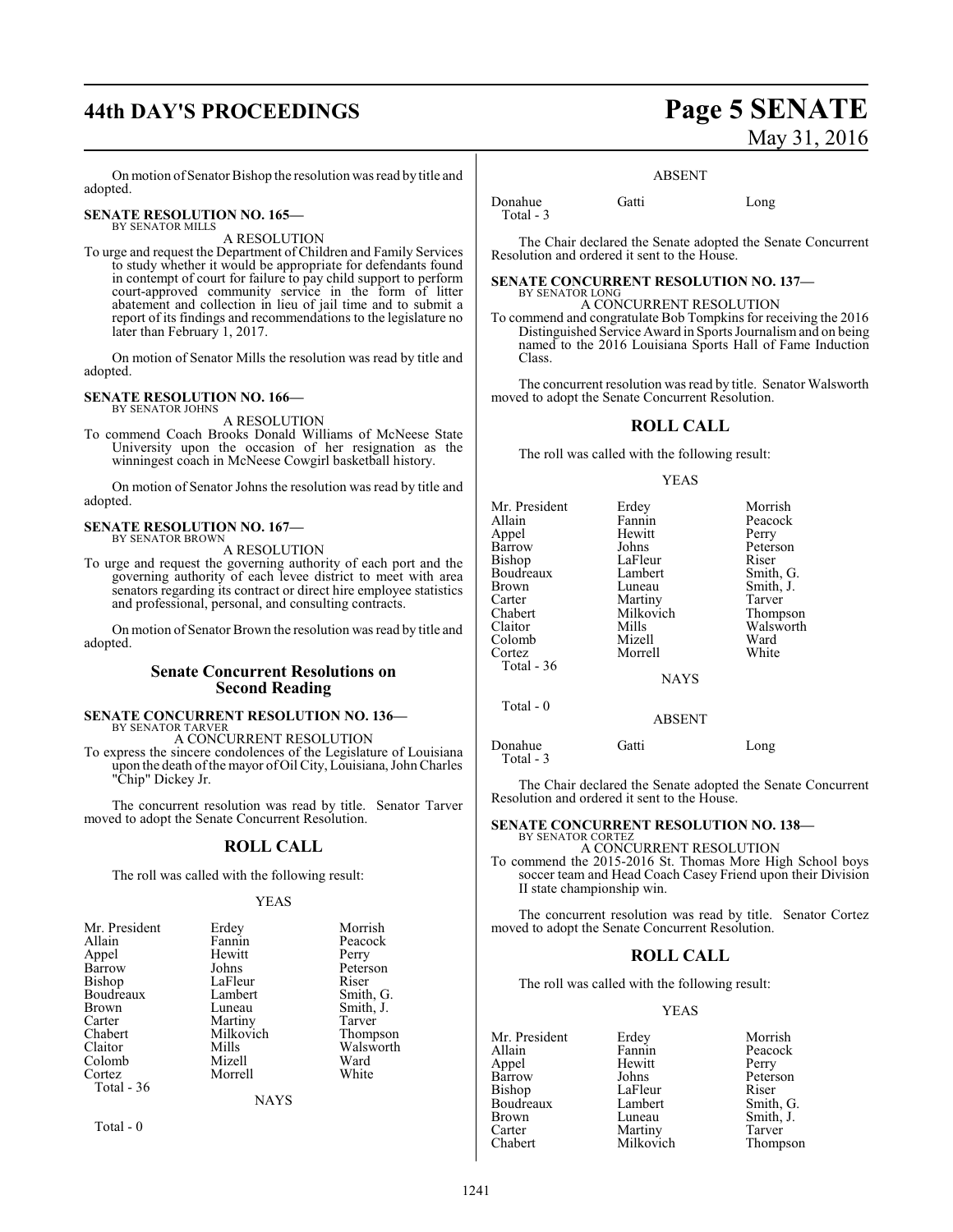| Claitor<br>Colomb<br>Cortez<br>Total $-36$ | Mills<br>Mizell<br>Morrell<br><b>NAYS</b> | Walsworth<br>Ward<br>White |  |
|--------------------------------------------|-------------------------------------------|----------------------------|--|
| Total $-0$                                 | <b>ABSENT</b>                             |                            |  |
| Donahue<br>Total - 3                       | Gatti                                     | Long                       |  |

The Chair declared the Senate adopted the Senate Concurrent Resolution and ordered it sent to the House.

#### **Message from the House**

#### **ASKING CONCURRENCE IN HOUSE BILLS AND JOINT RESOLUTIONS**

#### May 26, 2016

To the Honorable President and Members of the Senate:

I am directed to inform your honorable body that the House of Representatives has finally passed and asks your concurrence in the following House Bills and Joint Resolutions:

HB No. 1153

Respectfully submitted, ALFRED W. SPEER Clerk of the House of Representatives

#### **House Bills and Joint Resolutions on First Reading**

**HOUSE BILL NO. 1153— (Substitute for House Bill No. 1109 by Representative Hoffman)** BY REPRESENTATIVE HOFFMANN

AN ACT

To amend and reenact R.S. 23:534(1) and 540, relative to regulations affecting boilers; to provide with respect to compensation of certain inspectors; to exempt certain potable water boilers; to provide for technical corrections; and to provide for related matters.

The bill was read by title and placed on the Calendar for a second reading.

#### **Message from the House**

#### **ASKING CONCURRENCE IN HOUSE CONCURRENT RESOLUTIONS**

#### May 31, 2016

To the Honorable President and Members of the Senate:

I am directed to inform your honorable body that the House of Representatives has finally passed and asks your concurrence in the following House Concurrent Resolutions:

| <b>HCR No. 114</b> | <b>HCR No. 129</b> | <b>HCR No. 145</b> |
|--------------------|--------------------|--------------------|
| <b>HCR No. 146</b> | <b>HCR No. 147</b> |                    |

Respectfully submitted, ALFRED W. SPEER Clerk of the House of Representatives

# **Page 6 SENATE 44th DAY'S PROCEEDINGS**

#### **House Concurrent Resolutions on First Reading**

#### **HOUSE CONCURRENT RESOLUTION NO. 114—** BY REPRESENTATIVE ROBBY CARTER

A CONCURRENT RESOLUTION

To urge and request the Louisiana State Law Institute to study the laws regarding the rules of discovery in Louisiana and to submit a written report of its findings with recommendations relative to establishing consistent and specific procedures and rules for discovery including the discovery of expert reports, the discovery of surveillance of parties, and the discovery of witness statements.

The resolution was read by title and placed on the Calendar for a second reading.

#### **HOUSE CONCURRENT RESOLUTION NO. 129—** BY REPRESENTATIVE ZERINGUI

A CONCURRENT RESOLUTION

To urge and request the Louisiana State Law Institute to study the issue of preferences in favor of Louisiana contractors for contracts related to integrated coastal protection projects contracts and to report the findings, in writing, to the Senate and House committees on transportation, highways and public works and the member of the House of Representatives representing District 52.

The resolution was read by title and placed on the Calendar for a second reading.

## **HOUSE CONCURRENT RESOLUTION NO. 145—**

BY REPRESENTATIVE STOKES A CONCURRENT RESOLUTION

To designate Tuesday, May 31, 2016, as abstinence day in the state of Louisiana.

The resolution was read by title and placed on the Calendar for a second reading.

**HOUSE CONCURRENT RESOLUTION NO. 146**<br>BY REPRESENTATIVES TERRY LANDRY, BAGNERIS, BOUIE,<br>CARPENTER, GARY CARTER, COX, FRANKLIN, GAINES, GLOVER,<br>HALL, JIMMY HARRIS, HUNTER, JACKSON, JAMES, JEFFERSON,<br>JENKINS, JORDAN, LYONS,

#### A CONCURRENT RESOLUTION

To recognize Thursday, June 2, 2016, as National Gun Violence Awareness Day.

The resolution was read by title and placed on the Calendar for a second reading.

### **HOUSE CONCURRENT RESOLUTION NO. 147—** BY REPRESENTATIVE LEGER A CONCURRENT RESOLUTION

To commend Edgar "Dooky" Chase, Jr., and Leah Chase upon the seventy-fifth anniversary of their Dooky Chase Restaurant and to recognize Leah Chase upon her receipt of the 2016 James Beard Lifetime Achievement Award.

The resolution was read by title and placed on the Calendar for a second reading.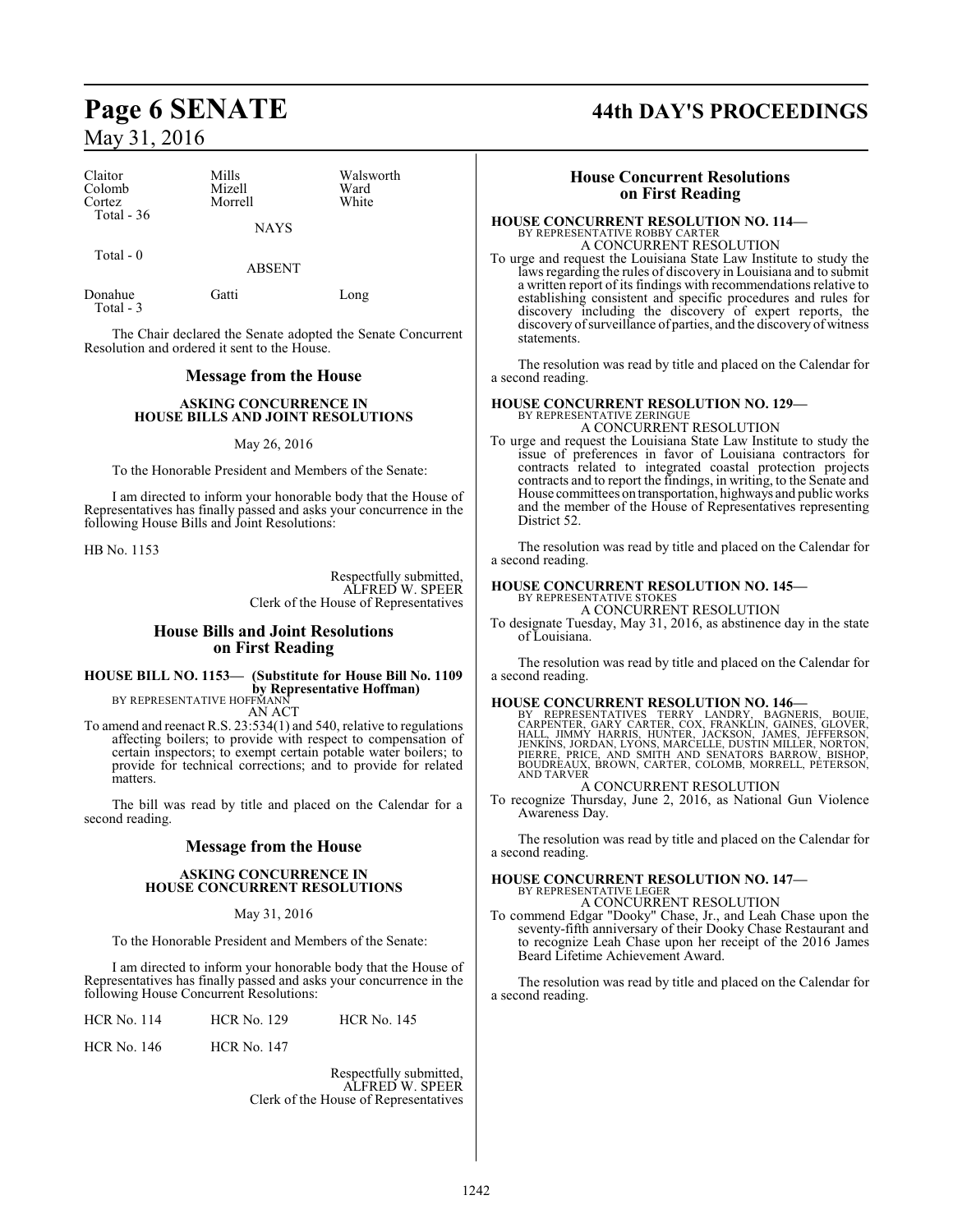# **44th DAY'S PROCEEDINGS Page 7 SENATE**

#### **Reports of Committees**

The following reports of committees were received and read:

#### **REPORT OF COMMITTEE ON**

#### **EDUCATION**

Senator Dan W. "Blade" Morrish, Chairman on behalf of the Committee on Education, submitted the following report:

#### May 31, 2016

To the President and Members of the Senate:

I am directed by your Committee on Education to submit the following report:

#### **HOUSE CONCURRENT RESOLUTION NO. 123—** BY REPRESENTATIVE HENSGEN A CONCURRENT RESOLUTION

To urge and request the Board of Regents to study the compensation of public postsecondary education system presidents and other system officers and board members and to report its findings to the legislature at least sixty days prior to the 2017 Regular Session of the Legislature of Louisiana.

Reported favorably.

**HOUSE BILL NO. 887—**<br>BY REPRESENTATIVES STEVE CARTER, CARMODY, DAVIS,<br>EDMONDS, FALCONER, FOIL, GISCLAIR, GLOVER, GUINN, HILFERTY,<br>JAMES, LOPINTO, MACK, MARCELLE, PRICE, RICHARD, SCHRODER,<br>SMITH, STOKES, TALBOT, THIBAUT, A AN ACT

To enact Part II-D of Chapter 8 of Title 17 of the Louisiana Revised Statutes of 1950, to be comprised ofR.S. 17:1971 through 1976, and R.S.  $36:651(D)(9)$ , to create a residential school for certain at-risk students; to provide for a board of directors and a school director; to provide for the powers, duties, and responsibilities of such board and director; to provide for board membership, terms, and compensation; to provide for funding; to provide for definitions; to provide for legislative intent; to provide for effectiveness; and to provide for related matters.

Reported favorably.

#### **HOUSE BILL NO. 940—** BY REPRESENTATIVE GAINES

AN ACT

To enact R.S. 17:3351(J), relative to public postsecondary education; to require certain public postsecondary management boards to ensure that student identification cards issued by institutions under their jurisdiction contain specified elements; and to provide for related matters.

Reported favorably.

Respectfully submitted, DAN W. "BLADE" MORRISH Chairman

#### **REPORT OF COMMITTEE ON**

#### **JUDICIARY B**

Senator Gary L. Smith Jr., Chairman on behalf of the Committee on Judiciary B, submitted the following report:

May 31, 2016

To the President and Members of the Senate:

I am directed by your Committee on Judiciary B to submit the following report:

# May 31, 2016

#### **HOUSE CONCURRENT RESOLUTION NO. 102—**

BY REPRESENTATIVE LEGER A CONCURRENT RESOLUTION

To create the Louisiana Juvenile Detention Alternatives Initiative Statewide Leadership Collaborative to oversee the process of implementing the core principles and strategies of the Juvenile Detention Alternatives Initiative (JDAI) statewide to improve public safety and long-term outcomes for youth in Louisiana by safely eliminating the unnecessary or inappropriate use of detention, redirecting public funds to effective youth development endeavors, and identifying and reducing racial and ethnic disparities.

Reported favorably.

Respectfully submitted, GARY L. SMITH, JR. Chairman

#### **REPORT OF COMMITTEE ON**

#### **LOCAL AND MUNICIPAL AFFAIRS**

Senator Yvonne Colomb, Chairman on behalf of the Committee on Local and Municipal Affairs, submitted the following report:

May 31, 2016

To the President and Members of the Senate:

I am directed by your Committee on Local and Municipal Affairs to submit the following report:

#### **HOUSE BILL NO. 1080—**

BY REPRESENTATIVE GAROFALO AN ACT

To amend and reenact R.S. 33:1236(21)(b) and (30)(b), relative to the powers of certain parish governing authorities; to authorize certain parish governing authorities to enact ordinances requiring property owners to remove deleterious growths, trash, debris, and other noxious matter; to provide relative to liens granted in favor of the parish governing authorities with respect to such properties; and to provide for related matters.

Reported with amendments.

Respectfully submitted, YVONNE COLOMB Chairman

#### **REPORT OF COMMITTEE ON**

#### **REVENUE AND FISCAL AFFAIRS**

Senator Jean-Paul "JP" Morrell, Chairman on behalf of the Committee on Revenue and Fiscal Affairs, submitted the following report:

#### May 31, 2016

To the President and Members of the Senate:

I am directed by your Committee on Revenue and Fiscal Affairs to submit the following report:

**HOUSE BILL NO. 1121—** BY REPRESENTATIVE LEGER

AN ACT To amend and reenact R.S. 47:302(U) and 309.1, relative to sales and use taxes; to provide with respect to certain sales of tangible personal property and taxable services in Louisiana; to require that certain notifications be provided to purchasers of such property and services for purposes of collection of use taxes under certain circumstances; to require the filing of annual statements by certain remote retailers concerning their sales in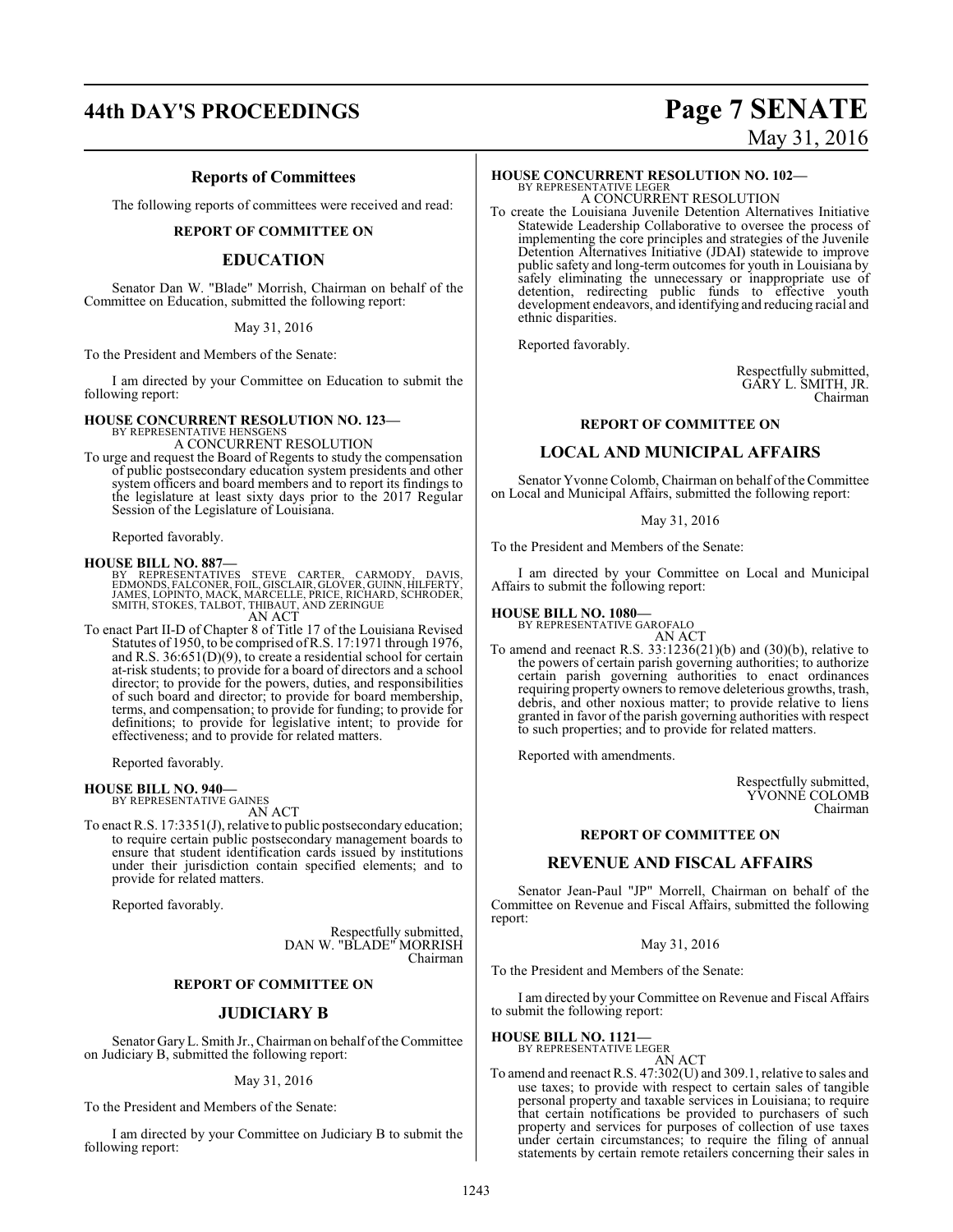Louisiana; to provide for definitions; to provide for the powers and duties of the secretary of the Department of Revenue; to authorize rulemaking; to authorize the subpoena of certain information; to provide with respect to implementation and enforcement; to provide for effectiveness; and to provide for related matters.

Reported with amendments.

Respectfully submitted, JEAN-PAUL "JP" MORRELL Chairman

#### **House Bills and Joint Resolutions on Second Reading Just Reported by Committees**

Senator Morrell asked for and obtained a suspension of the rules to take up House Bills and Joint Resolutions just reported by Committees.

#### **HOUSE BILL NO. 887—**

BY REPRESENTATIVES STEVE CARTER, CARMODY, DAVIS,<br>EDMONDS,FALCONER,FOIL,GISCLAIR,GLOVER,GUINN,HILFERTY,<br>JAMES,LOPINTO,MACK,MARCELLE,PRICE,RICHARD,SCHRODER,<br>SMITH,STOKES,TALBOT,THIBAUT,ANDZERINGUE AN ACT

To enact Part II-D of Chapter 8 of Title 17 of the Louisiana Revised Statutes of 1950, to be comprised ofR.S. 17:1971 through 1976, and R.S. 36:651(D)(9), to create a residential school for certain at-risk students; to provide for a board of directors and a school director; to provide for the powers, duties, and responsibilities of such board and director; to provide for board membership, terms, and compensation; to provide for funding; to provide for definitions; to provide for legislative intent; to provide for effectiveness; and to provide for related matters.

Reported favorably by the Committee on Education. The bill was read by title and recommitted to the Committee on Finance.

#### **HOUSE BILL NO. 940—**

BY REPRESENTATIVE GAINES AN ACT

To enact R.S. 17:3351(J), relative to public postsecondary education; to require certain public postsecondary management boards to ensure that student identification cards issued by institutions under their jurisdiction contain specified elements; and to provide for related matters.

Reported favorably by the Committee on Education. The bill was read by title and referred to the Legislative Bureau.

#### **HOUSE BILL NO. 1080—** BY REPRESENTATIVE GAROFALO

AN ACT

To amend and reenact R.S. 33:1236(21)(b) and (30)(b), relative to the powers of certain parish governing authorities; to authorize certain parish governing authorities to enact ordinances requiring property owners to remove deleterious growths, trash, debris, and other noxious matter; to provide relative to liens granted in favor of the parish governing authorities with respect to such properties; and to provide for related matters.

Reported with amendments by the Committee on Local and Municipal Affairs.

#### **SENATE COMMITTEE AMENDMENTS**

Amendments proposed by Senate Committee on Local and Municipal Affairs to Engrossed House Bill No. 1080 by Representative Garofalo

#### AMENDMENT NO. 1

 $\overline{On}$  page 1, line 2, after "(30)(b)" and before the comma "," insert "and to enact R.S. 47:1925.13"

#### AMENDMENT NO. 2

On page 1, line 6, after "properties;" insert "to authorize certain local actions; to authorize the assessor in the Beauregard Parish Assessment District to receive an automobile expense allowance;"

#### AMENDMENT NO. 3

On page 1, between lines 7 and 8, insert the following: "Notice of intention to introduce this Act has been published as provided by Article III, Section 13 of the Constitution of Louisiana."

#### AMENDMENT NO. 4

On page 5, after line 8, insert:

"Section 2. R.S. 47:1925.13 is hereby enacted to read as follows: §1925.13. Beauregard Parish Assessment District; automobile expense allowance

In the Beauregard Parish Assessment District, the assessor may receive an automobile expense allowance not to exceed fifteen percent of his annual salary provided the assessor maintains three hundred thousand dollars of automobile insurance per accident for bodily injury and one hundred thousand dollars of automobile insurance per accident for property damage. The expense allowance shall come from existing funds in the assessor's office and at no additional expense to the state or the local governing authority.

On motion of Senator Colomb, the committee amendment was adopted. The amended bill was read by title and referred to the Legislative Bureau.

#### **HOUSE BILL NO. 1121—**

BY REPRESENTATIVE LEGER

AN ACT To amend and reenact R.S. 47:302(U) and 309.1, relative to sales and use taxes; to provide with respect to certain sales of tangible personal property and taxable services in Louisiana; to require that certain notifications be provided to purchasers of such property and services for purposes of collection of use taxes under certain circumstances; to require the filing of annual statements by certain remote retailers concerning their sales in Louisiana; to provide for definitions; to provide for the powers and duties of the secretary of the Department of Revenue; to authorize rulemaking; to authorize the subpoena of certain information; to provide with respect to implementation and enforcement; to provide for effectiveness; and to provide for related matters.

Reported with amendments by the Committee on Revenue and Fiscal Affairs.

#### **SENATE COMMITTEE AMENDMENTS**

Amendments proposed by Senate Committee on Revenue and Fiscal Affairs to Re-Reengrossed House Bill No. 1121 by Representative Leger

#### AMENDMENT NO. 1

On page 3, line 26, delete "first class mail" and insert "certified mail or electronically at the purchaser's choice"

On motion of Senator Morrell, the committee amendment was adopted. The amended bill was read by title and referred to the Legislative Bureau.

#### **Reconsideration**

The vote by which House Bill No. 642 failed to pass on Monday, May 30, 2016, was reconsidered.

#### **HOUSE BILL NO. 642—**

BY REPRESENTATIVE ROBERT JOHNSON AN ACT

To amend and reenact the heading of R.S. 37:3084, 3087(A), and 3089 and to repeal R.S. 37:3084(F), relative to the Louisiana Board of Examiners in Dietetics and Nutrition; to repeal the domicile requirement; to provide for provisional licenses; to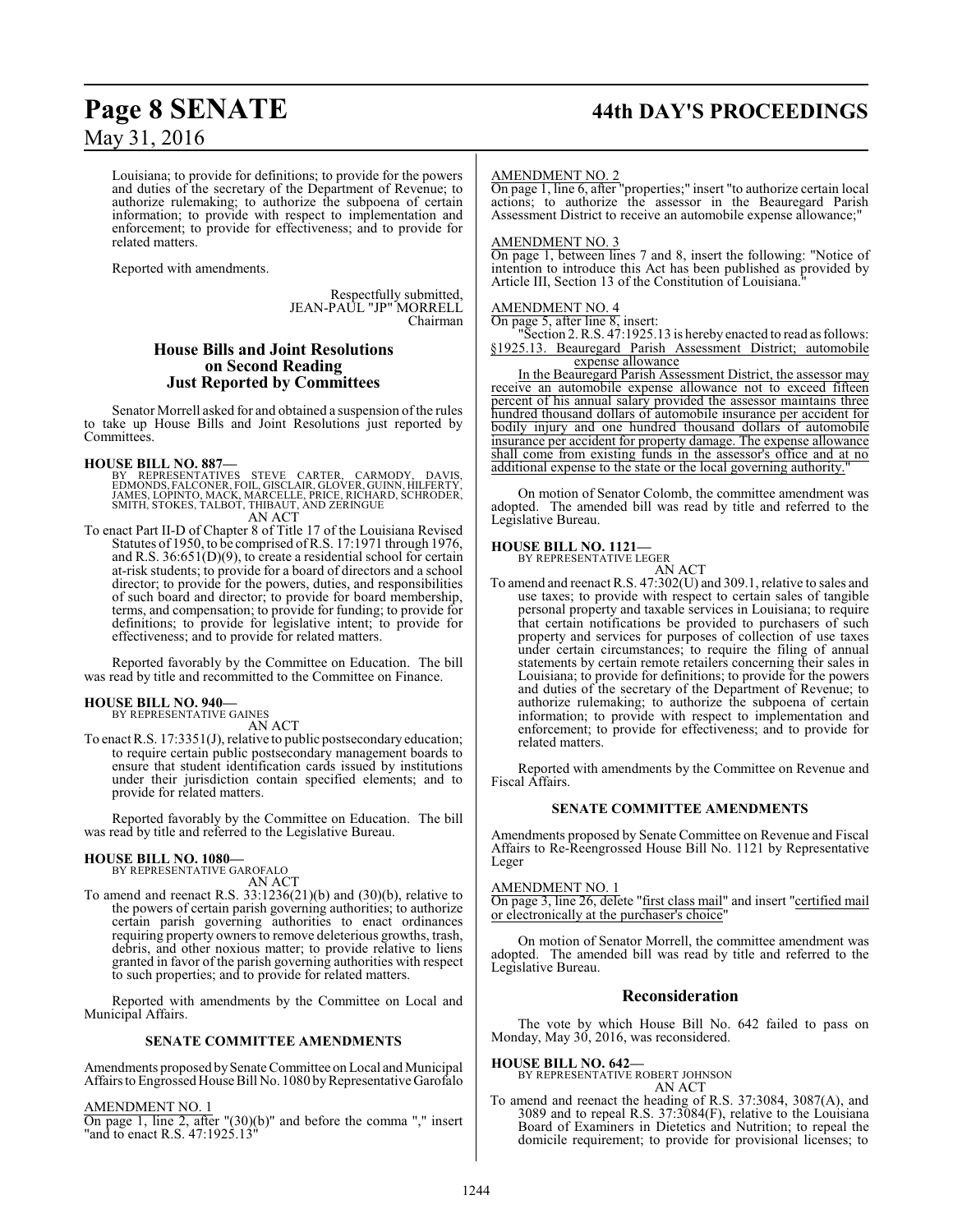# **44th DAY'S PROCEEDINGS Page 9 SENATE**

# May 31, 2016

authorize the promulgation of licensing fees; and to provide for related matters.

#### **Floor Amendments**

Senator Mills proposed the following amendments.

#### **SENATE FLOOR AMENDMENTS**

Amendments proposed by Senator Mills to Engrossed House Bill No. 642 by Representative Robert Johnson

#### AMENDMENT NO. 1

Delete Senate Floor Amendments Nos. 1 through 5 proposed by Senator Mills and adopted by the Senate on May 30, 2016.

On motion of Senator Mills, the amendments were adopted.

The bill was read by title. Senator Mills moved the final passage of the amended bill.

#### **ROLL CALL**

The roll was called with the following result:

#### YEAS

| Mr. President<br>Allain | Erdey<br>Fannin | Morrish<br>Perry |
|-------------------------|-----------------|------------------|
| Appel                   | Gatti           | Riser            |
| Barrow                  | Hewitt          | Smith, G.        |
| Bishop                  | Johns           | Smith, J.        |
| Boudreaux               | LaFleur         | Tarver           |
| Brown                   | Lambert         | Thompson         |
| Carter                  | Long            | Walsworth        |
| Chabert                 | Luneau          | Ward             |
| Claitor                 | Martiny         | White            |
| Colomb                  | Mills           |                  |
| Cortez                  | Mizell          |                  |
| Total - 34              |                 |                  |
|                         | <b>NAYS</b>     |                  |
| Peacock                 | Peterson        |                  |
| Total - 2               | <b>ABSENT</b>   |                  |
| Donahue<br>Total - 3    | Milkovich       | Morrell          |

The Chair declared the amended bill was passed and ordered it returned to the House. Senator Mills moved to reconsider the vote by which the bill was passed and laid the motion on the table.

#### **Senate Bills and Joint Resolutions Returned from the House of Representatives with Amendments**

#### **SENATE BILL NO. 270—** BY SENATOR BOUDREAUX

AN ACT

To enact R.S. 17:3914(L), relative to student information; to provide for certain school governing authorities to enter into a memorandum of understanding for the provision of certain student information; to provide for the confidentiality of such information; to provide for penalties; and to provide for related matters.

The bill was read by title. Returned from the House of Representatives with amendments:

#### **HOUSE COMMITTEE AMENDMENTS**

Amendments proposed by House Committee on Education to Engrossed Senate Bill No. 270 by Senator Boudreaux

AMENDMENT NO. 1 On page 2, delete lines 2 through 4 and at the beginning of line 5, change "**(3)**" to "**(2)**"

AMENDMENT NO. 2 On page 2, line 7, after "**the**" and before "**Educational**" change "**Federal**" to "**Family**"

AMENDMENT NO. 3 On page 2, at the beginning of line 8, change "**(4)**" to "**(3)**"

Senator Boudreaux moved to concur in the amendments proposed by the House.

#### **ROLL CALL**

The roll was called with the following result:

#### YEAS

| Mr. President<br>Allain<br>Appel<br>Barrow<br>Bishop<br>Boudreaux<br>Brown<br>Carter<br>Chabert | Fannin<br>Gatti<br>Hewitt<br>Johns<br>LaFleur<br>Lambert<br>Long<br>Luneau<br>Martiny<br>Milkovich | Morrish<br>Peacock<br>Perry<br>Peterson<br>Riser<br>Smith, G.<br>Tarver<br>Thompson<br>Walsworth |
|-------------------------------------------------------------------------------------------------|----------------------------------------------------------------------------------------------------|--------------------------------------------------------------------------------------------------|
| Claitor<br>Colomb                                                                               | Mills                                                                                              | Ward<br>White                                                                                    |
| Cortez<br>Erdey                                                                                 | Mizell<br>Morrell                                                                                  |                                                                                                  |
| Total - 37                                                                                      |                                                                                                    |                                                                                                  |
|                                                                                                 | <b>NAYS</b>                                                                                        |                                                                                                  |
| Total - 0                                                                                       | <b>ABSENT</b>                                                                                      |                                                                                                  |
| Donahue<br>Total - 2                                                                            | Smith, J.                                                                                          |                                                                                                  |

**BSENT** 

The Chair declared the Senate concurred in the amendments proposed by the House.

#### **SENATE BILL NO. 275—**

BY SENATORS MIZELL AND BISHOP AND REPRESENTATIVE HUNTER<sup>1</sup> AN ACT

To enact R.S. 17:266, relative to required courses of instruction; to require that cursive writing be taught in public schools; and to provide for related matters.

The bill was read by title. Returned from the House of Representatives with amendments:

#### **HOUSE COMMITTEE AMENDMENTS**

Amendments proposed by House Committee on Education to Engrossed Senate Bill No. 275 by Senator Mizell

AMENDMENT NO. 1 On page 1, line 2, after "enact" and before "relative" change "R.S. 17:266," to "R.S. 17:266 and 3996(B)(42),"

#### AMENDMENT NO. 2

On page 1, line 5, after "Section 1." and before "hereby" change "R.S. 17:266 is" to "R.S. 17:266 and 3996(B)(42) are"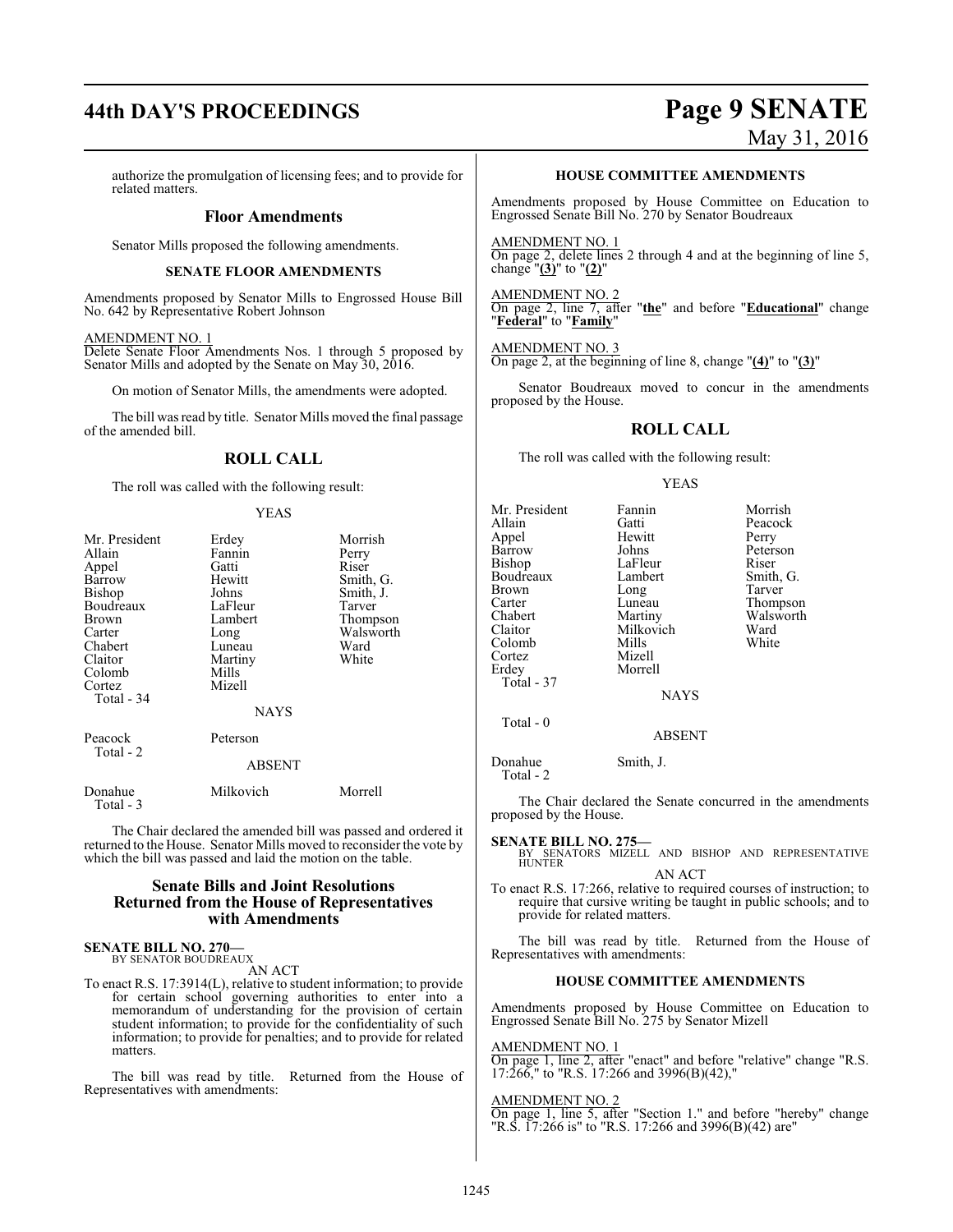# AMENDMENT NO. 3

On page 1, between lines 10 and 11, insert the following:

"\* \* \* §3996. Charter schools; exemptions; requirements

\* \* \* B. Notwithstanding any state law, rule, or regulation to the contrary and except as may be otherwise specifically provided for in an approved charter, a charter school established and operated in accordance with the provisions of this Chapter and its approved charter and the school's officers and employees shall be exempt from all statutory mandates or other statutory requirements that are applicable to public schools and to public school officers and employees except for the following laws otherwise applicable to public schools with the same grades:

\* \* \* (42) Instruction in cursive writing, R.S. 17:266.

## \* \* \*" **HOUSE FLOOR AMENDMENTS**

Amendments proposed by Representative Nancy Landry to Engrossed Senate Bill No. 275 by Senator Mizell

AMENDMENT NO. 1

On page 1, line 3, after "schools;" and before "and to" insert "to provide for effectiveness;"

AMENDMENT NO. 2

On page 1, delete line 7 and insert "**Cursive writing shall be taught**"

AMENDMENT NO. 3

On page 1, delete lines 11 through 15 and insert the following: "Section 2. This Act shall become effective on July 1, 2017."

Senator Mizell moved to concur in the amendments proposed by the House.

## **ROLL CALL**

The roll was called with the following result:

#### YEAS

| Mr. President<br>Allain<br>Appel<br>Barrow<br>Bishop<br>Boudreaux<br>Brown<br>Carter<br>Chabert<br>Claitor<br>Colomb<br>Cortez<br>Erdey<br>Total - 37 | Fannin<br>Gatti<br>Hewitt<br>Johns<br>LaFleur<br>Lambert<br>Long<br>Luneau<br>Martiny<br>Milkovich<br>Mills<br>Mizell<br>Morrell | Morrish<br>Peacock<br>Perry<br>Peterson<br>Riser<br>Smith, G.<br>Tarver<br>Thompson<br>Walsworth<br>Ward<br>White |
|-------------------------------------------------------------------------------------------------------------------------------------------------------|----------------------------------------------------------------------------------------------------------------------------------|-------------------------------------------------------------------------------------------------------------------|
| Total - 0                                                                                                                                             | <b>NAYS</b>                                                                                                                      |                                                                                                                   |
|                                                                                                                                                       | <b>ABSENT</b>                                                                                                                    |                                                                                                                   |
| Donahue<br>Total - 2                                                                                                                                  | Smith, J.                                                                                                                        |                                                                                                                   |

The Chair declared the Senate concurred in the amendments proposed by the House.

#### **SENATE BILL NO. 296—** BY SENATOR PETERSON

AN ACT

To authorize and provide for the transfer of certain state rights and property in Orleans Parish; to provide for the applicable property descriptions; to provide for reservation of mineral

# **Page 10 SENATE 44th DAY'S PROCEEDINGS**

rights; to provide terms and conditions; to provide an effective date; and to provide for related matters.

The bill was read by title. Returned from the House of Representatives with amendments:

#### **HOUSE COMMITTEE AMENDMENTS**

Amendments proposed by House Committee on Natural Resources and Environment to Reengrossed Senate Bill No. 296 by Senator Peterson

AMENDMENT NO. 1

On page 8, line 2, after "2" insert a comma "**,**" and "**and as more specifically described in any such agreements entered into and documents executed by and between the commissioner of administration, the secretary of the Department of Transportation and Development, the City of New Orleans, and the Port of New Orleans,**"

#### **HOUSE FLOOR AMENDMENTS**

Amendments proposed by Representative Terry Landry to Reengrossed Senate Bill No. 296 by Senator Peterson

AMENDMENT NO. 1 On page 1, line 9, after "**empowered**" and before the comma "**,**" insert "**for a public purpose**,

AMENDMENT NO. 2 On page 1, line 10, after "**Louisiana,**" insert "**to enter into a cooperative endeavor agreement**"

AMENDMENT NO. 3 On page 4, line 19, after "**empowered**" and before the comma "**,**" insert "**for a public purpose,**"

AMENDMENT NO. 4 On page 4, line 20, after "**Louisiana,**" insert "**to enter into a cooperative endeavor agreement**"

Senator Peterson moved to concur in the amendments proposed by the House.

#### **ROLL CALL**

The roll was called with the following result:

#### YEAS

| Mr. President | Fannin    | Morrish   |
|---------------|-----------|-----------|
| Allain        | Gatti     | Peacock   |
| Appel         | Hewitt    | Perry     |
| Barrow        | Johns     | Peterson  |
| <b>Bishop</b> | LaFleur   | Riser     |
| Boudreaux     | Lambert   | Smith, G. |
| <b>Brown</b>  | Long      | Smith, J. |
| Carter        | Luneau    | Tarver    |
| Chabert       | Martiny   | Thompson  |
| Claitor       | Milkovich | Walsworth |
| Colomb        | Mills     | Ward      |
| Cortez        | Mizell    | White     |
| Erdey         | Morrell   |           |
| Total - 38    |           |           |
|               | NAYS      |           |

ABSENT

Total - 0

Donahue Total - 1

The Chair declared the Senate concurred in the amendments proposed by the House.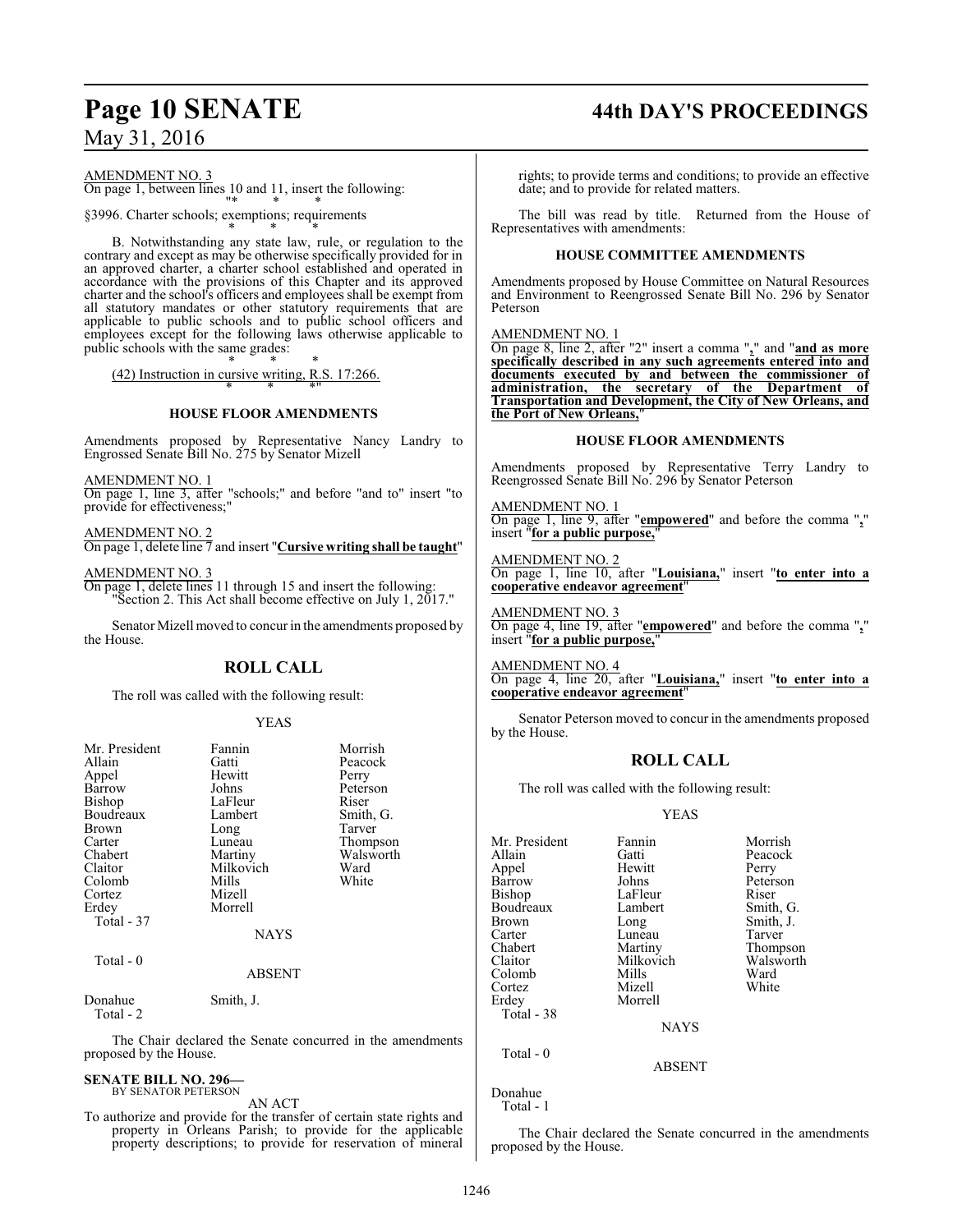# **44th DAY'S PROCEEDINGS Page 11 SENATE**

**SENATE BILL NO. 473— (Substitute of Senate Bill No. 362 by Senator Johns)**

# May 31, 2016

### BY SENATOR JOHNS AN ACT To enact Part VIII of Chapter 3 of Title 46 of the Louisiana Revised Statutes of 1950, to be comprised of R.S. 46:451 through 455, relative to the Louisiana Medical Assistance Program; to provide for the Health Insurance Premium Assistance Program; to provide for rules and regulations; and to provide for related matters. The bill was read by title. Returned from the House of Representatives with amendments: **HOUSE COMMITTEE AMENDMENTS** Amendments proposed by House Committee on Health and Welfare to Engrossed Senate Bill No. 473 by Senator Johns AMENDMENT NO. 1 On page 1, line 4, after "Program" and before the semicolon ";" insert "and for duties of the Department of Health and Hospitals with respect thereto" AMENDMENT NO. 2 On page 1, line 13, delete "**of Louisiana**" AMENDMENT NO. 3 On page 1, line 16, delete "**of Louisiana**" AMENDMENT NO. 4 On page 2, line 4, after "**Hospitals**" and before "**in accordance**" insert a comma "**,**" and "**referred to hereafter in this Part as the "department",**" AMENDMENT NO. 5 On page 2, at the end of line 7, change "**cost**" to "**economically**" AMENDMENT NO. 6

On page 2, at the beginning of line 9, change "**Medicaid eligible**" to "**Medicaid-eligible**"

#### AMENDMENT NO. 7

On page 2, at the end of line 12, insert "**The department may consider any other relevant factors in its determination of which Medicaid recipients may participate in the Health Insurance Premium Payment Program.**"

#### AMENDMENT NO. 8

On page 2, line 13, delete "**HIPP recipients;**" and insert in lieu thereof "**Program participants;**"

#### AMENDMENT NO. 9

On page 2, line 14, after "**department shall**" delete the remainder of the line and delete line 15 in its entirety and insert in lieu thereof the following: "**inquire with each Medicaid applicant at the time of his application and with each Medicaid enrollee at the time of his annual eligibility redetermination whether he has an opportunity to**"

#### AMENDMENT NO. 10

On page 2, line 16, after "**employer-sponsored**" and before "**insurance**" insert "**health**"

#### AMENDMENT NO. 11

On page 2, line 18, after "**those**" delete the remainder of the line and delete line 19 in its entirety and insert in lieu thereof the following: "**applicants and enrollees identified pursuant to the provisions of this Subsection as having access to employer-sponsored health insurance coverage into such coverage as soon as is practicable.**"

#### AMENDMENT NO. 12

On page 2, line 21, after "**organization**" and before "**any**" insert a comma "**,**" and "**as defined in R.S. 46:460.51,**"

AMENDMENT NO. 13

On page 3, line 1, after "**following**" and before the colon "**:**" insert "**information**"

#### AMENDMENT NO. 14

On page 3, line 5, delete "**premium**" and insert in lieu thereof "**premiums**"

#### AMENDMENT NO. 15

On page 3, line 8, delete "**cost benefit**" and insert in lieu thereof "**costs and benefits**"

#### **LEGISLATIVE BUREAU AMENDMENTS**

Amendments proposed by Legislative Bureau to Engrossed Senate Bill No. 473 by Senator Johns

#### AMENDMENT NO. 1

On page 1, line 17, at the beginning of the line and before "**of**" change "**payer**" to "**payor**"

#### **HOUSE FLOOR AMENDMENTS**

Amendments proposed by Representative Broadwater to Engrossed Senate Bill No. 473 by Senator Johns

#### AMENDMENT NO. 1

On page 2, delete lines 24 through 26 in their entirety and insert in lieu thereof the following: "**Prior to implementing the Louisiana Health Insurance Premium Payment Program, the secretary of the department shall promulgate, pursuant to the Administrative Procedure Act, the rules and regulations that are necessary to implement the program. The rules and regulations shall include but not be limited to the relevant factors, in addition to cost benefit, that the state will take into consideration when making a determination as to whether a Medicaid recipient may participate in the program.**"

Senator Johns moved to reject the amendments proposed by the House.

### **ROLL CALL**

The roll was called with the following result:

#### YEAS

| Mr. President   | Fannin      | Morrell   |
|-----------------|-------------|-----------|
| Allain          | Gatti       | Morrish   |
|                 | Hewitt      | Peacock   |
| Appel<br>Bishop | Johns       | Perry     |
| Boudreaux       | LaFleur     | Peterson  |
| Brown           | Lambert     | Smith, G. |
| Carter          | Long        | Smith, J. |
| Chabert         | Luneau      | Tarver    |
| Claitor         | Martiny     | Thompson  |
| Colomb          | Milkovich   | Walsworth |
| Cortez          | Mills       | Ward      |
| Erdev           | Mizell      | White     |
| Total - 36      |             |           |
|                 | <b>NAYS</b> |           |
| Riser           |             |           |
| Total - 1       |             |           |
|                 |             |           |

#### ABSENT

Barrow Donahue Total - 2

The Chair declared the Senate rejected the amendments proposed by the House.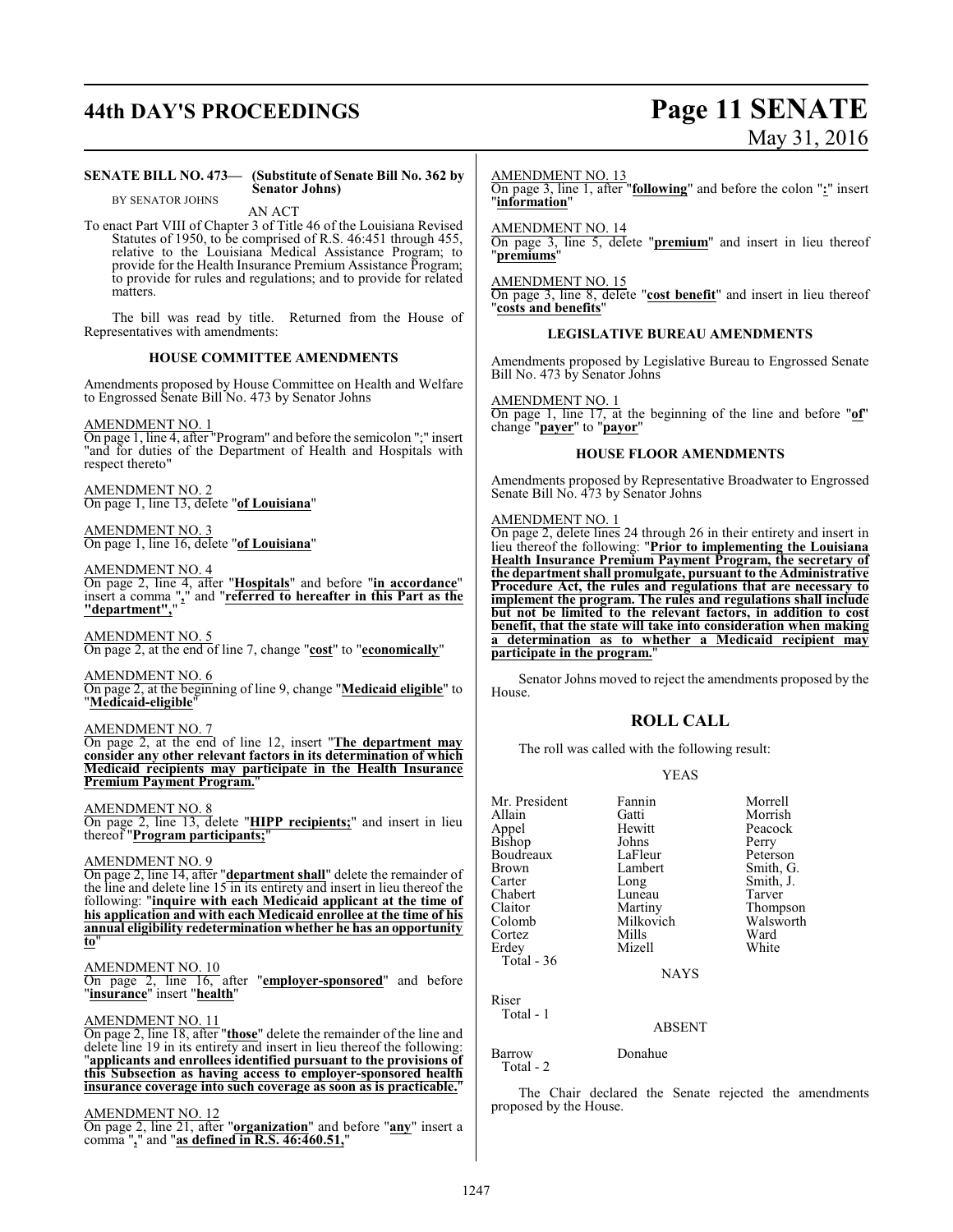#### **SENATE BILL NO. 475— (Substitute of Senate Bill No. 455 by Senator White)**

BY SENATOR WHITE

AN ACT To enact R.S. 40:1135.13, relative to emergency medical transportation; to provide for the Ambulance Transportation Alternatives Task Force; to provide for membership; to provide for duties; to provide for a pilot program; to provide for reporting; to provide for rule making; and to provide for related matters.

The bill was read by title. Returned from the House of Representatives with amendments:

#### **LEGISLATIVE BUREAU AMENDMENTS**

Amendments proposed by Legislative Bureau to Reengrossed Senate Bill No. 475 by Senator White

AMENDMENT NO. 1

On page 4, line 25, following "**Subsection**" and before "**met**" change "**are**" to "**is**"

Senator White moved to concur in the amendments proposed by the House.

### **ROLL CALL**

The roll was called with the following result:

#### YEAS

| Mr. President<br>Allain<br>Appel<br>Bishop<br>Boudreaux<br><b>Brown</b><br>Carter<br>Chabert<br>Claitor<br>Colomb<br>Cortez<br>Erdey<br>Fannin<br>Total - 37 | Gatti<br>Hewitt<br>Johns<br>LaFleur<br>Lambert<br>Long<br>Luneau<br>Martiny<br>Milkovich<br>Mills<br>Mizell<br>Morrell<br>Morrish<br><b>NAYS</b> | Peacock<br>Perry<br>Peterson<br>Riser<br>Smith, G.<br>Smith, J.<br>Tarver<br>Thompson<br>Walsworth<br>Ward<br>White |
|--------------------------------------------------------------------------------------------------------------------------------------------------------------|--------------------------------------------------------------------------------------------------------------------------------------------------|---------------------------------------------------------------------------------------------------------------------|
| Total $-0$                                                                                                                                                   | ABSENT                                                                                                                                           |                                                                                                                     |
| <b>Barrow</b><br>Total - 2                                                                                                                                   | Donahue                                                                                                                                          |                                                                                                                     |

The Chair declared the Senate concurred in the amendments proposed by the House.

#### **Senate Bills and Joint Resolutions Returned from the House of Representatives with Amendments, Subject to Call**

#### **Called from the Calendar**

Senator Cortez asked that Senate Bill No. 474 be called fromthe Calendar.

**SENATE BILL NO. 474— (Substitute of Senate Bill No. 456 by**

**Senator Cortez)**<br>BY SENATORS CORTEZ, ALARIO, ALLAIN, APPEL, BARROW, BISHOP,<br>BOUDREAUX, BROWN, CARTER, CHABERT, CLAITOR, COLOMB,<br>DONAHUE, ERDEY, FANNIN, GATTI, HEWITT, JOHNS, LAFLEUR,<br>LAMBERT, LONG, LUNEAU, MARTINY, MILKOV MORRELL, MORRISH, PEACOCK, PERRY, PETERSON, RISER, GARY

# **Page 12 SENATE 44th DAY'S PROCEEDINGS**

SMITH, JOHN SMITH, TARVER, THOMPSON, WALSWORTH, WARD AND WHITE AN ACT

To enact R.S. 49:149.32, relative to the names of state buildings; to name a certain complex of state buildings and area in the city of Lafayette the Edgar G. "Sonny" Mouton, Jr. Sports and Entertainment Plaza; and to provide for related matters.

The bill was read by title. Returned from the House of Representatives with amendments:

#### **HOUSE COMMITTEE AMENDMENTS**

Amendments proposed by House Committee on House and Governmental Affairs to Engrossed Senate Bill No. 474 by Senator Cortez

#### AMENDMENT NO. 1

On page 1, line 11, after "**east, and**" and before "**generally**" insert "**containing facilities**"

Senator Cortez moved to concur in the amendments proposed by the House.

#### **ROLL CALL**

The roll was called with the following result:

#### YEAS

| Mr. President | Gatti       | Morrish       |
|---------------|-------------|---------------|
| Allain        | Hewitt      | Peacock       |
| Appel         | Johns       | Perry         |
| Boudreaux     | LaFleur     | Peterson      |
| <b>Brown</b>  | Lambert     | Riser         |
| Carter        | Long        | Smith, J.     |
| Chabert       | Luneau      | Tarver        |
| Claitor       | Martiny     | <b>Thomps</b> |
| Colomb        | Milkovich   | Walswor       |
| Cortez        | Mills       | Ward          |
| Erdey         | Mizell      | White         |
| Fannin        | Morrell     |               |
| Total - 35    |             |               |
|               | <b>NAYS</b> |               |
| Total - 0     |             |               |

Johns Perry<br>LaFleur Peters Peterson<br>Riser Smith, J.<br>Tarver Martiny Thompson<br>Milkovich Walsworth Walsworth<br>Ward Mills Ward<br>
Mizell White

ABSENT

Barrow Donahue<br>Bishop Smith, G. Smith, G. Total - 4

The Chair declared the Senate concurred in the amendments proposed by the House.

#### **Senate Bills and Joint Resolutions on Third Reading and Final Passage**

**SENATE BILL NO. 120—** BY SENATOR MARTINY

AN ACT

To amend and reenact R.S. 13:2563.5(B) and 2563.17(A) through (C), and to enact R.S. 13:2563.5(C), relative to certain judicial salaries; to provide for the payment of a judge's salary in Ascension Parish; to require the appropriation of amounts sufficient to fully fund the operations of the Parish Court in Ascension Parish; to provide with respect to the disposition of fees deposited into the Ascension Parish Judicial Expense Fund; to provide with respect to authority of the judge of the Ascension Parish Court with regard to the Ascension Parish Judicial Expense Fund; and to provide for related matters.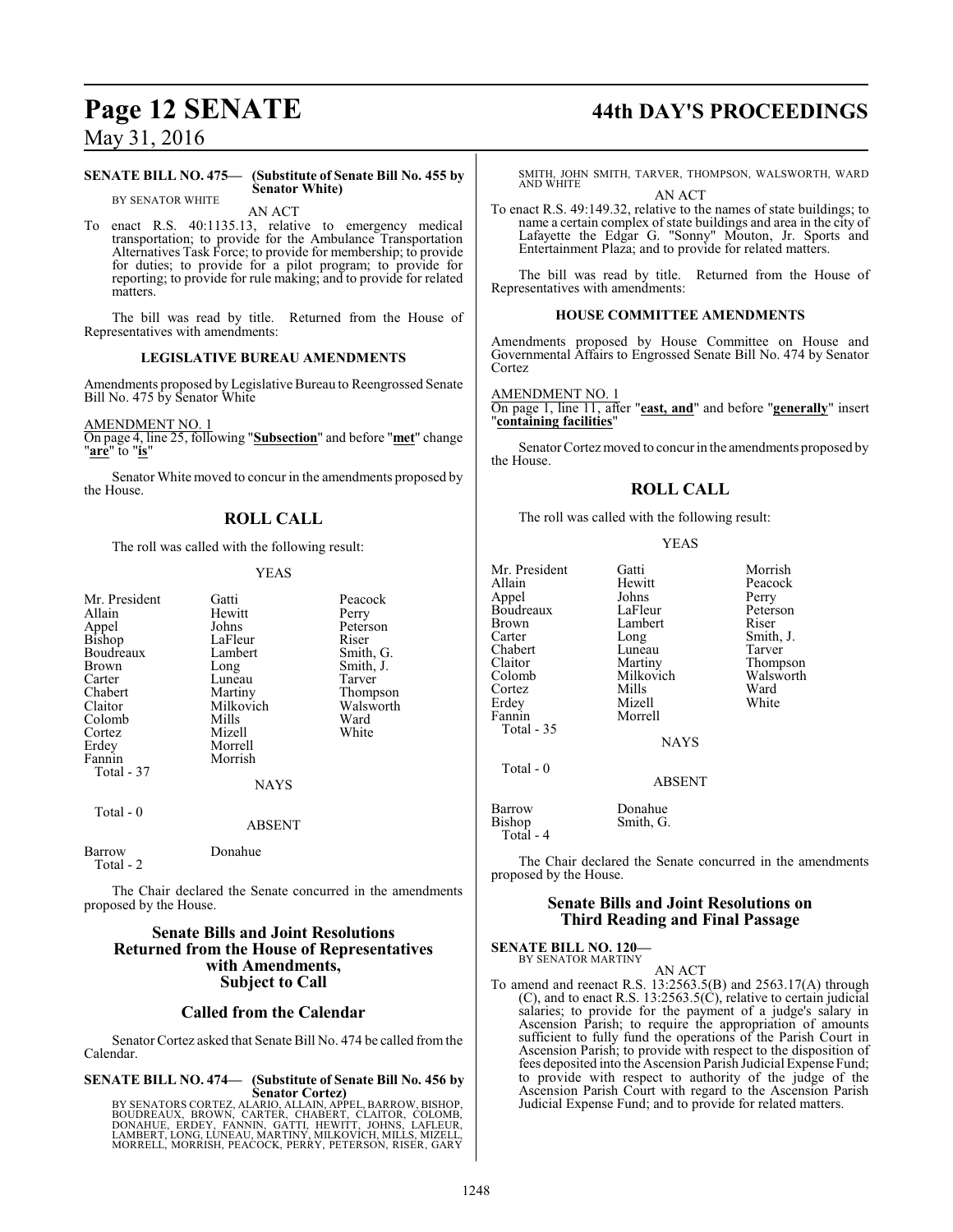#### **Floor Amendments**

Senator Martiny sent up floor amendments.

#### **SENATE FLOOR AMENDMENTS**

Amendments proposed by Senator Martiny on behalf of the Legislative Bureau to Engrossed Senate Bill No. 120 by Senator Martiny

#### AMENDMENT NO. 1

On page 3, line 12, following "file the" and before "with" change "same" to "**audit**"

On motion of Senator Martiny, the amendments were adopted.

The bill was read by title. Senator Martiny moved the final passage of the amended bill.

#### **ROLL CALL**

The roll was called with the following result:

YEAS

| Mr. President     | Fannin          | Peacock   |
|-------------------|-----------------|-----------|
| Allain            | Gatti           | Perry     |
| Appel             | Hewitt          | Peterson  |
| Bishop            | Johns           | Riser     |
| Boudreaux         | LaFleur         | Smith, G. |
| Brown             | Luneau          | Smith, J. |
| Carter            | Martiny         | Tarver    |
| Chabert           | Milkovich       | Thompson  |
| Claitor           | Mills           | Walsworth |
| Colomb            | Mizell          | Ward      |
| Cortez            | Morrell         | White     |
| Erdey             | Morrish         |           |
| Total - 35        |                 |           |
|                   | <b>NAYS</b>     |           |
| Total - 0         |                 |           |
|                   | <b>ABSENT</b>   |           |
| Barrow<br>Donahue | Lambert<br>Long |           |

 Total - 4 The Chair declared the amended bill was passed, ordered reengrossed and sent to the House. Senator Martiny moved to reconsider the vote by which the bill was passed and laid the motion on the table.

#### **House Bills and Joint Resolutions on Third Reading and Final Passage**

#### **HOUSE BILL NO. 280—**

BY REPRESENTATIVE BROADWATER AN ACT

To amend and reenact R.S. 23:1197(D) and (E) and to enact R.S. 23:1191(3), 1197(H), 1200.5(D) and (E), and 1200.18, relative to workers' compensation group self-insurance funds; to provide for the authority of the commissioner of insurance; to provide with respect to the insolvency of funds; to provide for hazardous financial conditions and corrective action plans; to provide for fund dissolution; to provide for delinquency proceedings; to provide jurisdiction; to prioritize the distribution of assets after the dissolution of a fund; to provide for public records exception; and to provide for related matters.

On motion of Senator Martiny, the bill was read by title and returned to the Calendar, subject to call.

# **44th DAY'S PROCEEDINGS Page 13 SENATE** May 31, 2016

#### **HOUSE BILL NO. 505—**

BY REPRESENTATIVES MIKE JOHNSON, AMEDEE, BAGLEY, BARRAS,<br>BERTHELOT, BILLIOT, BISHOP, BOUIE, BROADWATER, CHAD<br>BROWN, CARMODY, ROBBY CARTER, STEVE CARTER, DANAHAY,<br>DAVIS, DEVILLIER, EDMONDS, EMERSON, FOIL, GAROFALO,<br>GISCLAIR A JOINT RESOLUTION

Proposing to add Article VII, Section 21(M) of the Constitution of Louisiana, relative to ad valorem property tax exemptions; to authorize an exemption for certain property owned by an unmarried surviving spouse of a member of the military who was killed while on active duty in the armed forces of the United States; to provide for eligibility; to require the establishment of an application process; to require the submission of certain information and sworn statements; to provide for limitations; to provide for effectiveness; to provide for submission of the proposed amendment to the electors; and to provide for related matters.

#### **Floor Amendments**

Senator Riser proposed the following amendments.

#### **SENATE FLOOR AMENDMENTS**

Amendments proposed by Senator Riser to Re-Reengrossed House Bill No. 505 by Representative Mike Johnson

#### AMENDMENT NO. 1

On page 2, line 15, between "exemption" and "the" delete "if" and insert "and"

AMENDMENT NO. 2

On page 2, line 17, change "member of the state police" to "state police officer"

AMENDMENT NO. 3 On page 2, line 18, change "they" to "the member or officer"

AMENDMENT NO. 4 On page 3, line 3, change "they have" to "the surviving spouse has"

AMENDMENT NO. 5 On page 3, line 5, delete "they then acquire" and insert "the surviving spouse then acquires"

AMENDMENT NO. 6 On page 3, line 6, between "exemption," and "shall" delete "they" and insert "the surviving spouse"

On motion of Senator Riser, the amendments were adopted.

#### **Floor Amendments**

Senator Riser proposed the following amendments.

#### **SENATE FLOOR AMENDMENTS**

Amendments proposed by Senator Riser to Re-Reengrossed House Bill No. 505 by Representative Mike Johnson

AMENDMENT NO. 1 On page 2, line 13, after "died" insert "or 2017, whichever is later,"

On motion of Senator Riser, the amendments were adopted.

The bill was read by title. Senator Riser moved the final passage of the amended bill.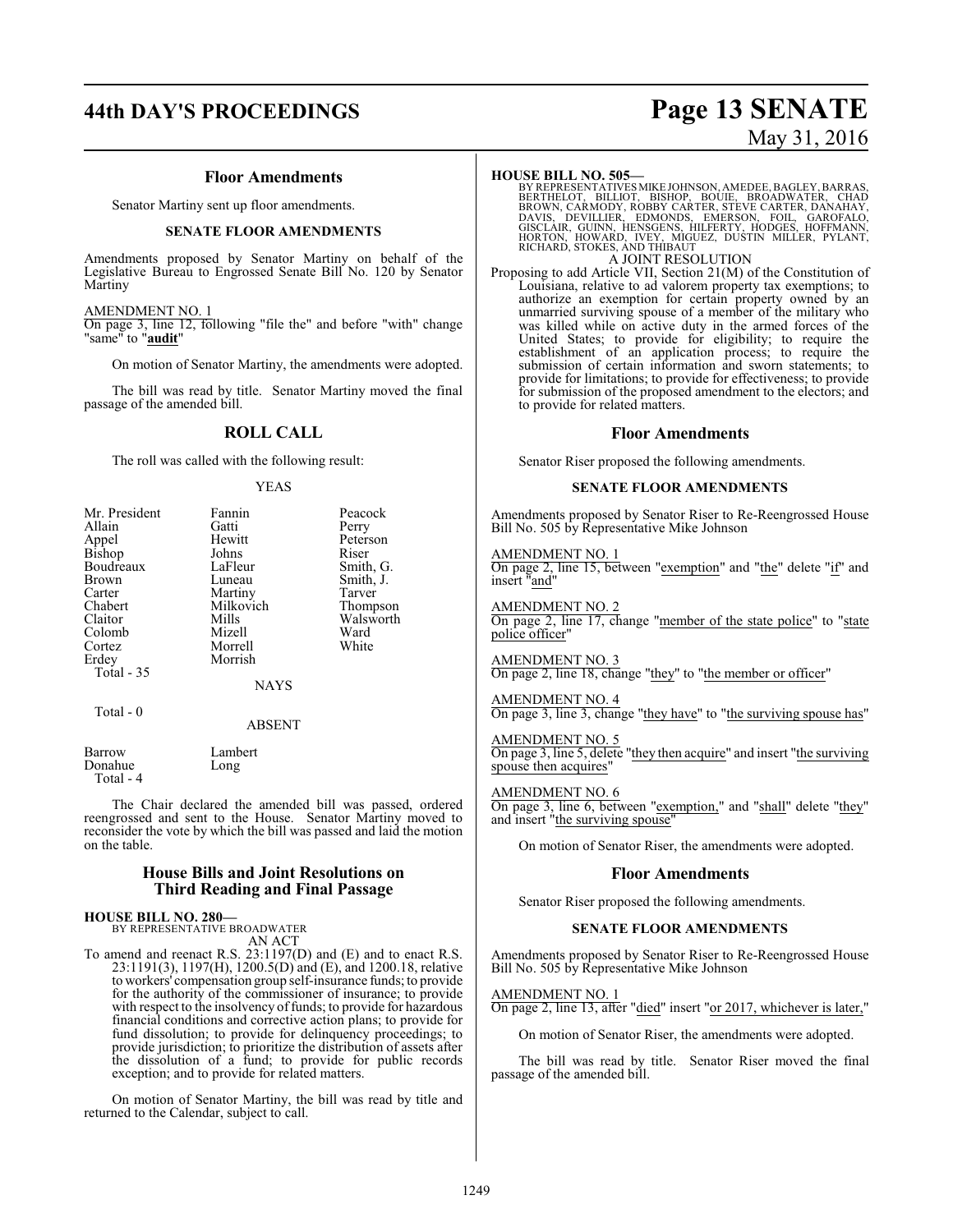### **ROLL CALL**

The roll was called with the following result:

#### YEAS

| Mr. President<br>Allain<br>Appel<br>Barrow<br>Bishop<br>Boudreaux<br><b>Brown</b><br>Carter<br>Chabert<br>Claitor | Fannin<br>Gatti<br>Hewitt<br>Johns<br>LaFleur<br>Lambert<br>Long<br>Luneau<br>Martiny<br>Milkovich | Morrish<br>Peacock<br>Perry<br>Riser<br>Smith, G.<br>Smith, J.<br>Tarver<br>Thompson<br>Walsworth<br>Ward |
|-------------------------------------------------------------------------------------------------------------------|----------------------------------------------------------------------------------------------------|-----------------------------------------------------------------------------------------------------------|
|                                                                                                                   |                                                                                                    |                                                                                                           |
|                                                                                                                   |                                                                                                    |                                                                                                           |
|                                                                                                                   |                                                                                                    |                                                                                                           |
|                                                                                                                   |                                                                                                    |                                                                                                           |
|                                                                                                                   |                                                                                                    |                                                                                                           |
| Colomb                                                                                                            | Mills                                                                                              | White                                                                                                     |
| Cortez                                                                                                            | Mizell                                                                                             |                                                                                                           |
| Erdey                                                                                                             | Morrell                                                                                            |                                                                                                           |
| Total - 37                                                                                                        |                                                                                                    |                                                                                                           |
|                                                                                                                   | <b>NAYS</b>                                                                                        |                                                                                                           |

## Total - 0

Total - 2

ABSENT

The Chair declared the amended bill was passed and ordered it returned to the House. Senator Riser moved to reconsider the vote by which the bill was passed and laid the motion on the table.

Donahue Peterson

**HOUSE BILL NO. 572—** BY REPRESENTATIVES SMITH, ADAMS, AND STEVE CARTER AN ACT

To amend and reenact R.S. 47:463.31(B), (C), (E), (F), (G)(1), and (H), relative to the issuance of special college and university license plates; to increase the fee for such plates; to provide relative to charitable donations associated with such plates; and to provide for related matters.

The bill was read by title. Senator Erdey moved the final passage of the bill.

#### **ROLL CALL**

The roll was called with the following result:

#### YEAS

| Mr. President<br>Allain<br>Appel<br>Barrow<br>Bishop<br>Boudreaux<br>Brown<br>Carter<br>Chabert<br>Claitor | Erdey<br>Fannin<br>Gatti<br>Hewitt<br>Johns<br>LaFleur<br>Lambert<br>Long<br>Luneau<br>Martiny | Morrell<br>Morrish<br>Peacock<br>Perry<br>Riser<br>Smith, G.<br>Smith, J.<br>Tarver<br>Thompson<br>Walsworth |
|------------------------------------------------------------------------------------------------------------|------------------------------------------------------------------------------------------------|--------------------------------------------------------------------------------------------------------------|
| Colomb                                                                                                     | Mills                                                                                          | Ward                                                                                                         |
| Cortez<br>Total - 36                                                                                       | Mizell                                                                                         | White                                                                                                        |
|                                                                                                            | <b>NAYS</b>                                                                                    |                                                                                                              |
| Milkovich<br>Total - 2                                                                                     | Peterson                                                                                       |                                                                                                              |

ABSENT

Donahue Total - 1

# **Page 14 SENATE 44th DAY'S PROCEEDINGS**

The Chair declared the bill was passed and ordered it returned to the House. Senator Erdey moved to reconsider the vote by which the bill was passed and laid the motion on the table.

# **HOUSE BILL NO. 678—** BY REPRESENTATIVE CARMODY

AN ACT

To amend and reenact R.S. 33:9109.1(A) through (D), (F), and (G), to enact R.S. 33:9109.2, and to repeal R.S. 33:9109.1(B)(9), relative to charges imposed on prepaid 911 services; to provide for and modify definitions; to increase the amount ofthe prepaid 911 charge; to provide for administration of prepaid 911 charges; to restrict use of certain funds; to provide for effectiveness; and to provide for related matters.

The bill was read by title. Senator Luneau moved the final passage of the bill.

#### **ROLL CALL**

The roll was called with the following result:

YEAS

| Mr. President<br>Allain<br>Appel<br>Barrow<br>Bishop<br>Boudreaux<br>Brown<br>Carter<br>Chabert<br>Claitor<br>Colomb<br>Total - 33 | Cortez<br>Erdey<br>Fannin<br>Gatti<br>Hewitt<br>Johns<br>LaFleur<br>Lambert<br>Luneau<br>Martiny<br>Mills | Mizell<br>Morrell<br>Morrish<br>Perry<br>Peterson<br>Smith, G.<br>Smith, J.<br>Tarver<br>Thompson<br>Ward<br>White |
|------------------------------------------------------------------------------------------------------------------------------------|-----------------------------------------------------------------------------------------------------------|--------------------------------------------------------------------------------------------------------------------|
| Peacock<br>Total - 3                                                                                                               | <b>NAYS</b><br>Riser                                                                                      | Walsworth                                                                                                          |
|                                                                                                                                    | <b>ABSENT</b>                                                                                             |                                                                                                                    |
| Donahue<br>Total - 3                                                                                                               | Long                                                                                                      | Milkovich                                                                                                          |

The Chair declared the bill was passed and ordered it returned to the House. Senator Luneau moved to reconsider the vote bywhich the bill was passed and laid the motion on the table.

#### **HOUSE BILL NO. 805—**

BY REPRESENTATIVES BROADWATER AND AMEDEE AN ACT

To amend and reenact R.S. 33:9106 (A)(3) through (5) and 9109 and to enact R.S. 33:9109.2, relative to communications districts; to provide relative to the levy of an emergency telephone service charge on certain communications systems; to increase the maximum amount authorized to be levied within the district; to provide relative to the use ofservice charge proceeds; to provide relative to the district's financial reports; to provide relative to revenues collected from certain surcharge fees; and to provide for related matters.

The bill was read by title. Senator Luneau moved the final passage of the bill.

#### **ROLL CALL**

The roll was called with the following result:

#### YEAS

| Mr. President | Erdey  | Morrell  |
|---------------|--------|----------|
| Allain        | Fannin | Morrish  |
| Appel         | Gatti  | Peterson |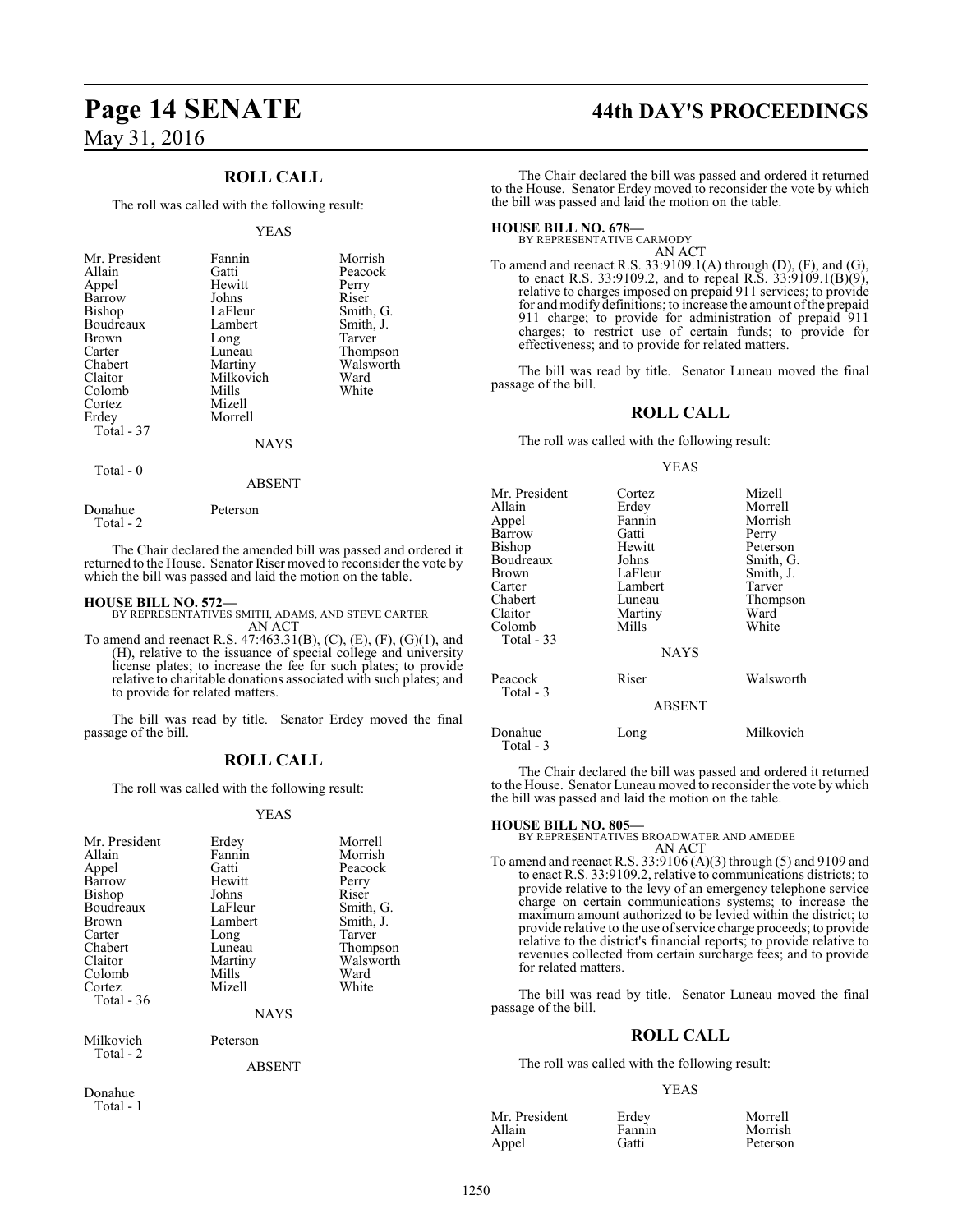# **44th DAY'S PROCEEDINGS Page 15 SENATE**

| Barrow<br>Bishop<br>Boudreaux<br><b>Brown</b><br>Carter<br>Chabert<br>Colomb<br>Cortez<br>Total - 32 | Hewitt<br>Johns<br>LaFleur<br>Lambert<br>Luneau<br>Martiny<br>Mills<br>Mizell | Riser<br>Smith, G.<br>Smith, J.<br>Tarver<br>Thompson<br>Ward<br>White |
|------------------------------------------------------------------------------------------------------|-------------------------------------------------------------------------------|------------------------------------------------------------------------|
|                                                                                                      | <b>NAYS</b>                                                                   |                                                                        |
| Claitor<br>Milkovich<br>Total - 5                                                                    | Peacock<br>Perry<br><b>ABSENT</b>                                             | Walsworth                                                              |
| Donahue<br>Total - 2                                                                                 | Long                                                                          |                                                                        |

The Chair declared the bill was passed and ordered it returned to the House. Senator Luneau moved to reconsider the vote by which the bill was passed and laid the motion on the table.

#### **HOUSE BILL NO. 902—**

BY REPRESENTATIVE LEOPOLD AN ACT

To amend and reenact R.S. 56:423(A) and (B) and 429 and Sections 2(B) and (C) and 3 of Act No. 808 of the 2008 Regular Session of the Legislature and to enact R.S.  $56:427(F)$  and  $(G)$ , relative to oyster leases; to provide for lifting the moratorium on new oyster leases; to provide relative to liability under certain circumstances; to provide relative to public notification and opportunity to protest or withdraw oyster lease applications under certain circumstances; to eliminate auction of rentdelinquent oyster leases; to provide certain terms, conditions, procedures, and requirements; and to provide for relatedmatters.

On motion of Senator Chabert, the bill was read by title and returned to the Calendar, subject to call.

#### **HOUSE BILL NO. 1001—**

BY REPRESENTATIVES JEFFERSON AND COX

AN ACT To amend and reenact R.S. 23:391, relative to apprenticeship agreements; to provide for limitations regarding language included in apprenticeship agreements; to prohibit any apprenticeship law frominvalidating any special provision in an apprenticeship agreement, apprenticeship program standards, apprentice qualifications, or the program operation procedure relative to veterans, minorities, or women; to provide for an effective date; and to provide for related matters.

The bill was read by title. Senator Bishop moved the final passage of the bill.

#### **ROLL CALL**

The roll was called with the following result:

#### YEAS

| Mr. President<br>Allain<br>Appel<br>Barrow<br><b>Bishop</b><br>Boudreaux<br><b>Brown</b><br>Carter<br>Chabert<br>Colomb<br>Cortez | Fannin<br>Gatti<br>Hewitt<br>Johns<br>LaFleur<br>Lambert<br>Long<br>Luneau<br>Martiny<br>Milkovich<br>Mills | Morrish<br>Peacock<br>Perry<br>Peterson<br>Riser<br>Smith, G.<br>Smith, J.<br>Tarver<br>Thompson<br>Walsworth<br>Ward |
|-----------------------------------------------------------------------------------------------------------------------------------|-------------------------------------------------------------------------------------------------------------|-----------------------------------------------------------------------------------------------------------------------|
|                                                                                                                                   |                                                                                                             |                                                                                                                       |
| Erdey<br>Total - 36                                                                                                               | Mizell                                                                                                      | White                                                                                                                 |

# May 31, 2016

**NAYS** 

| Total - 0            | <b>ABSENT</b> |         |
|----------------------|---------------|---------|
| Claitor<br>Total - 3 | Donahue       | Morrell |

The Chair declared the bill was passed and ordered it returned to the House. Senator Bishop moved to reconsider the vote by which the bill was passed and laid the motion on the table.

#### **HOUSE BILL NO. 1058—**

BY REPRESENTATIVE THIBAUT

AN ACT To amend and reenact R.S.  $32:388(B)(1)(b)(iv)$  and to enact R.S. 32:387.20, relative to trucks hauling concrete or construction aggregates; to extend the termination date for two years for the authorization of ready-mixed concrete trucks to exceed the maximum gross vehicle weight under certain conditions; to provide that such authorization to exceed the maximum gross vehicle weight shall not apply in certain circumstances; to provide for the issuance of special permits for vehicles transporting ready-mixed concrete under certain conditions; to provide for weight limits under the special permit for readymixed concrete trucks; to provide for a fee to be charged for the special permit for ready-mixed concrete trucks; and to provide for related matters.

On motion of Senator John Smith, the bill was read by title and returned to the Calendar, subject to call.

#### **HOUSE BILL NO. 1066—**

BY REPRESENTATIVE MAGEE

AN ACT To amend and reenact R.S. 38:321.1(A)(introductory paragraph) and (B), relative to the purchase of certain items through an existing public contract of another political subdivision; to authorize the state and any political subdivision of the state to purchase certain items through an existing public contract of another political subdivision; and to provide for related matters.

The bill was read by title. Senator Chabert moved the final passage of the bill.

#### **ROLL CALL**

The roll was called with the following result:

#### YEAS

| Mr. President | Erdey       | Mizell    |
|---------------|-------------|-----------|
| Allain        | Fannin      | Morrish   |
| Appel         | Gatti       | Peacock   |
| Barrow        | Hewitt      | Perry     |
| <b>Bishop</b> | Johns       | Riser     |
| Boudreaux     | LaFleur     | Smith, G. |
| <b>Brown</b>  | Lambert     | Smith, J. |
| Carter        | Long        | Tarver    |
| Chabert       | Luneau      | Thompson  |
| Claitor       | Martiny     | Walsworth |
| Colomb        | Milkovich   | Ward      |
| Cortez        | Mills       | White     |
| Total - 36    |             |           |
|               | <b>NAYS</b> |           |
|               |             |           |

Peterson Total - 1

Donahue Morrell Total - 2

ABSENT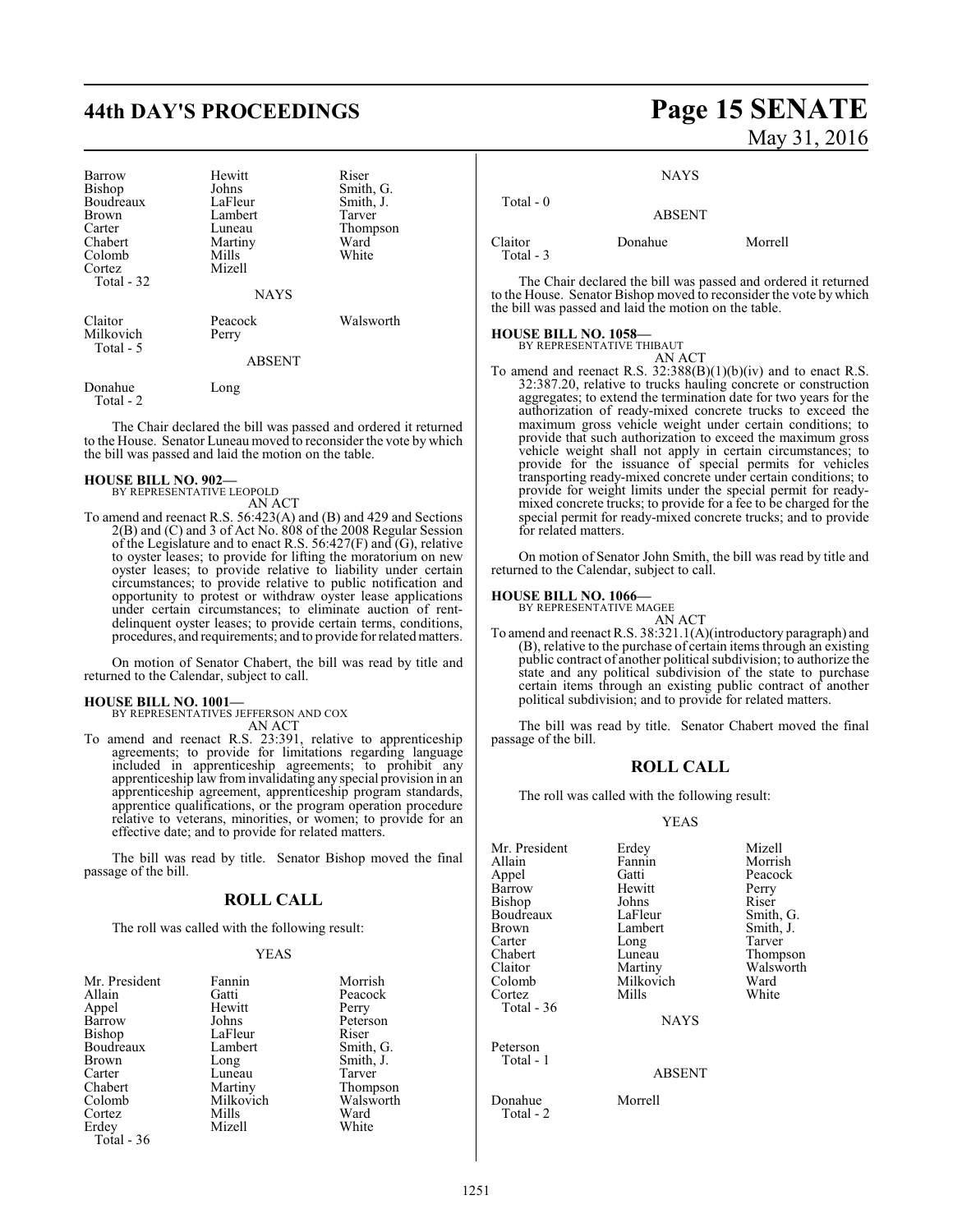# **Page 16 SENATE 44th DAY'S PROCEEDINGS**

The Chair declared the bill was passed and ordered it returned to the House. Senator Chabert moved to reconsider the vote by which the bill was passed and laid the motion on the table.

#### **HOUSE BILL NO. 1127—** BY REPRESENTATIVE HOWARD

AN ACT

To amend and reenact R.S. 32:735(C) and (D) and 736(A), relative to auto title companies; to provide relative to contracts between the Department of Public Safety and Corrections, office of motor vehicles, and auto title companies; to provide relative to fees charged to auto title companies; to provide relative to the surety bond required of auto title companies; to extend contracts of auto title companies; and to provide for related matters.

On motion of Senator John Smith, the bill was read by title and returned to the Calendar, subject to call.

#### **HOUSE BILL NO. 1130—**

BY REPRESENTATIVE GAROFALO AN ACT

To enact R.S. 56:425.1, relative to leasing of water bottoms for oyster cultivation and harvest; to authorize the state to jointly lease certain water bottoms; to provide for the terms and conditions of such joint leases; and to provide for related matters.

On motion of Senator Chabert, the bill was read by title and returned to the Calendar, subject to call.

## **HOUSE BILL NO. 1142— (Substitute for House Bill No. 941 by Representative Horton)** BY REPRESENTATIVES HORTON, AMEDEE, AND COX

AN ACT

To amend and reenact R.S. 23:1553(B)(5) through (11) and to enact R.S.  $23:1553(B)(12)$  and  $1601(1)(d)$ , relative to unemployment compensation; to provide with respect to the disqualification for benefits; to provide for exceptions; to provide that a resignation in order to relocate pursuant to an order for a permanent change of station is not a disqualifying separation of employment for certain military spouses; to provide with respect to the noncharging of benefits against the experience rating of an employer; and to provide for related matters.

The bill was read by title. Senator Peacock moved the final passage of the bill.

### **ROLL CALL**

The roll was called with the following result:

#### YEAS

| Mr. President<br>Allain<br>Appel<br>Barrow<br><b>Bishop</b><br>Boudreaux<br><b>Brown</b><br>Carter<br>Chabert<br>Claitor<br>Colomb<br>Cortez<br>Erdey<br>Total - 37<br>Total - 0 | Fannin<br>Gatti<br>Hewitt<br>Johns<br>LaFleur<br>Lambert<br>Long<br>Luneau<br>Martiny<br>Milkovich<br>Mills<br>Mizell<br>Morrish<br><b>NAYS</b><br><b>ABSENT</b> | Peacock<br>Perry<br>Peterson<br>Riser<br>Smith, G.<br>Smith, J.<br>Tarver<br>Thompson<br>Walsworth<br>Ward<br>White |
|----------------------------------------------------------------------------------------------------------------------------------------------------------------------------------|------------------------------------------------------------------------------------------------------------------------------------------------------------------|---------------------------------------------------------------------------------------------------------------------|
| Donahue<br>Total - 2                                                                                                                                                             | Morrell                                                                                                                                                          |                                                                                                                     |

The Chair declared the bill was passed and ordered it returned to the House. Senator Peacock moved to reconsider the vote by which the bill was passed and laid the motion on the table.

## **HOUSE BILL NO. 1165— (Substitute for House Bill No. 854 by Representative Huval)**<br>BY REPRESENTATIVE HUVAL

AN ACT

To enact R.S. 47:502.3, relative to motor vehicle insurance; to provide for an exemption from registration and compulsory motor vehicle security requirements for certain mobile construction equipment; and to provide for related matters.

The bill was read by title. Senator Erdey moved the final passage of the bill.

#### **ROLL CALL**

The roll was called with the following result:

#### YEAS

| Mr. President<br>Allain<br>Appel<br>Barrow<br>Bishop<br>Boudreaux<br>Brown<br>Carter<br>Claitor<br>Colomb<br>Cortez<br>Erdey<br>Total - 34 | Fannin<br>Gatti<br>Hewitt<br>Johns<br>LaFleur<br>Lambert<br>Long<br>Luneau<br>Martiny<br>Mills<br>Mizell<br>Morrish | Peacock<br>Perry<br>Riser<br>Smith, G.<br>Smith, J.<br>Tarver<br>Thompson<br>Walsworth<br>Ward<br>White |
|--------------------------------------------------------------------------------------------------------------------------------------------|---------------------------------------------------------------------------------------------------------------------|---------------------------------------------------------------------------------------------------------|
|                                                                                                                                            | <b>NAYS</b>                                                                                                         |                                                                                                         |
| Milkovich<br>Total - 2                                                                                                                     | Peterson                                                                                                            |                                                                                                         |
|                                                                                                                                            | <b>ABSENT</b>                                                                                                       |                                                                                                         |
| Chabert                                                                                                                                    | Donahue                                                                                                             | Morrell                                                                                                 |

The Chair declared the bill was passed and ordered it returned to the House. Senator Erdey moved to reconsider the vote by which the bill was passed and laid the motion on the table.

#### **House Bills and Joint Resolutions on Third Reading and Final Passage, Subject to Call**

#### **Called from the Calendar**

Senator Cortez asked that House Bill No. 704 be called fromthe Calendar.

# **HOUSE BILL NO. 704—** BY REPRESENTATIVE HAVARD

Total - 3

AN ACT

To amend and reenact R.S. 32:387(A), relative to special permits for travel on the state's highways; to authorize vehicles issued special permits by the Department of Transportation and Development to operate on interstate highways at night under certain circumstances; and to provide for related matters.

The bill was read by title. Senator Cortez moved the final passage of the bill.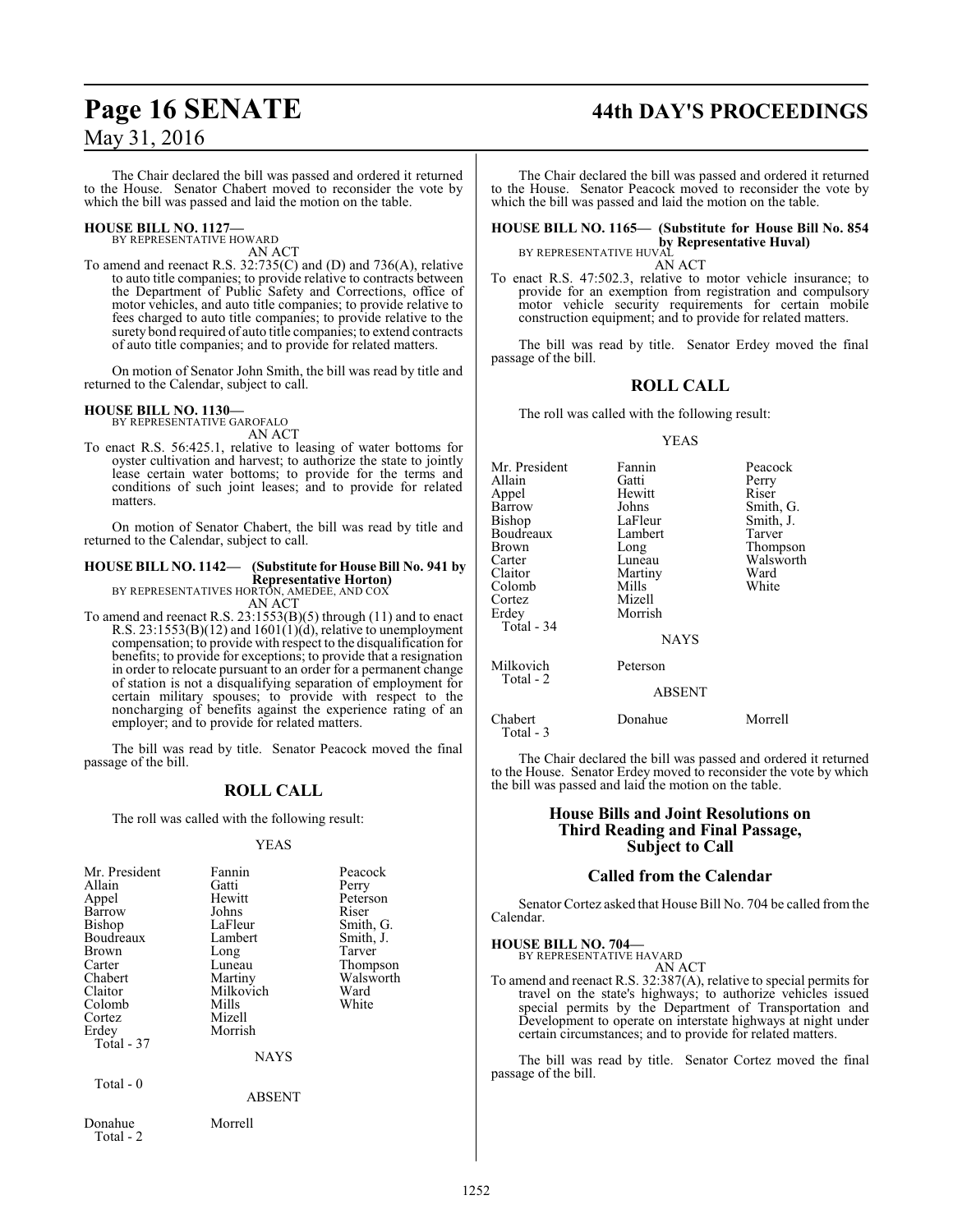# **44th DAY'S PROCEEDINGS Page 17 SENATE**

### **ROLL CALL**

The roll was called with the following result:

#### YEAS

| Mr. President<br>Allain<br>Appel<br>Barrow<br><b>Bishop</b><br>Boudreaux<br>Brown<br>Carter<br>Chabert<br>Claitor | Erdey<br>Fannin<br>Gatti<br>Hewitt<br>Johns<br>LaFleur<br>Lambert<br>Long<br>Luneau<br>Martiny | Morrish<br>Peacock<br>Perry<br>Riser<br>Smith, G.<br>Smith, J.<br>Tarver<br>Thompson<br>Walsworth<br>Ward |
|-------------------------------------------------------------------------------------------------------------------|------------------------------------------------------------------------------------------------|-----------------------------------------------------------------------------------------------------------|
| Colomb<br>Cortez<br><b>Total - 35</b>                                                                             | Mills<br>Mizell<br><b>NAYS</b>                                                                 | White                                                                                                     |
| Milkovich<br>Total - 1                                                                                            | <b>ABSENT</b>                                                                                  |                                                                                                           |
| Donahue                                                                                                           | Morrell                                                                                        | Peterson                                                                                                  |

The Chair declared the bill was passed and ordered it returned to the House. Senator Cortez moved to reconsider the vote by which the bill was passed and laid the motion on the table.

#### **Called from the Calendar**

Senator Luneau asked that House Bill No. 1086 be called from the Calendar.

#### **HOUSE BILL NO. 1086—**

Total - 3

BY REPRESENTATIVE LANCE HARRIS AN ACT

To amend and reenact R.S. 38:2212(A)(1), relative to the contract limit for public works contracts let by certain municipalities; to authorize certain municipalities to let contracts for public works in accordance with state public bid law rather than a home rule charter; and to provide for related matters.

#### **Floor Amendments**

Senator Luneau submitted the following amendments on behalf of Senator Long.

#### **SENATE FLOOR AMENDMENTS**

Amendments proposed by Senator Long to Reengrossed House Bill No. 1086 by Representative Lance Harris

#### AMENDMENT NO. 1

Delete Senate Committee Amendments No. 1 and 2 proposed by the Senate Committee on Transportation, Highways, and Public Works and adopted by the Senate on May  $19, 2016$ .

#### AMENDMENT NO. 2

On page 2, line 2, change "fifty thousand" to "forty-eight thousand five hundred"

On motion of Senator Luneau, the amendments were adopted.

The bill was read by title. Senator Luneau moved the final passage of the amended bill.

# May 31, 2016

### **ROLL CALL**

The roll was called with the following result:

#### YEAS

| Mr. President<br>Allain<br>Boudreaux<br>Chabert<br>Colomb<br>Cortez<br>Erdev<br>Fannin<br>Total - 23 | Hewitt<br>Johns<br>LaFleur<br>Lambert<br>Luneau<br>Martiny<br>Mills<br>Mizell<br><b>NAYS</b> | Morrish<br>Smith, G.<br>Smith, J.<br>Tarver<br>Thompson<br>Ward<br>White |
|------------------------------------------------------------------------------------------------------|----------------------------------------------------------------------------------------------|--------------------------------------------------------------------------|
| Barrow<br>Bishop<br>Brown<br>Carter<br>Total - 11                                                    | Claitor<br>Gatti<br>Peacock<br>Perry<br><b>ABSENT</b>                                        | Peterson<br>Riser<br>Walsworth                                           |
| Appel<br>Donahue<br>Total - 5                                                                        | Long<br>Milkovich                                                                            | Morrell                                                                  |

The Chair declared the amended bill was passed and ordered it returned to the House. Senator Luneau moved to reconsider the vote by which the bill was passed and laid the motion on the table.

#### **Called from the Calendar**

Senator Morrell asked that House Bill No. 1149 be called from the Calendar.

#### **HOUSE BILL NO. 1149— (Substitute for House Bill No. 682 by Representative Leger)** BY REPRESENTATIVE LEGER

AN ACT

To amend and reenact R.S. 38:330.1(C)(3) and (4), (D)(2), (E),  $(F)(1)$ , and  $(H)$  and to enact R.S. 38:330.1(C)(5) and  $(D)(3)$  and  $330.2(A)(2)(c)$ , relative to the Southeast Louisiana Flood Protection Authority-East and Southeast Louisiana Flood Protection Authority-West Bank; to provide relative to the nominating process for vacancies on the board of commissioners ofthe Southeast Louisiana Flood Protection Authority-East and the Southeast Louisiana Flood Protection Authority-West Bank; to provide relative to the terms of members of the boards of commissioners of the Southeast Flood Louisiana Protection Authority-East and the Southeast Louisiana Flood Protection Authority-West Bank; to provide relative to the powers and duties of the board of commissioners of the Southeast Louisiana Flood Protection Authority-East and the Southeast Louisiana Flood Protection Authority-West Bank; and to provide for related matters.

#### **Floor Amendments**

Senator Peterson proposed the following amendments.

#### **SENATE FLOOR AMENDMENTS**

Amendments proposed by Senators Peterson and Morrell to Reengrossed House Bill No. 1149 by Representative Leger

AMENDMENT NO. 1 On page 1, line 12, after "Bank;" insert "to provide for transitional matters; to provide for an effective date;"

AMENDMENT NO. 2 On page 7, after line 3, insert the following: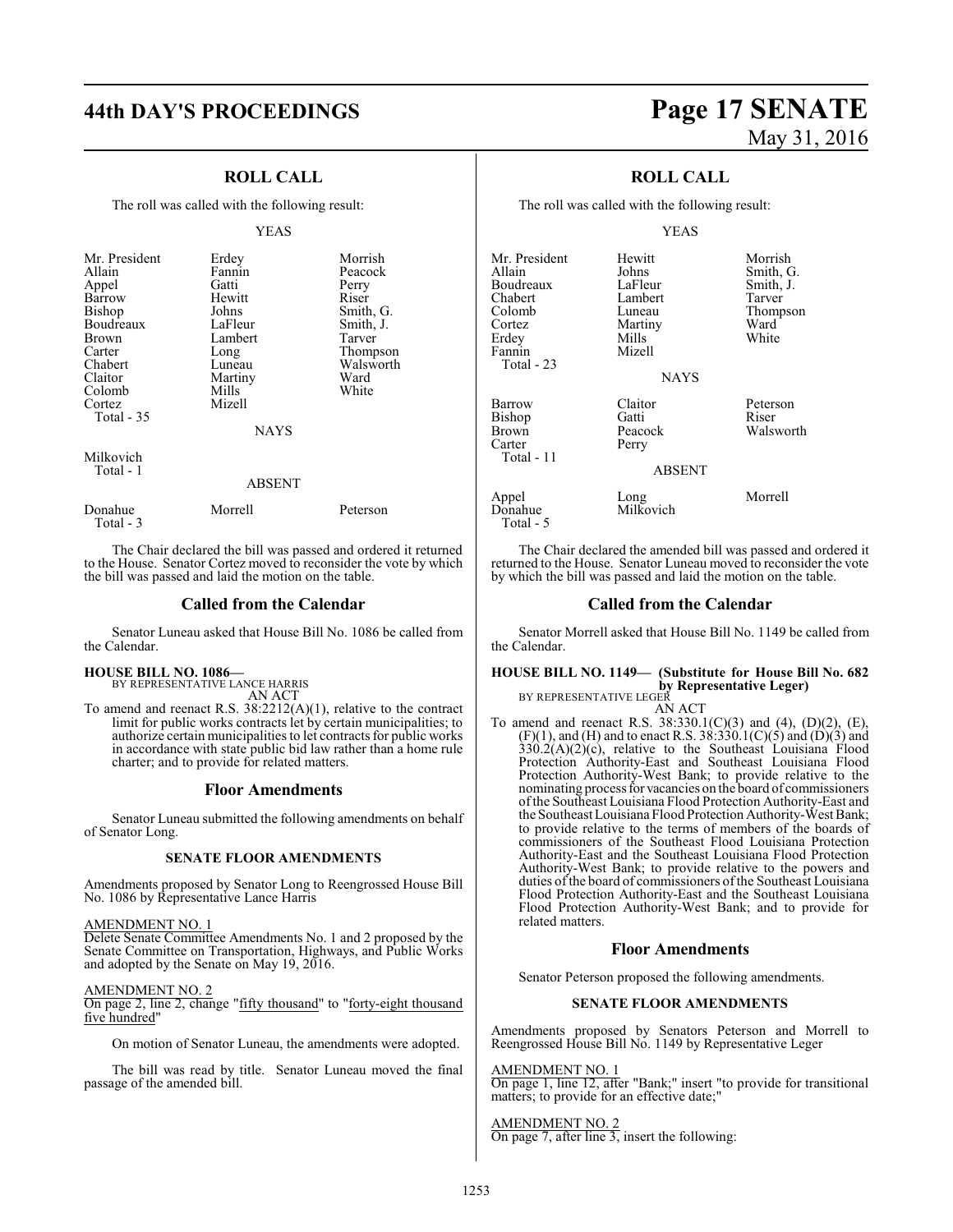"Section 2. The commissioners oftheSoutheast Louisiana Flood Protection Authority-East and the Southeast Louisiana Flood Protection-West Bank whose terms expire on the effective date of this Act shall remain as commissioners until replacements are appointed pursuant to this Act.

Section 3. This Act shall become effective July 1, 2016."

On motion of Senator Peterson, the amendments were adopted.

The bill was read by title. Senator Morrell moved the final passage of the amended bill.

### **ROLL CALL**

The roll was called with the following result:

#### YEAS

| Mr. President<br>Appel<br>Barrow<br>Bishop | Fannin<br>Gatti<br>Hewitt<br>Johns | Morrish<br>Peacock<br>Perry<br>Peterson |
|--------------------------------------------|------------------------------------|-----------------------------------------|
| Boudreaux                                  | LaFleur                            | Riser                                   |
| <b>Brown</b>                               | Lambert                            | Smith, G.                               |
| Carter                                     | Luneau                             | Smith, J.                               |
| Chabert                                    | Martiny                            | Tarver                                  |
| Claitor                                    | Milkovich                          | Thompson                                |
| Colomb                                     | Mills                              | Walsworth                               |
| Cortez                                     | Mizell                             | Ward                                    |
| Erdey                                      | Morrell                            | White                                   |
| Total - 36                                 |                                    |                                         |
|                                            | <b>NAYS</b>                        |                                         |
| Allain                                     |                                    |                                         |

Total - 1

#### ABSENT

| Donahue   | Long |
|-----------|------|
| Total - 2 |      |

The Chair declared the amended bill was passed and ordered it returned to the House. Senator Morrell moved to reconsider the vote by which the bill was passed and laid the motion on the table.

#### **Called from the Calendar**

Senator Bishop asked that House Bill No. 600 be called fromthe Calendar.

#### **HOUSE BILL NO. 600—** BY REPRESENTATIVE LEGER

AN ACT

To amend and reenact R.S. 13:2492(A), (B), (D), (E), and (F), 2493(A), (B), and (C), 2495(B), 2495.1(A), 2496(A), 2496.2(A), 2496.3(F) and (G)(3), 2497(A), 2498, 2499, 2500.1(A), 2500.2, and 2501 and to repeal R.S. 13:2493(G) and 2496.1, relative to the Municipal and Traffic Court of New Orleans; to provide for divisions of court; to provide for qualifications of judges; to provide for the number of judgeships; to provide for the salaries of judges; to provide relative to the appointment of ad hoc judges; to provide relative to court reporters and other court employees; to provide relative to law enforcement; to provide for an effective date; and to provide for related matters.

The bill was read by title. Senator Bishop moved the final passage of the bill.

# **Page 18 SENATE 44th DAY'S PROCEEDINGS**

### **ROLL CALL**

The roll was called with the following result:

#### YEAS

| Mr. President<br>Allain<br>Appel | Fannin<br>Gatti<br>Hewitt | Peacock<br>Perry<br>Peterson |
|----------------------------------|---------------------------|------------------------------|
| Barrow                           | Johns                     | Riser                        |
| Bishop                           | LaFleur                   | Smith, G.                    |
| Boudreaux                        | Lambert                   | Smith, J.                    |
| Brown                            | Luneau                    | Tarver                       |
| Carter                           | Martiny                   | Thompson                     |
| Chabert                          | Milkovich                 | Walsworth                    |
| Claitor                          | Mills                     | Ward                         |
| Colomb                           | Mizell                    | White                        |
| Cortez                           | Morrell                   |                              |
| Erdey                            | Morrish                   |                              |
| <b>Total - 37</b>                |                           |                              |
|                                  | <b>NAYS</b>               |                              |
| Total - 0                        |                           |                              |
|                                  | <b>ABSENT</b>             |                              |
| Donahue<br>Total - 2             | Long                      |                              |

The Chair declared the bill was passed and ordered it returned to the House. Senator Bishop moved to reconsider the vote by which the bill was passed and laid the motion on the table.

#### **Called from the Calendar**

Senator Claitor asked that House Bill No. 264 be called fromthe Calendar.

#### **HOUSE BILL NO. 264—**

BY REPRESENTATIVE MACK AN ACT

To enact R.S. 15:574.4(F), relative to juvenile parole eligibility; to provide for parole eligibility for juveniles sentenced to life imprisonment without the possibility of parole for certain homicide offenses; to provide for conditions; and to provide for related matters.

#### **Floor Amendments**

Senator Martiny proposed the following amendments.

#### **SENATE FLOOR AMENDMENTS**

Amendments proposed by Senator Martiny to Reengrossed House Bill No. 264 by Representative Mack

#### AMENDMENT NO. 1

On page 1, delete line 2 and insert

"To amend and reenact R.S. 15:574.4(E)(1)(introductory paragraph) and to repeal Code ofCriminal Procedure Article 878.1, relative to parole eligibility; to provide for parole"

#### AMENDMENT NO. 2

On page 1, line 4, after "offenses;" delete the remainder of the line and insert "to provide certain conditions and procedures; to repeal requirements for certain sentencing hearings; and to provide for"

#### AMENDMENT NO. 3

On page 1, line 7, after "Section 1." delete the remainder of the line and insert "R.S. 15:574.4(E)(1)(introductory paragraph) is hereby amended and reenacted to read as follows:"

AMENDMENT NO. 4 On page 1, delete lines 10 through 18 and insert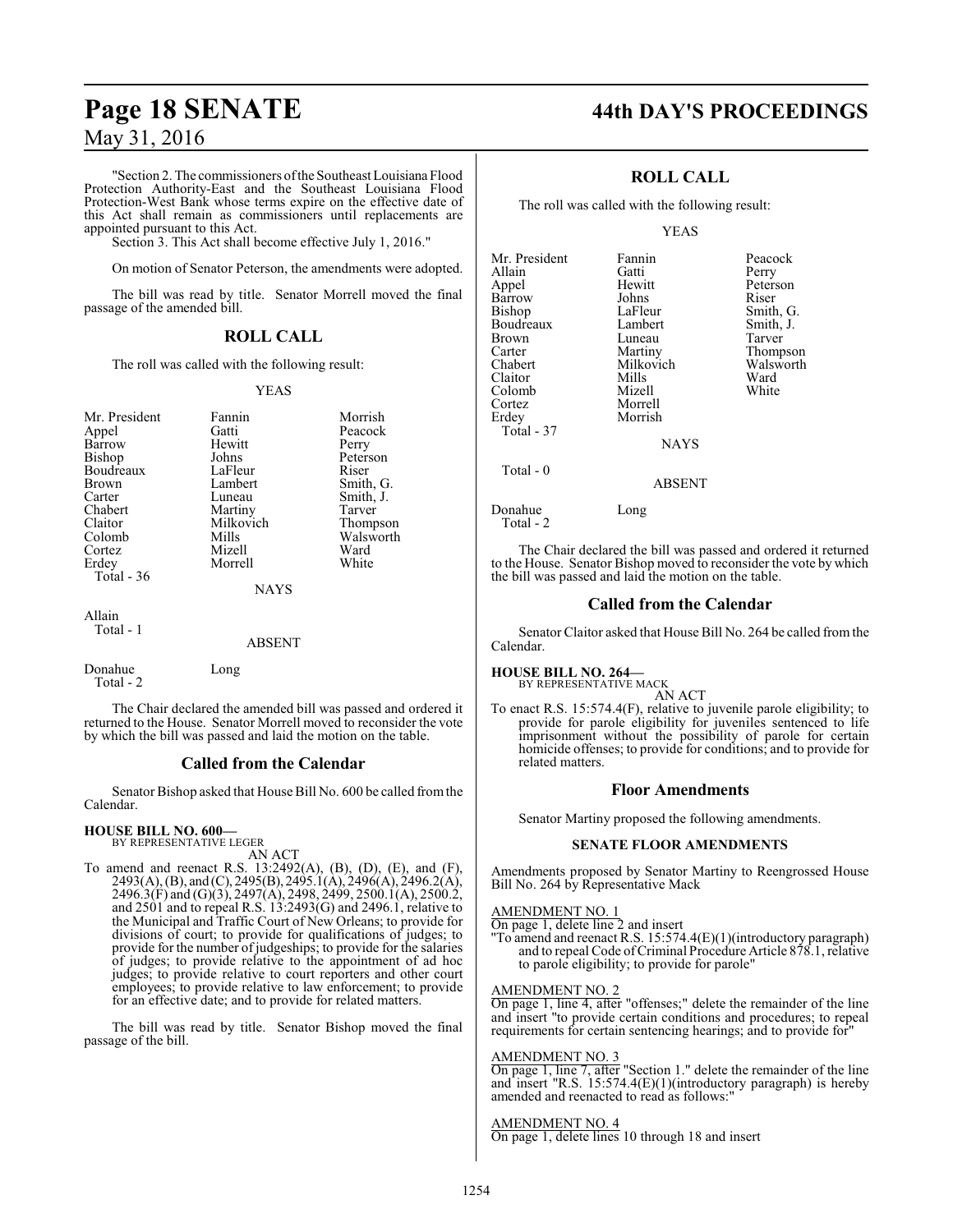# **44th DAY'S PROCEEDINGS Page 19 SENATE**

# May 31, 2016

"E.(1) Notwithstanding any provision oflawto the contrary, any person serving a sentence of life imprisonment for a conviction of first degree murder (R.S. 14:30) or second degree murder (R.S. 14:30.1) who was under the age of eighteen years at the time of the commission of the offense shall be eligible for parole consideration pursuant to the provisions of this Subsection if  $a$  judicial determination has been made that the person is entitled to parole eligibility pursuant to Code of Criminal Procedure Article 878.1 and all of the following conditions have been met: \* \* \*"

#### AMENDMENT NO. 5

On page 2, delete lines 1 through 26 and insert

"Section 2. Code of Criminal Procedure Article 878.1 is hereby repealed.

Section 3. The provisions of this Act shall be applicable to persons incarcerated prior to the effective date of this Act and to persons incarcerated on the effective date of this Act and thereafter."

#### AMENDMENT NO. 6

On page 2, line 27, change "Section 2" to "Section 4"

Senator Martiny moved the adoption of the amendments.

Senator Claitor objected.

#### **ROLL CALL**

The roll was called with the following result:

#### YEAS

| Mr. President<br>Allain<br>Appel<br>Barrow<br>Boudreaux<br>Brown<br>Carter<br>Chabert<br>Claitor<br>Total - 25 | Colomb<br>Cortez<br>Hewitt<br>Johns<br>LaFleur<br>Lambert<br>Luneau<br>Martiny<br>Mills<br><b>NAYS</b> | Morrell<br>Morrish<br>Peacock<br>Peterson<br>Smith, G.<br>Tarver<br>Ward |
|----------------------------------------------------------------------------------------------------------------|--------------------------------------------------------------------------------------------------------|--------------------------------------------------------------------------|
| Erdey<br>Fannin<br>Gatti<br>Milkovich<br>Total - 10                                                            | Mizell<br>Perry<br>Riser<br>Smith, J.<br><b>ABSENT</b>                                                 | Thompson<br>Walsworth                                                    |
| Bishop<br>Donahue<br>Total - 4                                                                                 | Long<br>White                                                                                          |                                                                          |
|                                                                                                                | The Chair declared the amendments were adopted.                                                        |                                                                          |

#### **Floor Amendments**

Senator Luneau proposed the following amendments.

#### **SENATE FLOOR AMENDMENTS**

Amendments proposed by Senator Luneau to Reengrossed House Bill No. 264 by Representative Mack

#### AMENDMENT NO. 1

On page 1, delete line 2 and insert the following:

"To amend and reenact R.S.  $15:574.4(E)(1)(a)$ , and to enact R.S. 15:574.4(F), relative to juvenile parole eligibility; to provide for parole"

#### AMENDMENT NO. 2

On page 1, delete line 7 and insert the following:

"Section 1. R.S.  $15:574.4(E)(1)(a)$  is hereby amended and reenacted and R.S. 15:574.4(F) is hereby enacted to read as follows:"

#### AMENDMENT NO. 3

On page 1, between lines 9 and 10 insert the following:

 $\mathbb{P}E(1)$  Notwithstanding any provision of law to the contrary, any person serving a sentence of life imprisonment for a conviction of first degree murder (R.S. 14:30) or second degree murder (R.S. 14:30.1) who was under the age of eighteen years at the time of the commission of the offense shall be eligible for parole consideration pursuant to the provisions of this Subsection if a judicial determination has been made that the person is entitled to parole eligibility pursuant to Code of Criminal Procedure Article 878.1 and all of the following conditions have been met:

(a) The offender has served thirty-five twenty-five years of the sentence imposed. \* \* \*"

#### AMENDMENT NO. 4

On page 1, line 16, after "served" delete "thirty-five years" and insert "twenty-five years"

Senator Luneau moved the adoption of the amendments.

Senator Claitor objected.

#### **ROLL CALL**

The roll was called with the following result:

Morrell

#### YEAS

**NAYS** 

Barrow Carter Peterson<br>Bishop Colomb Smith, G Boudreaux<br>Brown Total - 10 Mr. President Hewitt Peacock<br>Allain Johns Perry

Total - 26

Total - 3

Appel LaFleur<br>Chabert Lambert Chabert Lambert Smith, J.<br>Claitor Martiny Tarver Claitor Martiny Tarver<br>
Cortez Milkovich Thompson Cortez Milkovich<br>
Frdev Mills Erdey Mills Walsworth<br>
Fannin Mizell Ward Fannin Mizell<br>Gatti Morris Morrish

Allain Johns Perry<br>Appel LaFleur Riser

Colomb Smith, G.<br>Luneau

#### ABSENT

#### Donahue Long White

The Chair declared the amendments were rejected.

The bill was read by title. Senator Claitor moved the final passage of the amended bill.

#### **ROLL CALL**

The roll was called with the following result:

#### YEAS

Mr. President Erdey Morrish<br>Allain Fannin Peacock Allain Fannin Peacock<br>Appel Hewitt Perry Appel Hewitt<br>Barrow Johns Barrow Johns Peterson<br>Bishop LaFleur Riser LaFleur Riser<br>Lambert Smith, G. Boudreaux Lamber<br>Brown Luneau Smith, J.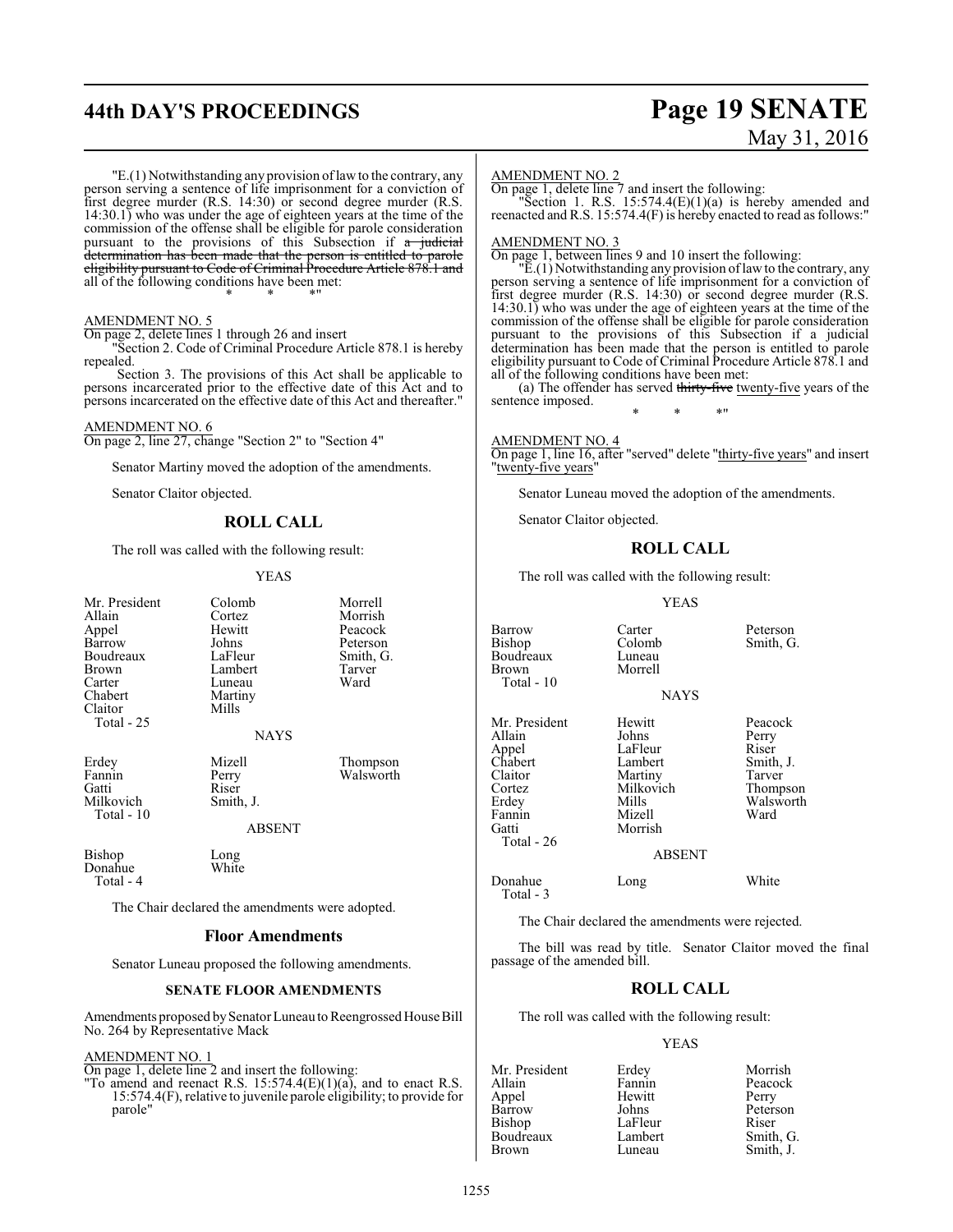| Carter      | Martiny     | Tarver |
|-------------|-------------|--------|
| Chabert     | Milkovich   | Thomp  |
| Claitor     | Mills       | Walsw  |
| Colomb      | Mizell      | Ward   |
| Cortez      | Morrell     | White  |
| Total $-36$ |             |        |
|             | <b>NAYS</b> |        |
|             |             |        |

Thompson Walsworth<br>Ward

**Gatti** Total - 1

ABSENT

Donahue Long Total - 2

The Chair declared the amended bill was passed and ordered it returned to the House. Senator Claitor moved to reconsider the vote by which the bill was passed and laid the motion on the table.

#### **Called from the Calendar**

Senator Appel asked that House Bill No. 400 be called from the Calendar.

**HOUSE BILL NO. 400—** BY REPRESENTATIVE REYNOLDS

AN ACT

To amend and reenact R.S. 17:351.1(B)(1), relative to textbooks and other instructional materials; to provide relative to the review of textbooks and other instructional materials by the state Department of Education; to require that the department conduct such reviews in accordance with the schedule of the State Board of Elementary and Secondary Education for reviews of certain content standards; to require the department to prioritize certain reviews and to publish a related timeline on its website; and to provide for related matters.

#### **Floor Amendments**

Senator White proposed the following amendments.

#### **SENATE FLOOR AMENDMENTS**

Amendments proposed by Senator White to Engrossed House Bill No. 400 by Representative Reynolds

#### AMENDMENT NO. 1

On page 2, after line 9, insert the following:

"Section 2. This Act shall become effective upon signature by the governor or, if not signed by the governor, upon expiration of the time for bills to become law without signature by the governor, as provided by Article III, Section 18 of the Constitution of Louisiana. If vetoed by the governor and subsequently approved by the legislature, this Act shall become effective on the day following such approval."

On motion of Senator White, the amendments were adopted.

The bill was read by title. Senator Appel moved the final passage of the amended bill.

## **ROLL CALL**

The roll was called with the following result:

#### YEAS

| Mr. President | Fannin  | Morrish   |
|---------------|---------|-----------|
| Allain        | Gatti   | Peacock   |
| Appel         | Hewitt  | Perry     |
| Barrow        | Johns   | Riser     |
| Bishop        | LaFleur | Smith, G. |
| Brown         | Lambert | Tarver    |
| Chabert       | Luneau  | Thompson  |

# **Page 20 SENATE 44th DAY'S PROCEEDINGS**

| Colomb<br>Cortez<br>Erdey<br>Total $-30$ | Martiny<br>Mills<br>Morrell<br><b>NAYS</b> | Walsworth<br>Ward<br>White |
|------------------------------------------|--------------------------------------------|----------------------------|
| Boudreaux<br>Carter<br>Total - 6         | Milkovich<br>Mizell<br><b>ABSENT</b>       | Peterson<br>Smith, J.      |
| Claitor<br>Total - 3                     | Donahue                                    | Long                       |

The Chair declared the amended bill was passed and ordered it returned to the House. Senator Appel moved to reconsider the vote by which the bill was passed and laid the motion on the table.

### **Called from the Calendar**

Senator LaFleur asked that House Bill No. 853 be called from the Calendar.

#### **HOUSE BILL NO. 853—**

BY REPRESENTATIVE ROBERT JOHNSON AN ACT

To amend and reenact R.S. 34:1801, relative to the Avoyelles Parish Port Commission; to provide for the membership of the Avoyelles Parish Port Commission; and to provide for related matters.

#### **Floor Amendments**

Senator LaFleur proposed the following amendments.

#### **SENATE FLOOR AMENDMENTS**

Amendments proposed by Senator LaFleur to Reengrossed House Bill No. 853 by Representative Robert Johnson

#### AMENDMENT NO. 1

On page 2, line 10, between "district" and "who" insert "and at least one member is a minority"

#### AMENDMENT NO. 2

On page 2, line 14, change "three nominees" to "at least two and not more than three nominees, at least one of whom is a minority"

#### AMENDMENT NO. 3 On page 2, line 18, change "Together," to "A majority of the legislators consisting of"

#### AMENDMENT NO. 4

On page 2, between lines 21 and 22, insert the following:

"(4) If he is not appointed to the commission pursuant to Paragraph (3) of this Subsection, the president of the commission on the effective date of this Paragraph shall be an ex-officio non-voting member of the commission and shall serve until January 12, 2020.

On motion of Senator LaFleur, the amendments were adopted.

The bill was read by title. Senator LaFleur moved the final passage of the amended bill.

### **ROLL CALL**

The roll was called with the following result:

#### YEAS

| Mr. President | Fannin | Morrish  |
|---------------|--------|----------|
| Allain        | Gatti  | Peacock  |
| Barrow        | Hewitt | Perry    |
| Bishop        | Johns  | Peterson |

Peterson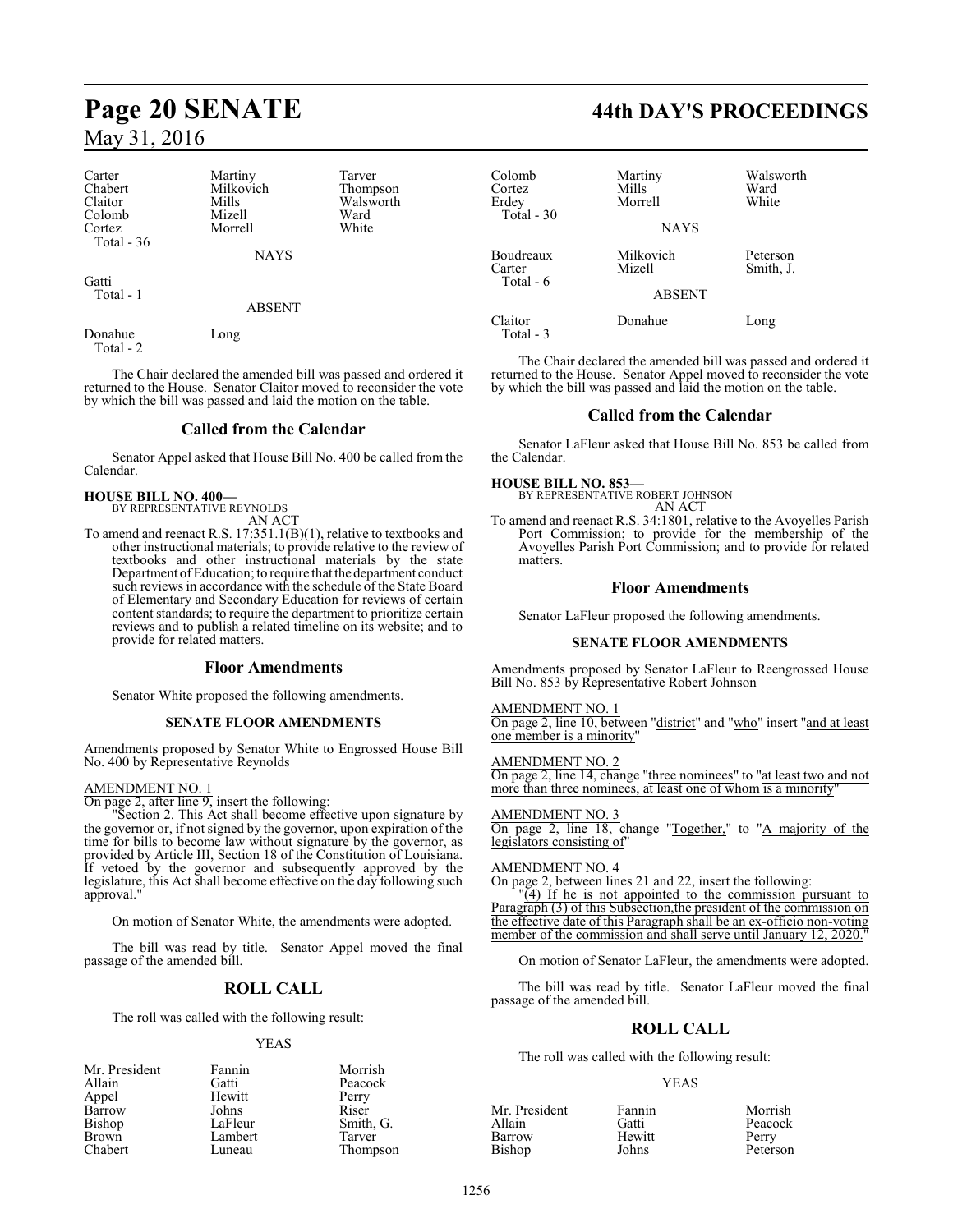# **44th DAY'S PROCEEDINGS Page 21 SENATE**

| Boudreaux                 | LaFleur                      | Riser     |
|---------------------------|------------------------------|-----------|
| <b>Brown</b>              | Lambert                      | Smith, G. |
| Carter                    | Luneau                       | Smith, J. |
| Chabert                   | Martiny                      | Tarver    |
| Claitor                   | Milkovich                    | Thompson  |
| Colomb                    | Mills                        | Walsworth |
| Cortez                    | Mizell                       | Ward      |
| Erdey                     | Morrell                      | White     |
| Total $-36$<br>Total $-0$ | <b>NAYS</b><br><b>ABSENT</b> |           |

| Appel<br>Total - 3 | Donahue | Long |
|--------------------|---------|------|
|                    |         |      |

The Chair declared the amended bill was passed and ordered it returned to the House. Senator LaFleur moved to reconsider the vote by which the bill was passed and laid the motion on the table.

#### **Called from the Calendar**

Senator John Smith asked that House Bill No. 1127 be called from the Calendar.

## **HOUSE BILL NO. 1127—** BY REPRESENTATIVE HOWARD

AN ACT

To amend and reenact R.S. 32:735(C) and (D) and 736(A), relative to auto title companies; to provide relative to contracts between the Department of Public Safety and Corrections, office of motor vehicles, and auto title companies; to provide relative to fees charged to auto title companies; to provide relative to the surety bond required of auto title companies; to extend contracts of auto title companies; and to provide for related matters.

The bill was read by title. Senator John Smith moved the final passage of the bill.

#### **ROLL CALL**

The roll was called with the following result:

#### YEAS

| Mr. President<br>Allain<br>Appel<br>Barrow<br><b>Bishop</b><br>Boudreaux<br>Brown<br>Carter<br>Chabert<br>Claitor<br>Colomb<br>Cortez<br>Erdey<br>Total - 37 | Fannin<br>Gatti<br>Hewitt<br>Johns<br>LaFleur<br>Lambert<br>Luneau<br>Martiny<br>Milkovich<br>Mills<br>Mizell<br>Morrell<br>Morrish<br><b>NAYS</b> | Peacock<br>Perry<br>Peterson<br>Riser<br>Smith, G.<br>Smith, J.<br>Tarver<br>Thompson<br>Walsworth<br>Ward<br>White |
|--------------------------------------------------------------------------------------------------------------------------------------------------------------|----------------------------------------------------------------------------------------------------------------------------------------------------|---------------------------------------------------------------------------------------------------------------------|
| Total - 0                                                                                                                                                    | <b>ABSENT</b>                                                                                                                                      |                                                                                                                     |
| Donahue                                                                                                                                                      | Long                                                                                                                                               |                                                                                                                     |

Total - 2

The Chair declared the bill was passed and ordered it returned to the House. Senator John Smith moved to reconsider the vote by which the bill was passed and laid the motion on the table.

# May 31, 2016

#### **Called from the Calendar**

Senator Walsworth asked that House Bill No. 727 be called from the Calendar.

## **HOUSE BILL NO. 727—** BY REPRESENTATIVE GREGORY MILLER

AN ACT To amend and reenact R.S. 24:53(F)(1) and (H), R.S. 33:9664(D)(1) and  $(F)$ , and R.S. 49:74 $(D)(1)$  and  $(F)$ , relative to lobbyist disclosure; to provide relative to the filing of certain supplemental reports during the registration renewal period; and to provide for related matters.

The bill was read by title. Senator Walsworth moved the final passage of the bill.

#### **ROLL CALL**

The roll was called with the following result:

#### YEAS

| Mr. President | Erdey       | Peacock   |
|---------------|-------------|-----------|
| Allain        | Fannin      | Perry     |
| Appel         | Gatti       | Peterson  |
| Barrow        | Hewitt      | Riser     |
| Bishop        | Johns       | Smith, J. |
| Boudreaux     | LaFleur     | Tarver    |
| <b>Brown</b>  | Lambert     | Thompson  |
| Carter        | Luneau      | Walsworth |
| Chabert       | Martiny     | Ward      |
| Claitor       | Mills       | White     |
| Colomb        | Mizell      |           |
| Cortez        | Morrish     |           |
| Total - 34    |             |           |
|               | <b>NAYS</b> |           |
| Milkovich     |             |           |
| Total - 1     |             |           |

ABSENT

Smith, G.

The Chair declared the bill was passed and ordered it returned to the House. Senator Walsworth moved to reconsider the vote by which the bill was passed and laid the motion on the table.

#### **Called from the Calendar**

Senator Mills asked that House Bill No. 766 be called from the Calendar.

#### **HOUSE BILL NO. 766—**

Donahue Morrell<br>Long Smith, 0

Total - 4

| - - - - - - - - - - - - - - - - - - -<br>BY REPRESENTATIVE BROADWATER |        |
|-----------------------------------------------------------------------|--------|
|                                                                       | AN ACT |

To repeal Subpart B-44 of Part IV of Chapter 1 of Title 33 of the Louisiana Revised Statutes of 1950, comprised of R.S. 33:130.811 through 130.814, relative to sustainable energy financing districts; to remove the authority granted to local governmental subdivisions to create such districts; and to provide for related matters.

#### **Floor Amendments**

Senator Martiny proposed the following amendments.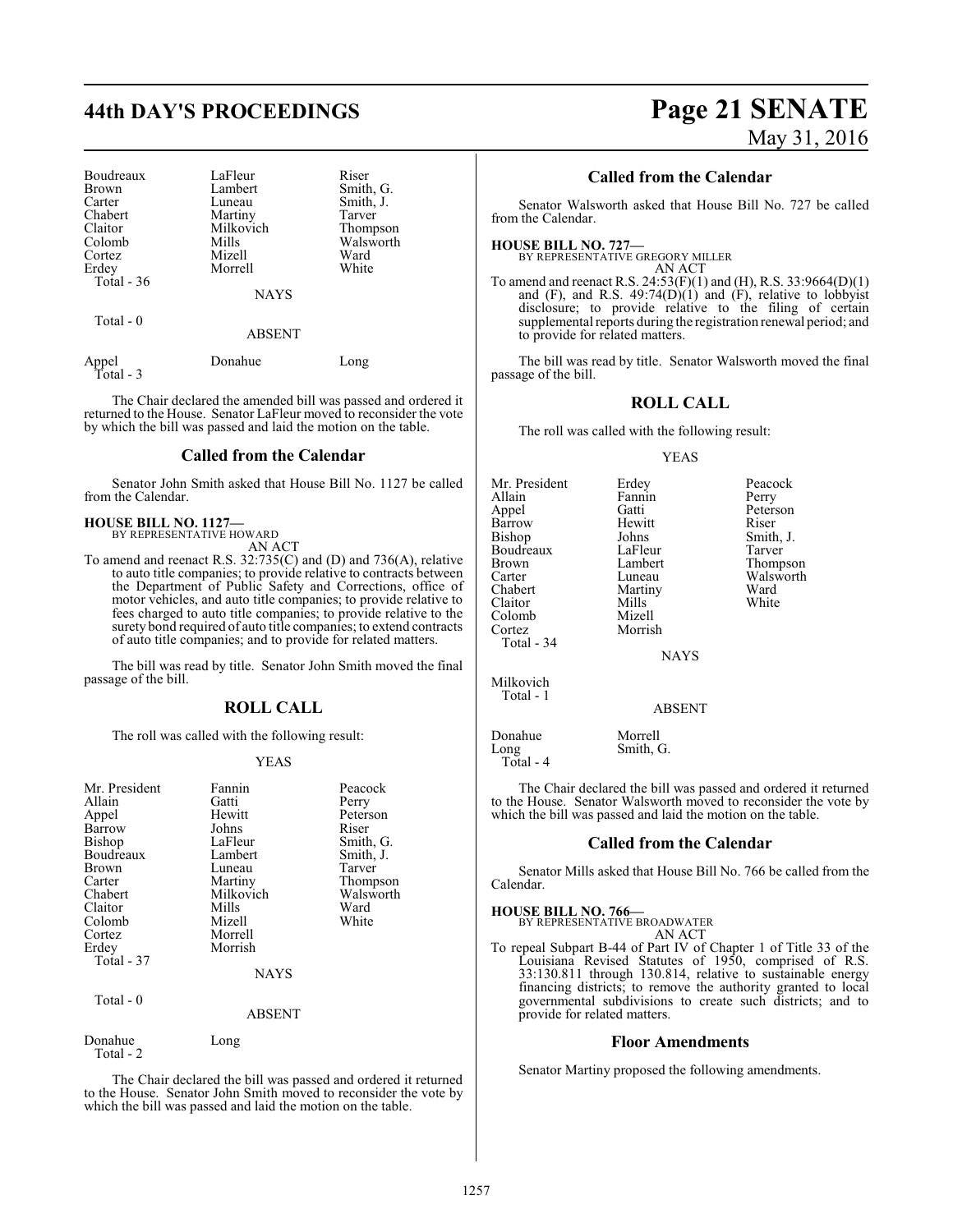#### **SENATE FLOOR AMENDMENTS**

Amendments proposed by Senator Martiny to Engrossed House Bill No. 766 by Representative Broadwater

#### AMENDMENT NO. 1

On page 1, delete lines 2 and 3, and insert the following:

"To amend and reenact R.S. 33:130.812(B)(10), relative to sustainable"

#### AMENDMENT NO. 2

On page 1, line 4, after "districts," delete the remainder of the line and insert the following: "to require certain mortgagees or mortgage servicers to be given notice of and consent rights with regard to proposed program energy efficiency or renewable energy improvement loans;"

#### AMENDMENT NO. 3

On page 1, line 5, delete the following: "subdivisions to create such districts;'

#### AMENDMENT NO. 4

On page 1, delete lines 7 through 9 in their entirety and insert the following:

"Section 1. R.S. 130.812(B)(10) is hereby amended and reenacted to read as follows:

§130.812. Financing for projects \* \* \*

B.

\* \* \*

(10)(a) Where an energy efficiency or renewable energy improvements loan in the amount of one hundred thousand dollars or more is proposed for a commercial or residential property and that property is encumbered by a mortgage, the mortgagee, its successors or assigns, or mortgage servicer shall be provided prior written notice, by certified mail, return receipt requested of the proposed program loan. The mortgagee, its successors or assigns, or mortgage servicer shall have thirty days after receipt of such notice to approve or deny the proposed program loan. The notice shall contain the following information:

(i) The proposed borrower's name.

(ii) The description of the property for which the proposed improvements are to be made.

(iii) A description of the improvements to be made.

(iv) The proposed dollar amount to be loaned.

(v) The proposed amortization period in which the loan is to be repaid.

(vi) A statement that the mortgagee, its successors or assigns, has thirty days from receipt of the notice to approve or deny the proposed loan.

(vii) The name and address of the office where to submit a written approval or denial of the proposed loan.

(b) If the mortgagee, its successors or assigns, or mortgage servicer approves the proposed loan or fails to give a written denial of the proposed program loan to the local government subdivision or district within the thirty day period, then the parties may proceed with the program loan without further notice to the mortgagee, its successors or assigns or mortgage servicer. In the event the mortgagee, its successors or assigns, or mortgage servicer provides a written denial, then the proposed loan shall not be made.

(c) In the event the owner of residential or commercial property encumbered by a mortgage fails to follow any of the procedures set forth in this Paragraph, including the failure to provide prior written notice of the proposed program loan to the mortgagee, its successors or assigns, or the mortgage servicer, any programloan made pursuant to this Subpart shall not qualify for the preferential lien ranking provided in Subsection C of this Section but shall instead rank as to other mortgages and privileges in the order of priority as provided in R.S. 9:4821.

\* \* \*"

Senator Martiny moved the adoption of the amendments.

Senator Mills objected.

# **Page 22 SENATE 44th DAY'S PROCEEDINGS**

### **ROLL CALL**

The roll was called with the following result:

#### YEAS

NAYS

Allain Carter Milkovich<br>
Appel Chabert Morrell Appel Chabert Morrell<br>Barrow Colomb Peterson Barrow Colomb<br>Bishop Luneau Bishop Luneau Smith, G.<br>Brown Martiny Walswort Total - 15 Mr. President Hewitt Perry<br>Boudreaux Johns Riser Boudreaux Johns<br>Claitor Lambert Claitor Lambert Smith, J. Cortez Mills Tarver

Erdey Mizell Thompson Fannin Morrish Ward<br>Gatti Peacock White Peacock ABSENT

Donahue LaFleur Long

Walsworth

Total - 3

Total - 21

The Chair declared the amendments were rejected.

#### **Floor Amendments**

Senator Carter proposed the following amendments.

#### **SENATE FLOOR AMENDMENTS**

Amendments proposed by Senator Carter to Engrossed House Bill No. 766 by Representative Broadwater

#### AMENDMENT NO. 1

On page 1, delete lines 2 and 3 and insert the following:

"To amend and reenact R.S. 33:130.811(A), relative to sustainable"

AMENDMENT NO. 2 On page 1, line 4 after "districts;" delete the remainder of the line and insert the following: "to limit the authority to create such districts to certain local governmental subdivisions;

#### AMENDMENT NO. 3

On page 1, line 5, delete "subdivisions to create such districts;"

#### AMENDMENT NO. 4

On page 1, delete lines 7 through 9 in their entirety and insert the following:

"Section. R.S. 33:130.811(A) is hereby amended and reenacted to read as follows:

§130.811. Sustainable energy financing districts; authority; creation A. The governing authority of any local governmental

subdivisions located in a parish with a population of not less than three hundred and forty thousand persons and not more than three hundred and fifty thousand persons or a population of not less than four hundred and thirty thousand persons and not more than four hundred and thirty-five thousand persons according to the latest federal decennial census that is otherwise authorized to collect property taxes and to issue and sell bonds may create a special districts to be known as a sustainable energy financing district. The governing authority of the local governmental subdivision shall be the governing authority for any district so created.

\* \* \*

Senator Carter moved the adoption of the amendments.

Senator Mills objected.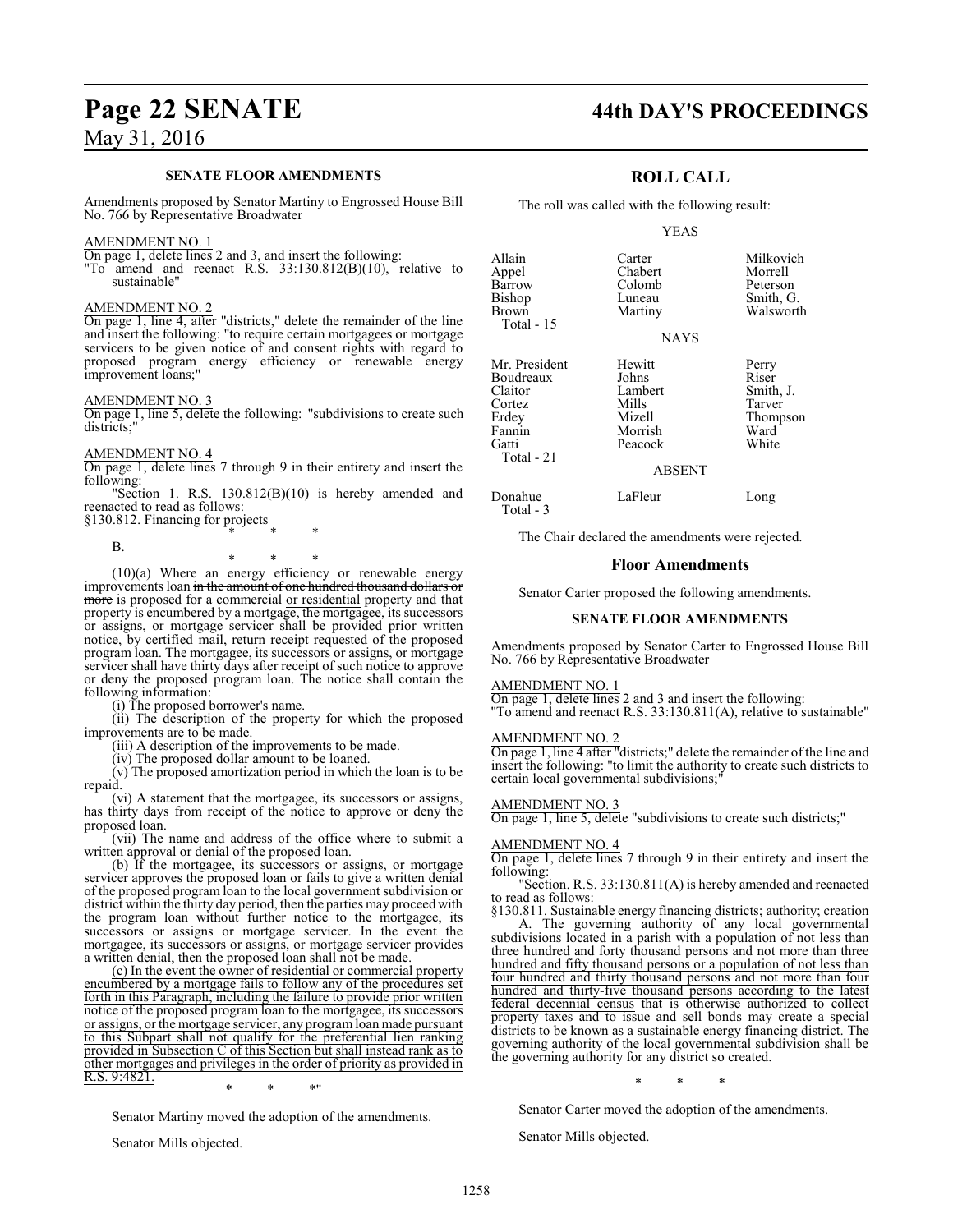#### **ROLL CALL**

The roll was called with the following result:

#### YEAS

| Appel<br>Barrow<br>Bishop<br>Boudreaux<br>Brown<br>Carter<br>Total - $16$                | Colomb<br>Gatti<br>Luneau<br>Martiny<br>Milkovich<br>Morrell<br><b>NAYS</b>        | Morrish<br>Peterson<br>Smith, J.<br>Tarver                   |
|------------------------------------------------------------------------------------------|------------------------------------------------------------------------------------|--------------------------------------------------------------|
| Mr. President<br>Allain<br>Chabert<br>Claitor<br>Cortez<br>Erdey<br>Fannin<br>Total - 20 | Hewitt<br>Johns<br>Lambert<br>Mills<br>Mizell<br>Peacock<br>Perry<br><b>ABSENT</b> | Riser<br>Smith, G.<br>Thompson<br>Walsworth<br>Ward<br>White |
| Donahue                                                                                  | LaFleur                                                                            | Long                                                         |

Total - 3

Total - 3

The Chair declared the amendments were rejected.

The bill was read by title. Senator Mills moved the final passage of the bill.

#### **ROLL CALL**

The roll was called with the following result:

#### YEAS

| Mr. President<br>Appel<br>Barrow<br>Boudreaux<br>Brown<br>Chabert<br>Claitor<br>Colomb<br>Cortez<br>Erdey<br>Total $-30$ | Fannin<br>Gatti<br>Hewitt<br>Johns<br>LaFleur<br>Lambert<br>Luneau<br>Mills<br>Mizell<br>Morrish<br><b>NAYS</b> | Peacock<br>Perry<br>Riser<br>Smith, G.<br>Smith, J.<br>Tarver<br>Thompson<br>Walsworth<br>Ward<br>White |
|--------------------------------------------------------------------------------------------------------------------------|-----------------------------------------------------------------------------------------------------------------|---------------------------------------------------------------------------------------------------------|
| Allain<br>Bishop<br>Total - 6                                                                                            | Carter<br>Martiny<br><b>ABSENT</b>                                                                              | Morrell<br>Peterson                                                                                     |
| Donahue                                                                                                                  | Long                                                                                                            | Milkovich                                                                                               |

The Chair declared the bill was passed and ordered it returned to the House. Senator Mills moved to reconsider the vote by which the bill was passed and laid the motion on the table.

#### **Rules Suspended**

Senator Hewitt asked for and obtained a suspension of the rules to revert to the Morning Hour.

# **44th DAY'S PROCEEDINGS Page 23 SENATE** May 31, 2016

#### **Appointment of Conference Committee on Senate Bill No. 57**

The President of the Senate appointed the following members to confer with a like committee from the House to consider the disagreement on **Senate Bill No. 57**:

> Senators Bishop, Peterson and Martiny.

#### **Appointment of Conference Committee on Senate Bill No. 395**

The President of the Senate appointed the following members to confer with a like committee from the House to consider the disagreement on **Senate Bill No. 395**:

> Senators Ward, Martiny and Milkovich.

#### **Appointment of Conference Committee on Senate Bill No. 473**

The President of the Senate appointed the following members to confer with a like committee from the House to consider the disagreement on **Senate Bill No. 473**:

> Senators Johns, Mills and Morrish.

#### **Appointment of Conference Committee on Senate Concurrent Resolution No. 15**

The President of the Senate appointed the following members to confer with a like committee from the House to consider the disagreement on **Senate Concurrent Resolution No. 15**:

> Senators Claitor, Alario and Tarver.

#### **Message from the House**

#### **PASSED SENATE BILLS AND JOINT RESOLUTIONS**

May 31, 2016

To the Honorable President and Members of the Senate:

I am directed to inform your honorable body that the House of Representatives has finally passed the following Senate Bills and Joint Resolutions:

#### **SENATE BILL NO. 398—** BY SENATOR JOHNS

#### AN ACT

To amend and reenact R.S.  $44:32(C)(1)(a)$  and to enact R.S.  $44:3(A)(8)$  and (I), relative to public records; to provide for records of law enforcement agencies; to provide for recordings of body-worn cameras; to provide for exceptions; to provide for disclosure; to provide for costs; to provide for the contents of requests; and to provide for related matters.

Reported with amendments.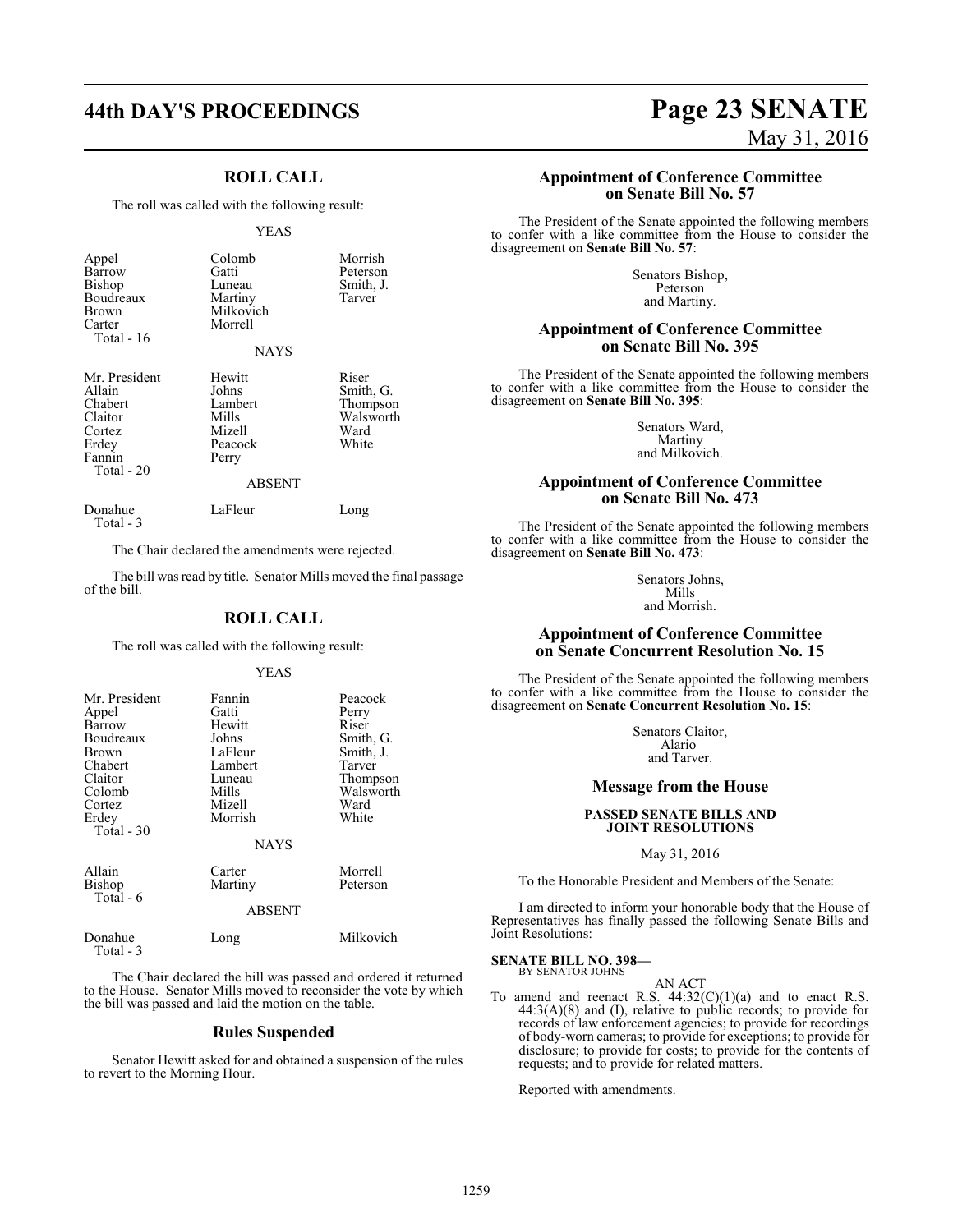# **Page 24 SENATE 44th DAY'S PROCEEDINGS**

## May 31, 2016

#### **SENATE BILL NO. 427—** BY SENATOR ALLAIN

AN ACT

To amend and reenact R.S.  $30:4(C)(1)(a)(i)$ , (ii), (iii) and (iv), to enact R.S. 30:4(R) and (S), and to repeal R.S.  $30:4(C)(1)(a)(v)$ , relative to the office of conservation; to provide for jurisdiction, duties, and powers of the commissioner; to provide for drilling, casing, and plugging of wells; to allow for transferrable plugging credits in lieu of bond with security; to require reasonable bond with security for plugging certain wells; to require the plugging of certain wells; to provide for rulemaking authority; to provide for terms, conditions, and requirements; and to provide for related matters.

Reported with amendments.

#### **SENATE BILL NO. 207—** BY SENATOR COLOMB

AN ACT

To amend and reenact R.S. 39:1303(C), 1309(A) and (C), and to enact R.S. 39:1302(4) and (5), 1305(F), and 1310(C), relative to the Louisiana Local Government Budget Act; to provide definitions; and to provide for related matters.

Reported with amendments.

#### **SENATE BILL NO. 412—** BY SENATOR BROWN

AN ACT

To amend and reenact R.S. 33:9038.31(2) and (3) and to enact R.S. 33:9038.70, relative to special districts; to authorize the creation ofspecial districts; to provide for the governance and the powers and duties of the district, including tax, bond, and tax increment finance authority; and to provide for related matters.

Reported with amendments.

#### **SENATE BILL NO. 64—** BY SENATOR LUNEAU

AN ACT

To enact R.S. 42:1123(44), relative to ethics; to provide for an exception to the Code of Governmental Ethics; to permit an attorney who is a member of a civil service commission to represent certain clients; and to provide for related matters.

Reported with amendments.

#### **SENATE BILL NO. 195—** BY SENATOR CORTEZ

AN ACT

To amend and reenact R.S. 38:2318.1(B) and to enact R.S. 48:250.4, relative to the Department of Transportation and Development; to authorize the use of public-private partnership contracts by the department for certain transportation projects; to provide for procedure; and to provide for related matters.

Reported with amendments.

Respectfully submitted, ALFRED W. SPEER Clerk of the House of Representatives

#### **Message from the House**

#### **CONCURRING IN SENATE CONCURRENT RESOLUTIONS**

#### May 31, 2016

To the Honorable President and Members of the Senate:

I am directed to inform your honorable body that the House of Representatives has finally concurred in the following Senate Concurrent Resolutions:

## **SENATE CONCURRENT RESOLUTION NO. 136—** BY SENATORS TARVER AND PEACOCK A CONCURRENT RESOLUTION

To express the sincere condolences of the Legislature of Louisiana upon the death of the mayor of Oil City, Louisiana, John Charles "Chip" Dickey Jr.

Reported without amendments.

**SENATE CONCURRENT RESOLUTION NO. 137—** BY SENATOR LONG AND REPRESENTATIVE JIM MORRIS A CONCURRENT RESOLUTION

To commend and congratulate Bob Tompkins for receiving the 2016 Distinguished Service Award in Sports Journalismand on being named to the 2016 Louisiana Sports Hall of Fame Induction Class.

Reported without amendments.

**SENATE CONCURRENT RESOLUTION NO. 138—** BY SENATOR CORTEZ AND REPRESENTATIVES BISHOP, COUSSAN AND NANCY LANDRY A CONCURRENT RESOLUTION

To commend the 2015-2016 St. Thomas More High School boys soccer team and Head Coach Casey Friend upon their Division II state championship win.

Reported without amendments.

SENATE CONCURRENT RESOLUTION NO. 139-<br>BY SENATORS MILLS, ALARIO, ALLAIN, APPEL, BARROW, BISHOP, BOUDREAUX, BROWN, CARTER, CHABERT, CLAITOR, COLOMB,<br>CORTEZ, DONAHUE, ERDEY, FANNIN, GATTI, HEWITT, JOHNS,<br>LAFLEUR, LAMBERT, LO WARD AND WHITE

A CONCURRENT RESOLUTION

To commend Clark Remy Cossé III upon the occasion of his retirement from his illustrious forty-three-year career in governmental relations.

Reported without amendments.

Respectfully submitted, ALFRED W. SPEER Clerk of the House of Representatives

#### **Privileged Report of the Legislative Bureau**

May 31, 2016

To the President and Members of the Senate:

I am directed by your Legislative Bureau to submit the following report:

The following instruments are approved as to construction and duplication.

#### **HOUSE BILL NO. 940—**

BY REPRESENTATIVE GAINES AN ACT

To enact R.S. 17:3351(J), relative to public postsecondary education; to require certain public postsecondary management boards to ensure that student identification cards issued by institutions under their jurisdiction contain specified elements; and to provide for related matters.

Reported without amendments.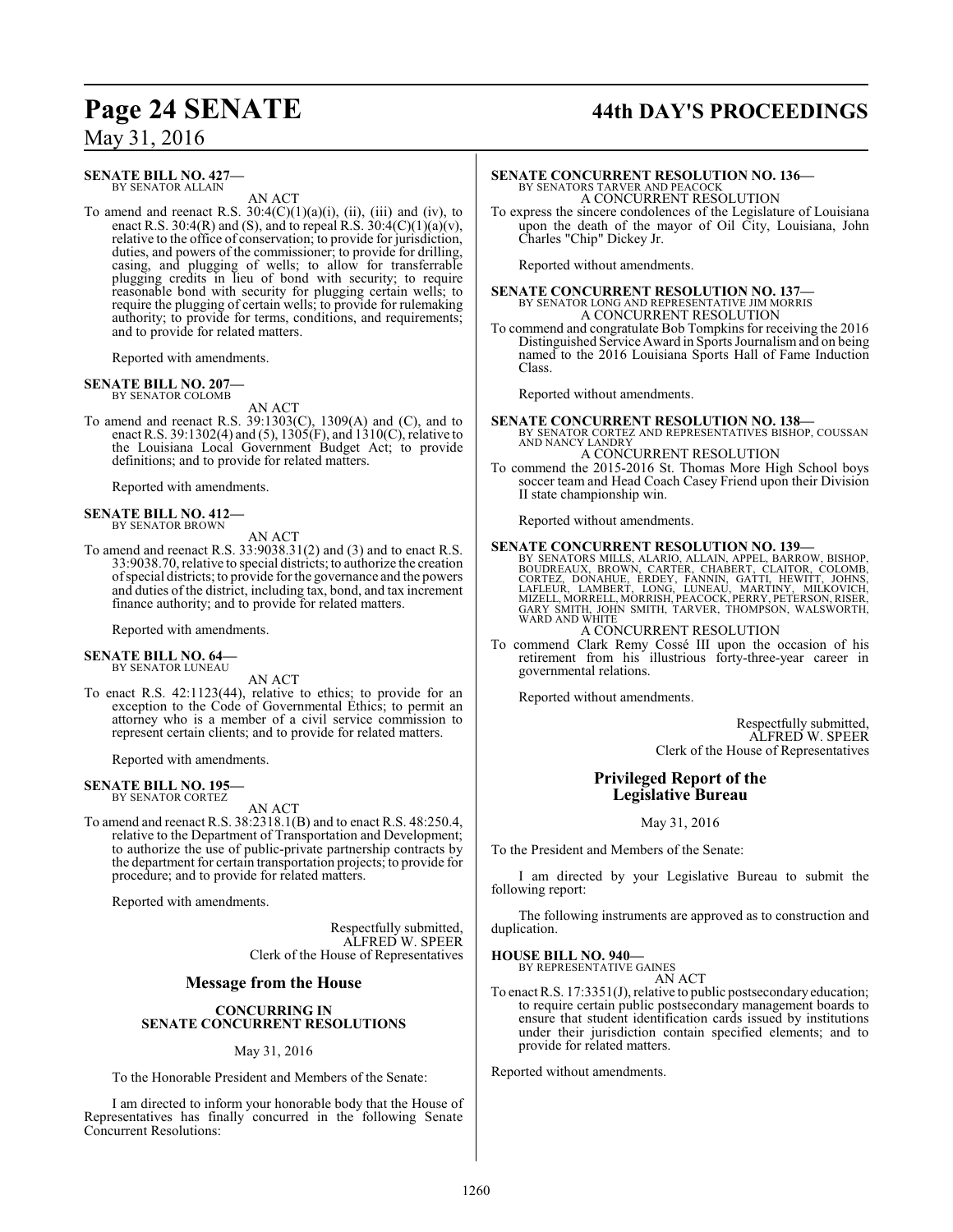**HOUSE BILL NO. 1080—**

BY REPRESENTATIVE GAROFALO AN ACT

To amend and reenact R.S. 33:1236(21)(b) and (30)(b), relative to the powers of certain parish governing authorities; to authorize certain parish governing authorities to enact ordinances requiring property owners to remove deleterious growths, trash, debris, and other noxious matter; to provide relative to liens granted in favor of the parish governing authorities with respect to such properties; and to provide for related matters.

Reported without amendments.

#### **HOUSE BILL NO. 1121** BY REPRESENTATIVE LEGER

AN ACT

To amend and reenact R.S. 47:302(U) and 309.1, relative to sales and use taxes; to provide with respect to certain sales of tangible personal property and taxable services in Louisiana; to require that certain notifications be provided to purchasers of such property and services for purposes of collection of use taxes under certain circumstances; to require the filing of annual statements by certain remote retailers concerning their sales in Louisiana; to provide for definitions; to provide for the powers and duties of the secretary of the Department of Revenue; to authorize rulemaking; to authorize the subpoena of certain information; to provide with respect to implementation and enforcement; to provide for effectiveness; and to provide for related matters.

Reported without amendments.

Respectfully submitted, DANIEL R. MARTINY Chairman

#### **Adoption of Legislative Bureau Report**

On motion of Senator Martiny, the Bills and Joint Resolutions were read by title and passed to a third reading.

#### **Message from the House**

#### **ADOPTION OF CONFERENCE COMMITTEE REPORT**

May 31, 2016

To the Honorable President and Members of the Senate:

I am directed to inform your honorable body that the House of Representatives has adopted the Report ofthe Conference Committee on the disagreement to **House Bill No. 111**.

> Respectfully submitted, ALFRED W. SPEER Clerk of the House of Representatives

# **44th DAY'S PROCEEDINGS Page 25 SENATE** May 31, 2016

### **Message from the House**

#### **ADOPTION OF CONFERENCE COMMITTEE REPORT**

May 31, 2016

To the Honorable President and Members of the Senate:

I am directed to inform your honorable body that the House of Representatives has adopted the Report ofthe Conference Committee on the disagreement to **House Bill No. 140**.

> Respectfully submitted, ALFRED W. SPEER Clerk of the House of Representatives

#### **Message from the House**

#### **ADOPTION OF CONFERENCE COMMITTEE REPORT**

#### May 31, 2016

To the Honorable President and Members of the Senate:

I am directed to inform your honorable body that the House of Representatives has adopted the Report ofthe Conference Committee on the disagreement to **House Bill No. 385**.

> Respectfully submitted, ALFRED W. SPEER Clerk of the House of Representatives

#### **Introduction of Senate Resolutions**

Senator LaFleur asked for and obtained a suspension ofthe rules to read Senate Resolutions a first and second time.

#### **SENATE RESOLUTION NO. 172—** BY SENATOR LAFLEUR

A RESOLUTION

To commend the organizers of the Louisiana Hugh O'Brian Youth Leadership seminars and to recognize June 1, 2016, as "HOBY Youth Leadership Day" at the Capitol.

On motion of Senator LaFleur the resolution was read by title and adopted.

#### **SENATE RESOLUTION NO. 173—**

BY SENATORS RISER AND WALSWORTH A RESOLUTION

To propose a response to the federal directive on Title IX of the Educational Amendments of 1972 related to gender identity and the state and local school boards.

The resolution was read by title and placed on the Calendar for a second reading.

#### **SENATE RESOLUTION NO. 174—** BY SENATOR BARROW

A RESOLUTION

To urge and request the Department of Health and Hospitals to study and make a recommendation for a freestanding emergency department pilot program in North Baton Rouge.

The resolution was read by title and placed on the Calendar for a second reading.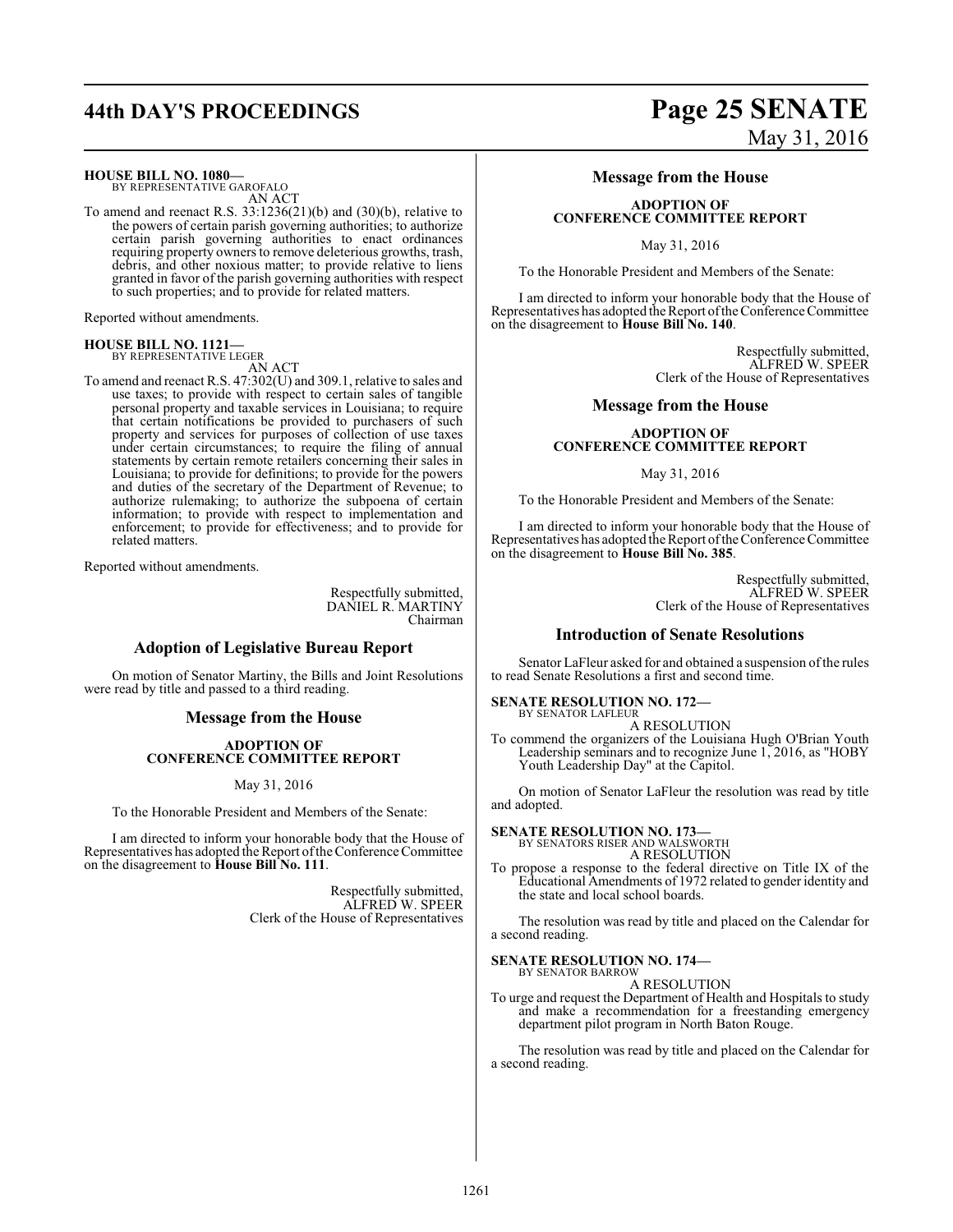# **Page 26 SENATE 44th DAY'S PROCEEDINGS**

## May 31, 2016

#### **Introduction of Senate Concurrent Resolutions**

Senator Peacock asked for and obtained a suspension ofthe rules to read Senate Concurrent Resolutions a first and second time.

### **SENATE CONCURRENT RESOLUTION NO. 141**

BY SENATOR ALARIO AND REPRESENTATIVE HOFFMANN A CONCURRENT RESOLUTION

To commend Rose Landry Long for her lifelong dedication to community service and to congratulate her upon receipt of the Grassroots AdvocacyAward for 2016 presented by the National Friends of Public Broadcasting.

The concurrent resolution was read by title. Senator Peacock moved to adopt the Senate Concurrent Resolution.

### **ROLL CALL**

The roll was called with the following result:

#### YEAS

| Mr. President<br>Allain<br>Appel<br>Barrow<br>Bishop<br>Boudreaux<br>Brown<br>Carter<br>Chabert<br>Claitor<br>Colomb<br>Cortez | Fannin<br>Gatti<br>Hewitt<br>Johns<br>LaFleur<br>Lambert<br>Luneau<br>Martiny<br>Milkovich<br>Mills<br>Mizell<br>Morrell | Peacock<br>Perry<br>Peterson<br>Riser<br>Smith, G.<br>Smith, J.<br>Tarver<br>Thompson<br>Walsworth<br>Ward<br>White |
|--------------------------------------------------------------------------------------------------------------------------------|--------------------------------------------------------------------------------------------------------------------------|---------------------------------------------------------------------------------------------------------------------|
| Erdey<br>Total - 37                                                                                                            | Morrish<br><b>NAYS</b>                                                                                                   |                                                                                                                     |
| Total - 0                                                                                                                      |                                                                                                                          |                                                                                                                     |

Donahue Long Total - 2

The Chair declared the Senate adopted the Senate Concurrent Resolution and ordered it sent to the House.

ABSENT

#### **Reports of Committees**

The following reports of committees were received and read:

#### **REPORT OF COMMITTEE ON**

#### **FINANCE**

Senator Eric LaFleur, Chairman on behalf of the Committee on Finance, submitted the following report:

May 31, 2016

To the President and Members of the Senate:

I am directed by your Committee on Finance to submit the following report:

**HOUSE BILL NO. 2—** BY REPRESENTATIVE ABRAMSON

AN ACT

To provide with respect to the capital outlay budget and the capital outlay programfor state government, state institutions, and other public entities; to provide for the designation of projects and improvements; to provide for the financing thereof making

appropriations from certain sources; and to provide for related matters.

Reported with amendments.

#### **HOUSE BILL NO. 215—** BY REPRESENTATIVE HENRY

AN ACT

To provide for the establishment and reestablishment of agency ancillary funds, to be specifically known as internal service funds, auxiliary accounts, or enterprise funds for certain state institutions, officials, and agencies; to provide for appropriation of funds; and to regulate the administration of said funds.

Reported with amendments.

#### **HOUSE BILL NO. 409—**

BY REPRESENTATIVE HENRY AN ACT

To amend and reenact Code of Criminal Procedure Article  $895.1(F)(3)$ (e) and to enact R.S. 17:1519.6(E), relative to state funds; to provide for the deposit of certain funds into the state treasury; to provide for outstanding fund transfers; to provide for the deposit of hospital lease payments; to provide for distributions out of the Sex Offender Registry Technology Fund; and to provide for related matters.

Reported with amendments.

#### **HOUSE BILL NO. 616—**

BY REPRESENTATIVES HENRY AND BARRAS AND SENATORS ALARIO AND LAFLEUR AN ACT

To appropriate funds to defray the expenses of the Louisiana Judiciary, including the Supreme Court, Courts of Appeal, District Courts, Criminal District Court of Orleans Parish, and other courts; and to provide for related matters.

Reported favorably.

**HOUSE BILL NO. 922—** BY REPRESENTATIVE HENSGENS

- AN ACT
- To amend and reenact R.S. 46:2625(A)(1)(introductory paragraph) and (a) and to repeal R.S.  $46:2625(B)$ , relative to fees on healthcare providers; to revise the fee amount for nursing homes; to repeal a prohibition on new fees or increased fees on nursing homes without a majority vote of approval by the legislature; and to provide for related matters.

Reported favorably.

**HOUSE BILL NO. 984—**

BY REPRESENTATIVE HENRY AN ACT

To provide with respect to the Revenue Sharing Fund and the allocation and distribution thereof for Fiscal Year 2016-2017; and to provide for related matters.

Reported favorably.

#### **HOUSE BILL NO. 1047—** BY REPRESENTATIVE HENRY

AN ACT

To appropriate funds and to make certain reductions in appropriations fromcertain sources to be allocated to designated agencies and purposes in specific amounts for the making of supplemental appropriations for Fiscal Year 2015-2016; to provide for an effective date; and to provide for related matters.

Reported with amendments.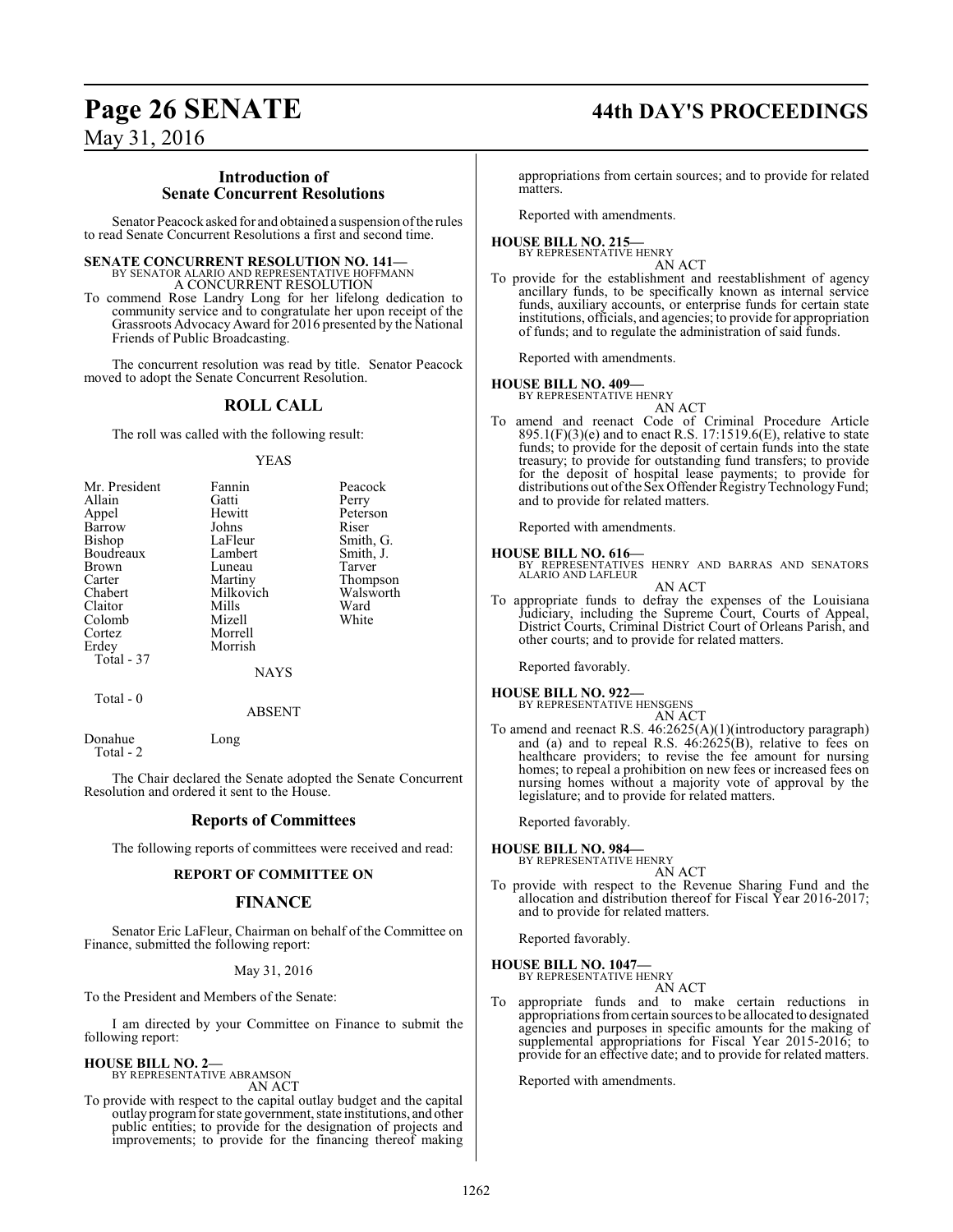# **44th DAY'S PROCEEDINGS Page 27 SENATE**

**HOUSE BILL NO. 1049—**

BY REPRESENTATIVE BARRAS AN ACT

To appropriate funds for Fiscal Year 2016-2017 to defray the expenses ofthe Louisiana Legislature, including the expenses of the House of Representatives and the Senate, of legislative service agencies, and of the Louisiana State Law Institute; to provide for the salary, expenses, and allowances of members, officers, staff, and agencies of the Legislature; to provide with respect to the appropriations and allocations herein made; and to provide for related matters.

Reported with amendments.

Respectfully submitted, ERIC LAFLEUR Chairman

### **House Bills and Joint Resolutions on Second Reading Just Reported by Committees**

Senator LaFleur asked for and obtained a suspension of the rules to take up House Bills and Joint Resolutions just reported by Committees.

# **HOUSE BILL NO. 2—** BY REPRESENTATIVE ABRAMSON

AN ACT

To provide with respect to the capital outlay budget and the capital outlay programfor state government, state institutions, and other public entities; to provide for the designation of projects and improvements; to provide for the financing thereof making appropriations from certain sources; and to provide for related matters.

Reported with amendments by the Committee on Finance.

#### **SENATE COMMITTEE AMENDMENTS**

Amendments proposed by Senate Committee on Finance to Re-Reengrossed House Bill No. 2 by Representative Abramson

#### AMENDMENT NO. 1

Delete Senate Committee No. 3, 5, 24, 25, and 81 proposed by the Senate Committee on Revenue and Fiscal Affairs, and adopted by the Senate on May 30, 2016.

#### AMENDMENT NO. 2

On page 7, delete line 21, and insert the following:

 $\gamma$  Priority 1  $\gamma$  12,763,600 Payable from the balance of General Obligation Bond proceeds previously allocated under the authority of Act 2 of 2004 for Morgan City Harbor and Terminal District, Atchafalaya River, Bayou Chene, Bayou Bouef, and Bayou Black Deepening Project Feasibility Study (St. Mary); and Act 20 of 2009 for Baton Rouge, Signage/Visitor's Amenities Program (\$500,000 Federal and/or Non-State Match) (Supplemental Funding), Planning and Construction (East Baton Rouge); and Act 28 of 2007 for District 2 Enhancement Corporation, Eastern New Orleans Community Center (Orleans)

\$ 188,478

Payable from the balance of State General Fund (Direct) previously allocated under the authority of Act 28 of 2007 for Natchitoches Parish, Equipment Purchase (Pothole Patcher) for Road Improvements (Natchitoches); and Act 28 of 1997 for Tensas Parish, Tensas Reunion, Inc., Tensas Rosenwald School Restoration of Gym Into Civic-Recreation and Heritage Culture Center, Planning and Construction (Tensas); and Act 28 of 2007 for Breaux Bridge, Improvements to Parc Hardy, Planning and Construction (St. Martin); and Act 24 of 2003 for Delcambre, Delcambre Shrimp Festival Pavilion, Planning and Construction (Iberia, Vermilion); and Act 26 of 2005 for Kenner, Kenner City Park, Additional Parking Facilities,

# May 31, 2016

Planning and Construction (Jefferson); and Act 27 of 2006 for Leesville, Industrial Park Phase II, Planning and Construction (Vernon); and Act 24 of 2003 for Livingston, Drinking Water / Wastewater Expansion, Planning and Construction (Livingston); and Act 511 of 2008 for New Orleans, Holiday Drive Roadway Construction (Gen. MacArthur to Behrman) (Orleans); and Act 24 of 2003 for Saline, Water Tower Repairs, Planning and Construction (Non-State Match Required) (Bienville); and Act 20 of 2009 for Saline, Water Tower Repairs, Planning and Construction (Non-State Match Required) (Bienville); and Act 24 of 2003 for Carrollton Community Economic Development, Carrollton Community Center Renovations, Land Acquisition, Site Work, Planning and Construction (Orleans); and Act 26 of 2005 for Canary island Descendant Association, Multi-Purpose Building, Planning and Construction (Plaquemines); and Act 26 of 2005 for Catahoula Council on Aging, Catahoula Council on Aging, Planning and Construction (Catahoula)  $\qquad \qquad$  \$ 648,912

Payable from the balance of State General Fund Non-Recurring previously allocated under the authority of Act 23 of 2002 for Jefferson Parish, Johnny Jacobs Memorial Park, Parking Lot Improvements, Drainage, Landscaping and Roadway Access, Planning and Construction (Jefferson); and Act 2 of 2004 for Washington Parish, Animal Shelter, Planning and Construction (Washington); and Act 20 of 2009 for Washington Parish, Animal Shelter, Planning and Construction (Washington); and Act 2 of 2004 for Hammond, Track and Field Facility, Planning and Construction (Tangipahoa); and Act 2 of 2004 for Kenner, Kenner City Park, Additional Parking Facilities, Planning and Construction (Jefferson); and Act 20 of  $\overline{2009}$  for District  $\overline{2}$  Enhancement Corporation, Community Development and Beautification Project, Planning, Acquisitions and Construction (Orleans); and Act 23 of 2002 for Longue Vue House and Gardens, Longue House and Gardens, Restoration and Master Site Planning (Non-State Match Required) (Orleans); and Act 20 of 2009 for Multicultural Tourism Commission, C.C Antoine Museum and Arts Center, Planning and Construction (\$64,000 Local Match) (Caddo)  $\qquad \qquad \frac{$}{\sqrt{5}}$  335,025 Total  $\frac{}{\sqrt{9}}$  13,936,015"

#### AMENDMENT NO. 3

On page 8, delete lines 6 through 9, and insert the following:

| Payable from the balance of Interest Earnings previously allocated<br>under the authority of the Joint Legislative Committee on the Budget<br>in 2000 for Executive Department Division of Administration,<br>Insurance Building Replacement, Planning (East Baton Rouge); and<br>Act 446 of 2003 for Department of Culture, Recreation and Tourism<br>Office of State Parks, Fontainebleau State Park, Land Acquisition,<br>Planning and Construction (St. Tammany); and the Joint Legislative<br>Committee on the Budget in 2008 for Department of Education<br>LSU-Alexandria, Renovations and Additions to the Student Center,<br>Planning and Construction (Rapides); and the Joint Legislative<br>Committee on the Budget in 2002 for Department of Education LSU<br>Medical Center Shreveport, Fire Alarm Replacement and Life Safety<br>Modifications, Hospital and Medical School, Planning and<br>Construction (Caddo); and the Joint Legislative Committee on the<br>Budget in 2003 for Department of Education Northwestern State<br>University, Morrison Hall and Family and Consumer Science<br>Buildings, Renovations, Planning, Construction, Furniture and<br>Equipment (Natchitoches); and Act 22 of 2011 for Department of<br>Education University of Louisiana - Lafayette, Burke Hawthorne<br>Hall Renovation and Expansion, Planning and Construction<br>(Lafayette)<br>S<br>217.769 | "Priority 1<br>Priority 2 | 31,892,500<br>50,000,000 |
|------------------------------------------------------------------------------------------------------------------------------------------------------------------------------------------------------------------------------------------------------------------------------------------------------------------------------------------------------------------------------------------------------------------------------------------------------------------------------------------------------------------------------------------------------------------------------------------------------------------------------------------------------------------------------------------------------------------------------------------------------------------------------------------------------------------------------------------------------------------------------------------------------------------------------------------------------------------------------------------------------------------------------------------------------------------------------------------------------------------------------------------------------------------------------------------------------------------------------------------------------------------------------------------------------------------------------------------------------------------------------------------------------------|---------------------------|--------------------------|
|                                                                                                                                                                                                                                                                                                                                                                                                                                                                                                                                                                                                                                                                                                                                                                                                                                                                                                                                                                                                                                                                                                                                                                                                                                                                                                                                                                                                            |                           |                          |
|                                                                                                                                                                                                                                                                                                                                                                                                                                                                                                                                                                                                                                                                                                                                                                                                                                                                                                                                                                                                                                                                                                                                                                                                                                                                                                                                                                                                            |                           |                          |
|                                                                                                                                                                                                                                                                                                                                                                                                                                                                                                                                                                                                                                                                                                                                                                                                                                                                                                                                                                                                                                                                                                                                                                                                                                                                                                                                                                                                            |                           |                          |
|                                                                                                                                                                                                                                                                                                                                                                                                                                                                                                                                                                                                                                                                                                                                                                                                                                                                                                                                                                                                                                                                                                                                                                                                                                                                                                                                                                                                            |                           |                          |
|                                                                                                                                                                                                                                                                                                                                                                                                                                                                                                                                                                                                                                                                                                                                                                                                                                                                                                                                                                                                                                                                                                                                                                                                                                                                                                                                                                                                            |                           |                          |
|                                                                                                                                                                                                                                                                                                                                                                                                                                                                                                                                                                                                                                                                                                                                                                                                                                                                                                                                                                                                                                                                                                                                                                                                                                                                                                                                                                                                            |                           |                          |
|                                                                                                                                                                                                                                                                                                                                                                                                                                                                                                                                                                                                                                                                                                                                                                                                                                                                                                                                                                                                                                                                                                                                                                                                                                                                                                                                                                                                            |                           |                          |

Payable from the balance of State General Fund (Direct) previously allocated under the authority of Act 27 of 2006 for Department of Economic Development Office of Business Development, Mega Project Site Preparation, Planning and Construction (Statewide); and Act 479 of 1997 for Department of Health and Hospitals New Orleans Adolescent Hospital, JCAHO Renovations and Replacement of fire Alarm System, Planning and Construction (Orleans)  $\frac{1}{2}$   $\frac{91,054}{2}$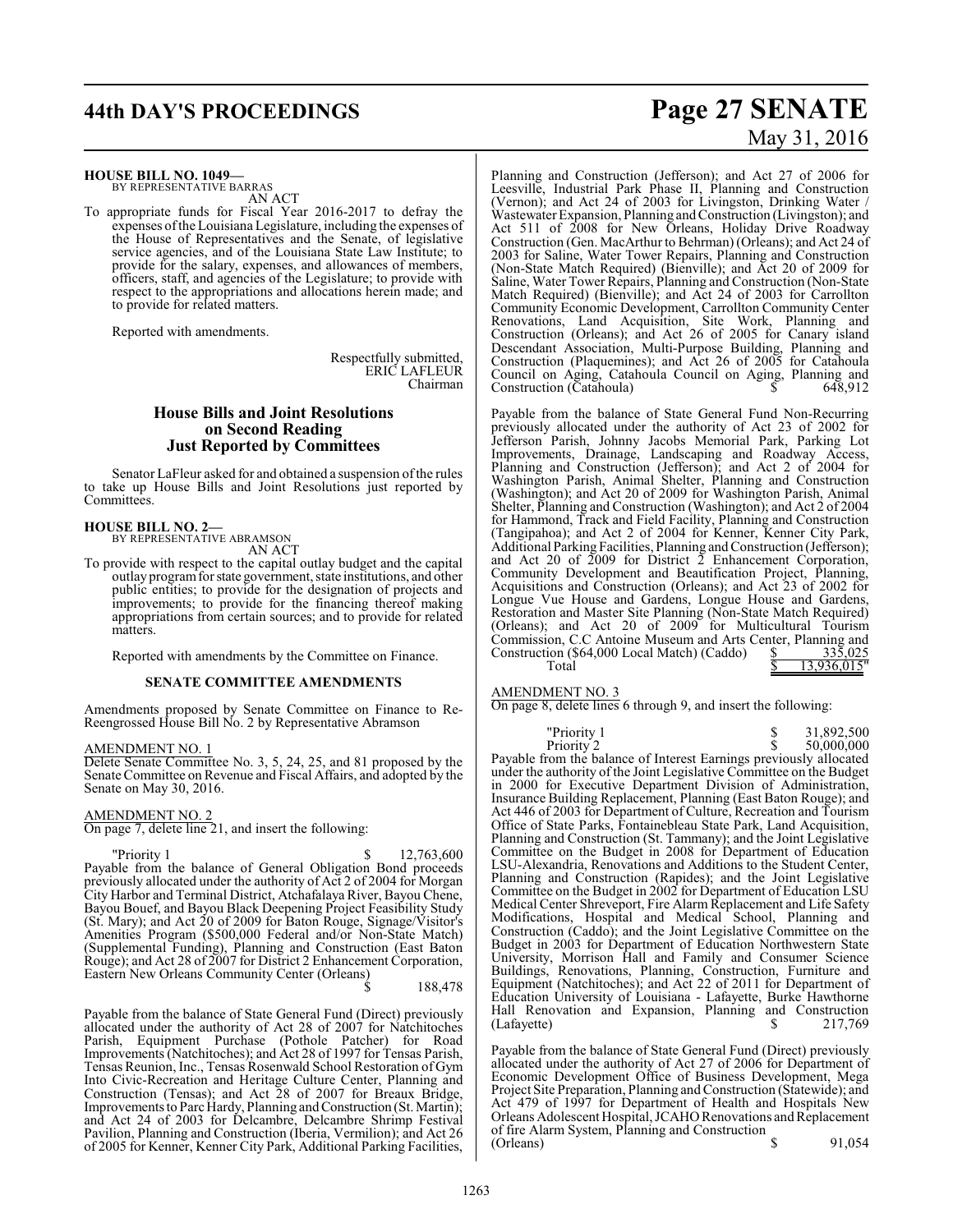# **Page 28 SENATE 44th DAY'S PROCEEDINGS** May 31, 2016

| Payable from the balance of State General Fund Non-Recurring<br>previously allocated under the authority of Act 23 of 2002 for<br>Executive Department Division of Administration, Insurance<br>Building Replacement, Planning (East Baton Rouge); and Act 23 of<br>2002 for Department of Public Safety and Corrections Corrections -<br>Administration, Statewide Major Repairs and Equipment<br>Replacement (Statewide); and Act 23 of 2012 for Department of<br>Education LSU Board of Supervisors, School of Veterinary<br>Medicine: Large Animal Disease Isolation Unit (East Baton Rouge); | Act 22 of 2011 for Port of South Louisiana,<br>Installation of New Dock/Building/Equipment<br>and Land Acquisition (St. Charles)<br>5,452,474<br>S.<br>Payable from the balance of State General<br>Fund (Direct) Non-Recurring Revenues<br>previously allocated under the authority of<br>Act 20 of 2009 for Port of South Louisiana,<br>Globalplex Dock Access Bridge and        |
|---------------------------------------------------------------------------------------------------------------------------------------------------------------------------------------------------------------------------------------------------------------------------------------------------------------------------------------------------------------------------------------------------------------------------------------------------------------------------------------------------------------------------------------------------------------------------------------------------|------------------------------------------------------------------------------------------------------------------------------------------------------------------------------------------------------------------------------------------------------------------------------------------------------------------------------------------------------------------------------------|
| and Act 20 of 2009 for Department of Education Southeastern<br>Louisiana University, Department of Kinesiology, Health Studies and<br>College of Nursing Program, Renovation and Conversion, Planning,<br>Construction and Equipment (Tangipahoa); and Act 23 of 2002 for<br>Department of Education Board of Regents, Performance and Quality<br>Improvement Program (Statewide)<br>1,343,272<br>Total<br>83,544,595"                                                                                                                                                                            | Equipment Replacement/Repair (St. John<br>the Baptist)<br>26,469<br>9.608.510"<br>Total<br>AMENDMENT NO. 11<br>On page 103, delete lines 37 through 41<br><b>AMENDMENT NO. 12</b>                                                                                                                                                                                                  |
| <b>AMENDMENT NO. 4</b><br>On page 15, delete lines 7 through 11, and insert the following:                                                                                                                                                                                                                                                                                                                                                                                                                                                                                                        | On page 104, delete lines 41 through 57, delete pages 105 through<br>114, and on page 115, delete lines 1 through 6 in their entirety                                                                                                                                                                                                                                              |
| 55,340,000<br>"Priority 1<br>\$<br>\$<br>Priority 2<br>35,820,000<br>\$<br>Priority 5<br>48,120,000<br>Payable from Fees and Self Generated                                                                                                                                                                                                                                                                                                                                                                                                                                                       | <b>AMENDMENT NO. 13</b><br>On page 132, delete lines 25 through 28, and insert the following:<br>"Section 18. This Act shall become effective"                                                                                                                                                                                                                                     |
| \$<br>5,000,000<br>Revenues<br>Payable from Transportation Trust<br>\$<br>Fund Regular<br>85,674,604"                                                                                                                                                                                                                                                                                                                                                                                                                                                                                             | On motion of Senator LaFleur, the committee amendment was<br>adopted. The amended bill was read by title and referred to the<br>Legislative Bureau.                                                                                                                                                                                                                                |
| <b>AMENDMENT NO. 5</b>                                                                                                                                                                                                                                                                                                                                                                                                                                                                                                                                                                            | <b>HOUSE BILL NO. 215-</b><br>BY REPRESENTATIVE HENRY                                                                                                                                                                                                                                                                                                                              |
| On page 15, delete line 28, and insert the following:<br>"Total<br>673,578,954"<br>S.                                                                                                                                                                                                                                                                                                                                                                                                                                                                                                             | AN ACT<br>To provide for the establishment and reestablishment of agency<br>ancillary funds, to be specifically known as internal service<br>funds, auxiliary accounts, or enterprise funds for certain state                                                                                                                                                                      |
| <b>AMENDMENT NO. 6</b><br>On page 26, delete lines 9 and 10, and insert the following:                                                                                                                                                                                                                                                                                                                                                                                                                                                                                                            | institutions, officials, and agencies; to provide for appropriation<br>of funds; and to regulate the administration of said funds.                                                                                                                                                                                                                                                 |
| "Priority 5<br>3,000,000<br>\$<br>Payable from Interagency Transfers<br>\$<br>125,000<br>Total<br>8,783,900"                                                                                                                                                                                                                                                                                                                                                                                                                                                                                      | Reported with amendments by the Committee on Finance.<br><b>SENATE COMMITTEE AMENDMENTS</b>                                                                                                                                                                                                                                                                                        |
| <b>AMENDMENT NO. 7</b><br>On page 30, between lines 33 and 34, insert the following:                                                                                                                                                                                                                                                                                                                                                                                                                                                                                                              | Amendments proposed by Senate Committee on Finance to<br>Engrossed House Bill No. 215 by Representative Henry                                                                                                                                                                                                                                                                      |
| "19/604 LSU MEDICAL CENTER                                                                                                                                                                                                                                                                                                                                                                                                                                                                                                                                                                        | <b>AMENDMENT NO. 1</b><br>On page 4, between lines 18 and 19, insert the following:                                                                                                                                                                                                                                                                                                |
| Interim Hospital Repurposing, Planning<br>(428)<br>and Construction<br>Payable from Fees and Self Generated<br>Revenues<br>6.500.000"                                                                                                                                                                                                                                                                                                                                                                                                                                                             | "Payable out of State General Fund<br>by Fees and Self-generated Revenues<br>for claims expenditures<br>\$<br>30,990,252"                                                                                                                                                                                                                                                          |
| <b>AMENDMENT NO. 8</b><br>On page 30, delete lines 35 through 37                                                                                                                                                                                                                                                                                                                                                                                                                                                                                                                                  | <b>AMENDMENT NO. 2</b><br>On page 4, delete lines 40 through 43                                                                                                                                                                                                                                                                                                                    |
| <b>AMENDMENT NO. 9</b><br>On page 33, delete line 31, and insert the following:                                                                                                                                                                                                                                                                                                                                                                                                                                                                                                                   | On motion of Senator LaFleur, the committee amendment was<br>adopted. The amended bill was read by title and referred to the<br>Legislative Bureau.                                                                                                                                                                                                                                |
| "Priority 1<br>\$<br>53,400<br>Payable from Fees and Self-Generated<br>Revenues<br>3,500,000<br>3,553,400"<br>Total                                                                                                                                                                                                                                                                                                                                                                                                                                                                               | <b>HOUSE BILL NO. 409-</b><br>BY REPRESENTATIVE HENRY<br>AN ACT<br>To amend and reenact Code of Criminal Procedure Article                                                                                                                                                                                                                                                         |
| <b>AMENDMENT NO. 10</b><br>On page 44, between lines 1 and 2, insert the following:<br>Administration Building, also known as the<br>(564)<br><b>Business Development Center</b>                                                                                                                                                                                                                                                                                                                                                                                                                  | $895.1(F)(3)(e)$ and to enact R.S. 17:1519.6(E), relative to state<br>funds; to provide for the deposit of certain funds into the state<br>treasury; to provide for outstanding fund transfers; to provide<br>for the deposit of hospital lease payments; to provide for<br>distributions out of the Sex Offender Registry Technology Fund;<br>and to provide for related matters. |
| (St. John the Baptist)<br>Payable from General Obligation Bonds<br>\$<br>1,500,000<br>Priority 1<br>\$<br>Priority 5<br>2,629,567<br>Payable from the balance of State General<br>Fund (Direct) Non-Recurring Revenues<br>previously allocated under the authority of                                                                                                                                                                                                                                                                                                                             | Reported with amendments by the Committee on Finance.                                                                                                                                                                                                                                                                                                                              |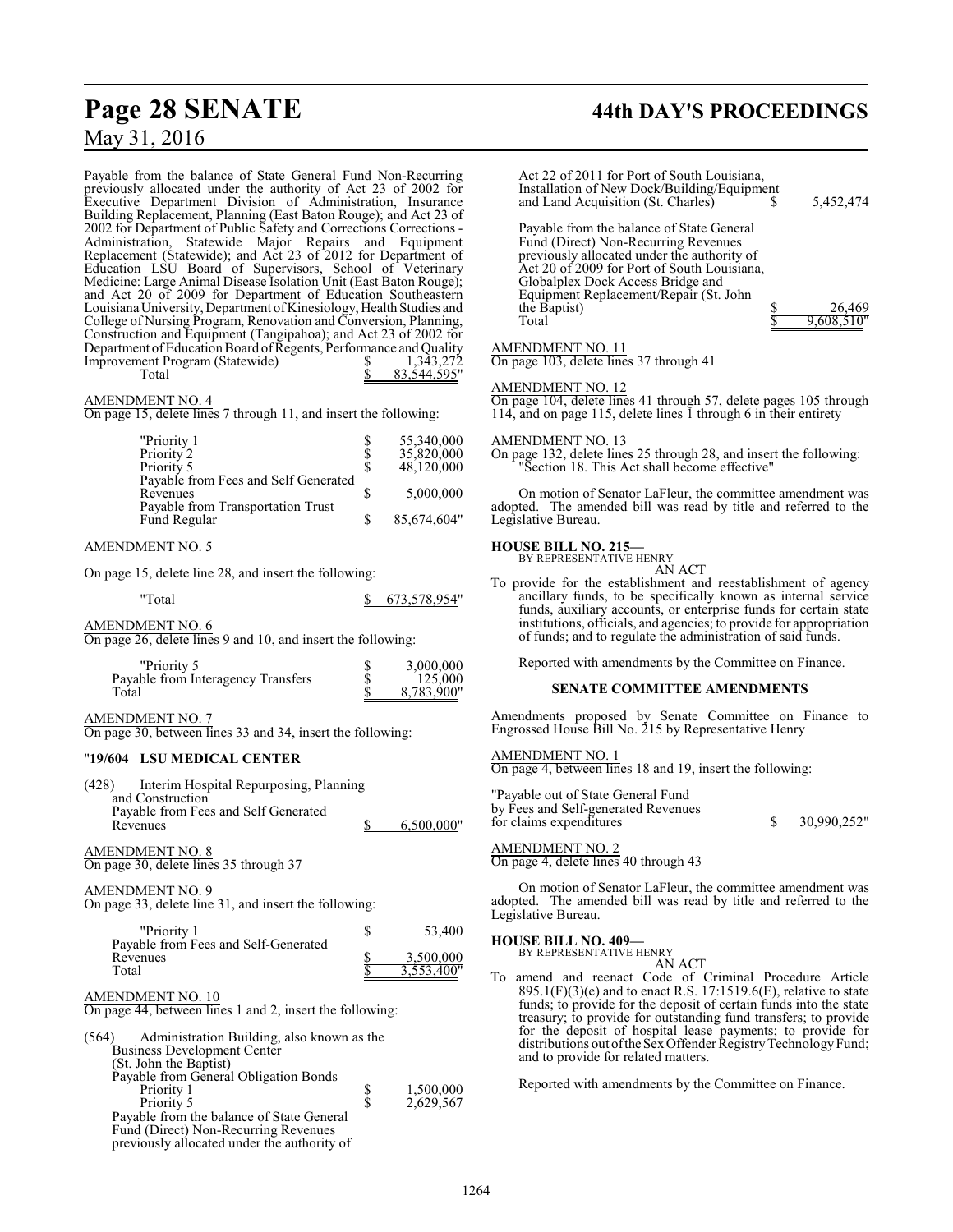# **44th DAY'S PROCEEDINGS Page 29 SENATE**

# May 31, 2016

#### **SENATE COMMITTEE AMENDMENTS**

Amendments proposed by Senate Committee on Finance to Reengrossed House Bill No. 409 by Representative Henry

#### AMENDMENT NO. 1

On page 1, line 2, after "reenact" and before "Code", insert "R.S. 39:91(A), R.S. 47:302.2(C)(1)(b), and R.S. 49:258(3) and 259, and"

#### AMENDMENT NO. 2

On page 1, line 2, change "895.1(F)(3)(e) and" to "895.1(F)(3)(e),"

#### AMENDMENT NO. 3

On page 1, line 3, change "17:1519.6(E)," to "17:1519.6(E), and to repeal R.S. 49:259(C)(3),"

### AMENDMENT NO. 4

On page 1, delete lines 5 and 6, and insert the following: "and transfer of hospital payments; to provide relative to the Deepwater Horizon Economic Damages Collection Fund; to provide relative to the Fiscal Year 2015-2016 Deficit Elimination Fund; to provide for the allocations of certain monies in the Shreveport Riverfront and Convention Center and Independence Stadium Fund; to provide for the definition of "state agency" for the purpose of the procurement of legal counsel; to authorize and direct the state treasurer to transfer certain monies received by the state as a result of the Deepwater Horizon incident; to provide for the transfer of excess funds in the High Risk Pool Fund; to provide relative to the Department of Justice Legal Support Fund; to provide for distributions out of the Sex Offender Registry Technology Fund; to repeal R.S. 49:259(C)(3); and to provide for related matters.

#### AMENDMENT NO. 5

On page 1, at the beginning of line 11, change "E." to "E.(1)"

#### AMENDMENT NO. 6

On page 1, between lines 17 and 18, insert the following:

"(2) The health care services division shall transfer to the Department of Health and Hospitals, or its successor, all revenues received from the public private partnership hospitals for the provision of accountable care services.

Section 2. R.S. 39:91(A) is hereby amended and reenacted to read as follows:

§91. Deepwater Horizon Economic Damages Collection Fund

A.(1) There shall be established in the state treasury as a special permanent trust fund named the Deepwater Horizon Economic Damages Collection Fund. After Notwithstanding any provision of law to the contrary, including but not limited to R.S. 49:258 and R.S. 49:259, after allocation of money to the Bond Security and Redemption Fund as provided in Article VII, Section 9(B) of the Constitution of Louisiana, and prior to any other allocation, the treasurer shall deposit in and credit to the Fiscal Year 2015-2016 Deficit Elimination Fund as created in Subsection D of this Section, the first two hundred million dollars of the proceeds of the settlement, judgment, or final disposition of the state's economic damages claims asserted in State of Louisiana v. BP Exploration & Production, et al., MDL NO. 2179 (E.D.LA. pending) (hereinafter "DWH litigation") to recover economic damages sustained by the state from the Deepwater Horizon explosion and oil spill that occurred on or about April 20, 2010, at the MC 252 site in the Gulf of Mexico.

(2) All settlement proceeds received on behalf of the state shall be reported to the Joint Legislative Committee on the Budget.

\* \* \* Section 3. R.S.  $47:302.2(C)(1)(b)$  is hereby amended and reenacted to read as follows:

§302.2. Disposition of certain collections in the city of Shreveport \* \* \*

C. Subject to an annual appropriation by the legislature, monies in the fund shall be used as follows:

(1) For allocation from all monies in the fund in the following amounts:

\* \* \* (b) One and one-half percent for African-American Multi-Cultural Tourism Commission to be divided equally with fifty percent to Pamoja Art Society and fifty percent to Rho Omega and Friends, Inc., and one and one-half percent for the Shreveport Bossier African American Chamber of Commerce.

\* \* \* Section 4. R.S. 49:258(3) and 259 are hereby amended and reenacted to read as follows:

§258. Procurement of private contractual legal services for state agencies

Notwithstanding the provisions of any other law to the contrary and specifically the provisions of any law that authorizes the state or a state agency to appoint, employ, or contract for private legal counsel to represent the state or a state agency, including but not limited to the provisions of R.S. 42:261, 262, and 263, and R.S. 40:1299.39(E), any appointment of private legal counsel to represent the state or a state agency shall be made by the attorney general with the concurrence ofthe commissioner of administration in accordance with the following procedure:

\* \* \*

(3) For the purposes of this Section, "state agency" means any department, board, commission, agency, office, special district, authority, or other entity of the state, but does not include the secretary of state, the Public Service Commission or the State Bond Commission or any political subdivision of the state, as defined by Article VI of the Constitution of Louisiana, or any entity of such political subdivision.

§259. Department of Justice Legal Support Fund

A. There is hereby established in the state treasury a special fund to be known as the Department of Justice Legal Support Fund, hereinafter referred to as the "fund". The fund shall be comprised of proceeds recovered by the attorney general on behalf of the state from court judgments, settlements, fines, fees, forfeitures and penalties, from the recovery or award of any attorney fees as provided in R.S. 42:262, or from proceeds recovered by the attorney general from any other source from which revenues are designated recommended by the attorney general for deposit into the fund, except those judgments and recoveries made on or pertaining to any office of risk management litigation, or litigation involving the Department of Natural Resources, and the Department of Environmental Quality, or the Deepwater Horizon incident as provided in Subsection D of this Section.

B.(1) After satisfying the requirements of the Bond Security and Redemption Fund as provided in Article VII, Section 9(B) of the Constitution of Louisiana, the treasurer shall pay transfer into the fund each fiscal year an amount equal to from the proceeds received as provided in Subsection A of this Section in an amount which is sufficient to bring the balance in the fund to shall not exceed ten million dollars annually. The balance of the fund shall not exceed ten million dollars. Any proceeds remaining received as provided in Subsection A of this Section after making the annual deposit into the fund of ten million dollars shall be deposited into the state general fund.

(2) The attorney general shall notify the state treasurer, the Joint Legislative Committee on the Budget, and the commissioner of administration immediately upon receipt of any proceeds received as provided in Subsection A of this Section.

C.(1) The monies in the fund shall be annually appropriated to the Department of Justice solely for the purposes of defraying the costs of expert witnesses, consultants, contract legal counsel, technology, specialized employee training and education, and public education initiatives. Monies in the fund may also be used to defray the expense of employees hired, including attorneys and support staff, and to pay related expenses to represent the state. Monies appropriated from the fund shall be used to supplement the Department ofJustice budget and shall in no way be used to displace, replace, or supplant appropriations from the state general fund for operations of the Department of Justice below the level of state general fund appropriations for that department in the current fiscal year.

(2) No employee salary or wages or other expenses, to be paid from the recovery or award of any attorney fees as provided in R.S. 42:262, including the recovery or award of any attorney fees from any claims resulting from the Deepwater Horizon incident, shall be paid by the Department of Justice, until funding is approved by the Joint Legislative Committee on the Budget.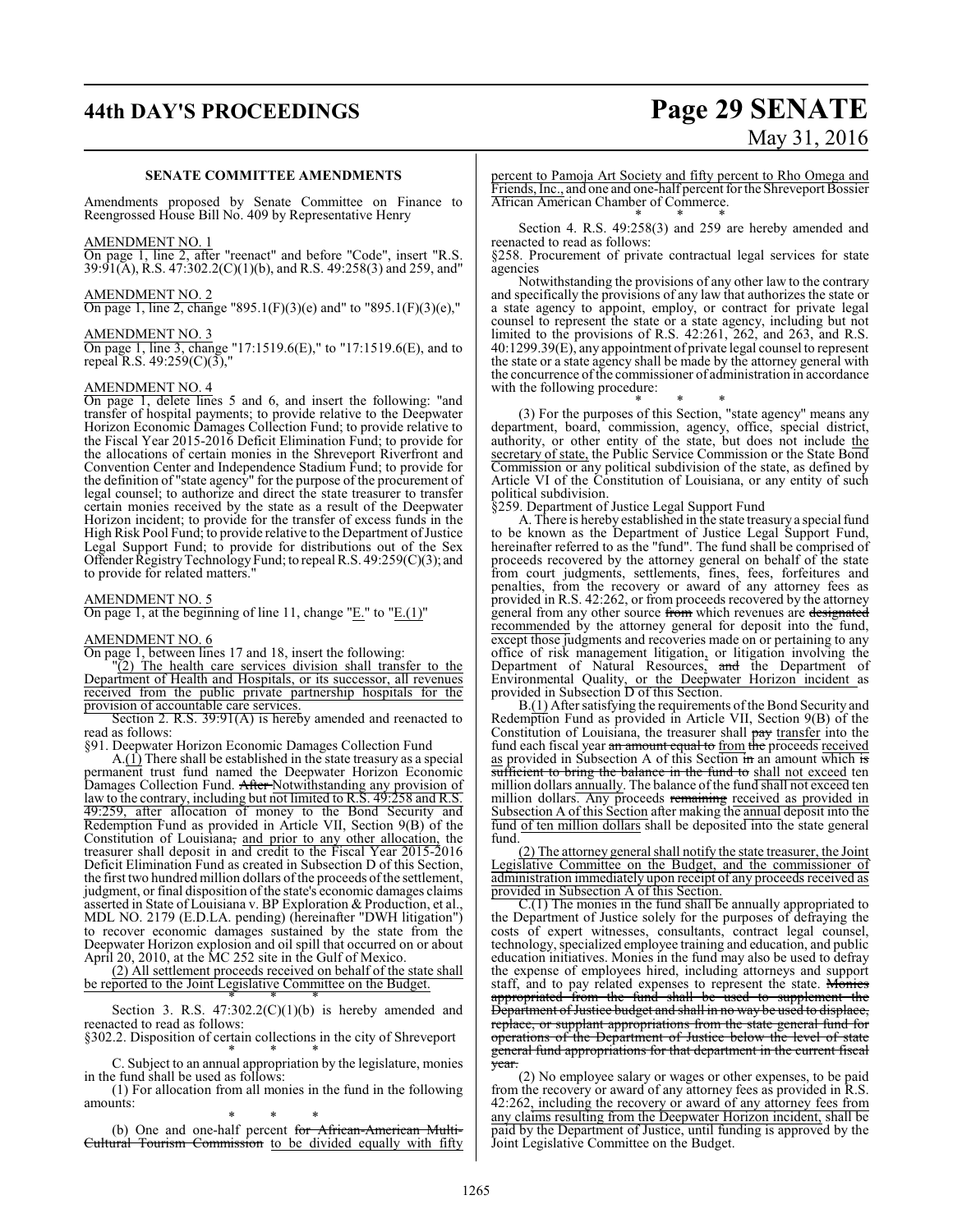# **Page 30 SENATE 44th DAY'S PROCEEDINGS**

## May 31, 2016

(3) Each fiscal year, monies shall be deposited into the fund in an amount sufficient to bring the unencumbered balance in the fund to ten million dollars.

D. Notwithstanding the provisions of Subsection A of this Section, no proceeds shall be deposited into the fund from courtawarded judgments and settlements involving the Department of Natural Resources as specified in R.S. 30:136.3(B)(1), nor any judgments, settlements, or recoveries which are designated for credit to the Hazardous Waste Site Cleanup Fund, the Environmental Trust Fund, or any other funds administered by the Department of Environmental Quality under the Environmental Quality Act. Notwithstanding the provisions of Subsection A of this Section, no proceeds shall be deposited into the fund from court-awarded judgments and settlements involving the Department of Transportation and Development. Notwithstanding the provisions of Subsection A of this Section, no proceeds shall be deposited into the fund from judgments, settlements, or recoveries from litigation or arising from the Deepwater Horizon incident, including but not limited to litigation expenses, assessment costs, court costs or attorneys' fees. \* \* \*"

AMENDMENT NO. 7

On page 1, at the beginning of line 18, change "Section 2." to Section 5."

AMENDMENT NO. 8

On page 3, at the beginning of line 1, change "Section 2." to "Section 6."

#### AMENDMENT NO. 9

On page 3, between lines 7 and 8, insert the following:

"Section 7. Upon cessation of the Health Plan Board by March 1, 2016 per R.S. 22:1205(C)(7) and notwithstanding the provisions of R.S. 51:2365(E), the state treasurer is hereby authorized and directed to transfer the excess High Risk Pool Funds to the Mega-Project Development Fund.

Section 8. Notwithstanding any lawto the contrary, upon receipt of any monies received on behalf of the state as a result of claims involving the Deepwater Horizon incident, the attorney general shall notify the state treasurer, the Joint Legislative Committee on the Budget and the commissioner of administration. The state treasurer shall immediately transfer the thirty-day BP settlement agreement payment of approximately Twenty Million Dollars to the Oil Spill Contingency Fund. The state treasurer is further authorized and directed to immediately upon receipt transfer the full amount of the sixty-day BP settlement agreement payment of approximately Nineteen Million One Hundred Twenty-five Thousand Dollars to the Natural Resource Restoration Trust Fund. The state treasurer shall immediately upon receipt transfer the full amount of the economic damage settlement proceeds from the BP settlement in accordance with R.S. 39:91. Immediately upon signature of the governor of this Act, the treasurer shall reverse any prior transfer to the attorney general of settlement dollars associated with the thirty-day BP settlement or the sixty-day BP settlement.

Section 9. When the Department of Revenue prevails in any suit, appeal, or petition associated with an amount paid under protest and held in escrow in accordance with R.S. 47:1576, the proceeds thereof shall be transferred to the state general fund.

Section 10. R.S.  $49:259(C)(3)$  is hereby repealed."

#### AMENDMENT NO. 10

On page 3, at the beginning of line 8, change "Section 3." to "Section 11.

On motion of Senator LaFleur, the committee amendment was adopted. The amended bill was read by title and referred to the Legislative Bureau.

**HOUSE BILL NO. 616—** BY REPRESENTATIVES HENRY AND BARRAS AND SENATORS ALARIO AND LAFLEUR

AN ACT

To appropriate funds to defray the expenses of the Louisiana Judiciary, including the Supreme Court, Courts of Appeal, District Courts, Criminal District Court of Orleans Parish, and other courts; and to provide for related matters.

Reported favorably by the Committee on Finance. The bill was read by title and referred to the Legislative Bureau.

**HOUSE BILL NO. 922—** BY REPRESENTATIVE HENSGENS

AN ACT

To amend and reenact R.S. 46:2625(A)(1)(introductory paragraph) and (a) and to repeal R.S. 46:2625(B), relative to fees on healthcare providers; to revise the fee amount for nursing homes; to repeal a prohibition on new fees or increased fees on nursing homes without a majority vote of approval by the legislature; and to provide for related matters.

Reported favorably by the Committee on Finance. The bill was read by title and referred to the Legislative Bureau.

#### **HOUSE BILL NO. 984—** BY REPRESENTATIVE HENRY

AN ACT

To provide with respect to the Revenue Sharing Fund and the allocation and distribution thereof for Fiscal Year 2016-2017; and to provide for related matters.

Reported favorably by the Committee on Finance. The bill was read by title and referred to the Legislative Bureau.

#### **HOUSE BILL NO. 1047—**

BY REPRESENTATIVE HENRY AN ACT

To appropriate funds and to make certain reductions in appropriations fromcertain sources to be allocated to designated agencies and purposes in specific amounts for the making of supplemental appropriations for Fiscal Year 2015-2016; to provide for an effective date; and to provide for related matters.

Reported with amendments by the Committee on Finance.

#### **SENATE COMMITTEE AMENDMENTS**

Amendments proposed by Senate Committee on Finance to Reengrossed House Bill No. 1047 by Representative Henry

#### AMENDMENT NO. 1

On page 1, between lines 19 and 20, insert the following:

| "Payable out of the State General Fund (Direct)<br>to the Administrative Program for the severe<br>weather and flooding mission in March         | 329.394 |
|--------------------------------------------------------------------------------------------------------------------------------------------------|---------|
| Payable out of the State General Fund (Direct)<br>to the Administrative Program for pumps and<br>sandbags for Rapides Parish related to a severe |         |

weather event in March 2016 \$ 260,051

#### **01-112 DEPARTMENT OF MILITARY AFFAIRS**

Payable out of the State General Fund (Direct) to the Military Affairs Program  $\qquad$  \$ 652,122"

#### AMENDMENT NO. 2

On page 2, between lines 34 and 35, insert the following:

#### "**04-139 SECRETARY OF STATE**

Provided, however, that the commissioner of administration is authorized and directed to adjust the means of finance for the Elections Program as contained in Act No. 16 of the 2015 Regular Session of the Legislature by reducing the appropriation out of the State General Fund (Direct) by (\$717,330).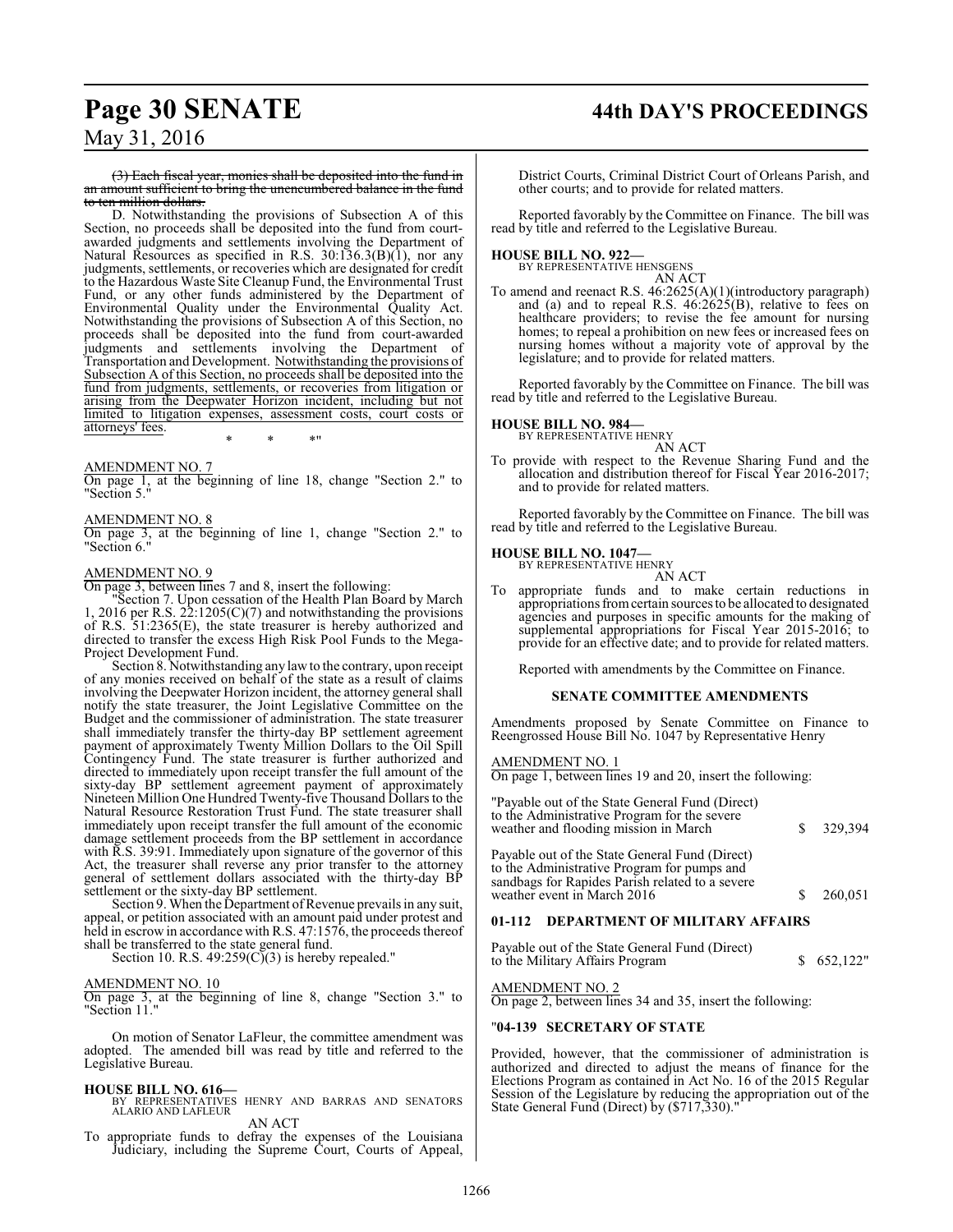# **44th DAY'S PROCEEDINGS Page 31 SENATE**

## May 31, 2016

| <b>AMENDMENT NO. 3</b><br>On page 3, after line $36$ , insert the following:                                                                                                                                                                                                      | 54,755"<br>Louisiana Charter Boat Association contract<br>\$                                                                                                                                                  |
|-----------------------------------------------------------------------------------------------------------------------------------------------------------------------------------------------------------------------------------------------------------------------------------|---------------------------------------------------------------------------------------------------------------------------------------------------------------------------------------------------------------|
| "06-262 OFFICE OF THE STATE LIBRARY OF LOUISIANA                                                                                                                                                                                                                                  | <b>AMENDMENT NO. 11</b><br>On page 8, after line 41, insert the following:                                                                                                                                    |
| Payable out of the State General Fund (Direct)<br>\$                                                                                                                                                                                                                              | "HIGHER EDUCATION                                                                                                                                                                                             |
| to the Library Services Program<br>237,173<br>$06 - 263$<br><b>OFFICE OF STATE MUSEUM</b>                                                                                                                                                                                         | 19-600<br>LOUISIANA STATE UNIVERSITY BOARD OF<br><b>SUPERVISORS</b>                                                                                                                                           |
| Payable out of the State General Fund (Direct)<br>\$<br>64,361<br>to the Museum Program                                                                                                                                                                                           | Payable out of the State General Fund<br>by Fees and Self-generated Revenues to<br>Louisiana State University - Alexandria<br>\$1,300,000                                                                     |
| <b>OFFICE OF CULTURAL DEVELOPMENT</b><br>06-265                                                                                                                                                                                                                                   | 19-615 SOUTHERN<br><b>BOARD</b>                                                                                                                                                                               |
| Payable out of the State General Fund (Direct)<br>8,718"<br>\$<br>to the Administrative Program                                                                                                                                                                                   | <b>UNIVERSITY</b><br>OF<br><b>SUPERVISORS</b>                                                                                                                                                                 |
| <b>AMENDMENT NO. 4</b><br>On page 4, at the end of line 10, delete "(\$5,175,922)" and insert<br>$"(\$6,719,915)"$                                                                                                                                                                | Payable out of the State General Fund<br>by Fees and Self-generated Revenues to<br>the Southern University Board of Supervisors<br>\$4,706,361                                                                |
| AMENDMENT NO. 5<br>On page 4, between lines 10 and 11, insert the following:                                                                                                                                                                                                      | Provided, however, that the amount appropriated above in Fees and<br>Self-generated Revenues shall be allocated as follows:                                                                                   |
| "Payable out of the State General Fund (Direct)<br>to the Office of the Secretary Program<br>\$<br>200,000                                                                                                                                                                        | Southern University -<br>Agricultural & Mechanical<br>College<br>\$2,445,316<br>Southern University - Law Center<br>\$<br>545,397                                                                             |
| Payable out of the State General Fund (Direct)<br>to the Office of Management and Finance Program<br>\$1,281,993                                                                                                                                                                  | Southern University - New Orleans<br>\$<br>614,857<br>Southern University - Shreveport, Louisiana<br>\$1,100,791                                                                                              |
| Payable out of the State General Fund (Direct)<br>62,000"<br>to the Board of Pardons and Parole Program<br>\$                                                                                                                                                                     | <b>LOUISIANA</b><br>19-620<br>UNIVERSITY OF<br><b>BOARD</b><br>OF<br><b>SUPERVISORS</b>                                                                                                                       |
| AMENDMENT NO. 6<br>On page 6, after line 39, insert the following:                                                                                                                                                                                                                | Payable out of the State General Fund<br>by Fees and Self-generated Revenues to<br>Louisiana Tech University<br>\$10,100,000                                                                                  |
| "Payable out of Federal Funds for<br>system modernization<br>\$32,931,786                                                                                                                                                                                                         | Payable out of the State General Fund<br>by Fees and Self-generated Revenues to<br>McNeese State University<br>\$2,800,000                                                                                    |
| Payable out of Federal Funds for<br>the Coordinated System of Care<br>\$23,686,320"                                                                                                                                                                                               | Payable out of the State General Fund                                                                                                                                                                         |
| <b>AMENDMENT NO. 7</b><br>On page 7, delete line 7 and insert "Prevention and Intervention<br>Services"                                                                                                                                                                           | by Fees and Self-generated Revenues to<br>University of Louisiana at Monroe<br>\$4,100,000<br>Payable out of the State General Fund                                                                           |
| <b>AMENDMENT NO. 8</b><br>On page 7, between lines 19 and 20, insert the following:                                                                                                                                                                                               | by Fees and Self-generated Revenues to<br>University of Louisiana at Lafayette<br>\$6,000,000                                                                                                                 |
| "Payable out of the State General Fund (Direct)<br>to the Administrative and Executive Support Program                                                                                                                                                                            | 19-649<br>LOUISIANA COMMUNITY AND TECHNICAL<br><b>COLLEGES BOARD OF SUPERVISORS</b>                                                                                                                           |
| for Disaster Supplemental Nutrition Assistance<br>\$3,343,515"<br>Program (DSNAP) services                                                                                                                                                                                        | Payable out of the State General Fund<br>by Fees and Self-generated Revenues to<br>SOWELA Technical Community College<br>S.<br>943,944"                                                                       |
| <b>AMENDMENT NO. 9</b><br>On page 7, delete lines 22 through 28, and insert the following:                                                                                                                                                                                        | <b>AMENDMENT NO. 12</b><br>On page 9, at the end of line 10, change " $$7,402,067"$ to                                                                                                                        |
| "Provided, however, that the commissioner of administration is<br>authorized and directed to adjust the means of finance for the Tax<br>Collections Program as contained in Act No. 16 of the 2015 Regular<br>Session of the Legislature by reducing the appropriation out of the | "\$2,365,620"<br><b>AMENDMENT NO. 13</b><br>On page 9, delete lines 11 through 15, and insert the following:                                                                                                  |
| State General Fund (Direct) by (\$5,284,338).                                                                                                                                                                                                                                     | "Provided, however, that the commissioner of administration is                                                                                                                                                |
| <b>AMENDMENT NO. 10</b><br>On page 8, between lines 35 and 36, insert the following:                                                                                                                                                                                              | authorized and directed to adjust the means of finance for this agency<br>as contained in Act No. 16 of the 2015 Regular Session of the<br>Legislature by reducing the appropriation out of the State General |
| "Payable out of the State General Fund by<br>Statutory Dedications out of the Conservation<br>\$<br>55,000<br>Fund to the Administrative Program                                                                                                                                  | Fund by Statutory Dedications out of the Support Education in<br>Louisiana First Fund by (\$2,365,620)."                                                                                                      |
| Payable out of the State General Fund by<br>Statutory Dedications out of the Conservation<br>Fund to the Administrative Program for the                                                                                                                                           | <b>AMENDMENT NO. 14</b><br>On page 9, after line 39, insert the following:                                                                                                                                    |
|                                                                                                                                                                                                                                                                                   |                                                                                                                                                                                                               |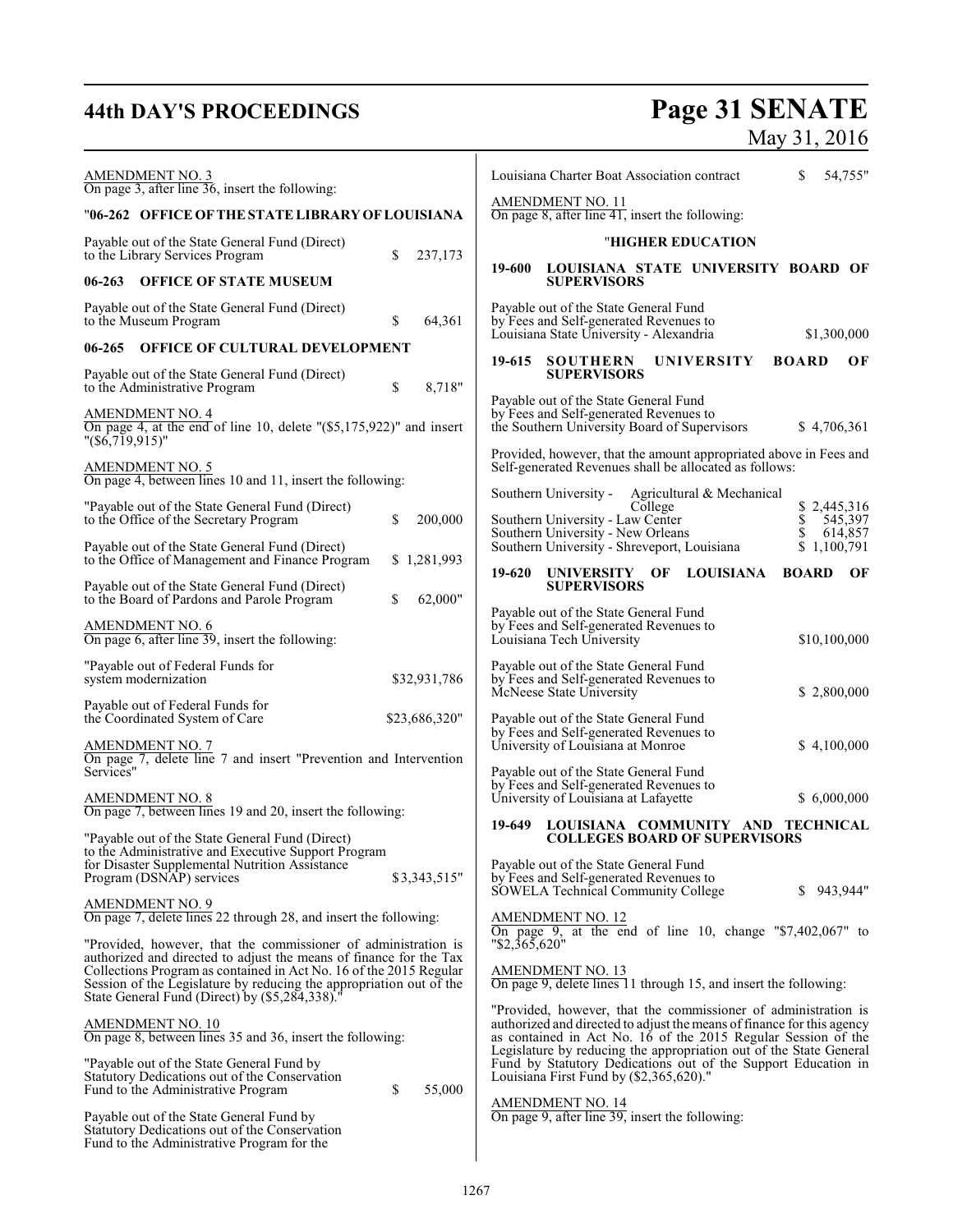# **Page 32 SENATE 44th DAY'S PROCEEDINGS**

May 31, 2016

#### "**20-966 SUPPLEMENTAL PAYMENTS TO LAW ENFORCEMENT PERSONNEL**

Provided, however, that the commissioner of administration is authorized and directed to adjust the means of finance for Municipal Police Supplemental Payments as contained in Act No. 16 of the 2015 Regular Session of the Legislature by reducing the appropriation out of the State General Fund (Direct) by (\$575,000).

| Payable out of the State General Fund (Direct)<br>for Firefighters' Supplemental Payments    | S. | 575,000  |
|----------------------------------------------------------------------------------------------|----|----------|
| Payable out of the State General Fund (Direct)<br>for Deputy Sheriffs' Supplemental Payments | S. | 400,000" |
| AMENDMENT NO. 15                                                                             |    |          |

On page 10, between lines 1 and 2, insert the following:

#### "**21-807 LOUISIANA FEDERAL PROPERTY ASSISTANCE AGENCY**

### Payable out of the State General Fund (Direct) to the Federal Property Assistance Program  $\qquad \qquad$  \$ 51,402 **21-816 DIVISION OF ADMINISTRATIVE LAW**

| Payable out of the State General Fund (Direct)<br>to the Administration Program       | S. | 2.344" |
|---------------------------------------------------------------------------------------|----|--------|
| <b>AMENDMENT NO. 16</b><br>On page 10, between lines 15 and 16, insert the following: |    |        |
| "Payable out of the State General Fund (Direct)<br>to the Flight Maintenance Program  | S. | 7.830" |

AMENDMENT NO. 17

On page 11, between lines 1 and 2, insert the following:

"Section 2.D. Notwithstanding any provisions of law to the contrary, including the provisions of the Capital Outlay Act, the following appropriation is hereby made out of the interest earnings from the investment of general obligation bond or note proceeds in the Comprehensive Capital Outlay Escrow Account:

#### **EXECUTIVE DEPARTMENT 01/107 DIVISION OF ADMINISTRATION**

(1652) Exterior Waterproofing at the State Capitol Building,

Planning and Construction

(East Baton Rouge)

Payable from Interest Earnings  $$5,000,000$ Provided, however, that the scope of this appropriation is deemed to include repairs to the State Capitol Building exterior and the appropriated funds from Interest Earnings are to be used exclusively for those repairs.

Section 3.A. Notwithstanding any provision of law to the contrary, any appropriations contained in Schedule 20-901 Sales Tax Dedications – Local Entities in Act 15 of the 2014 Regular Session ofthe Legislature payable to the Bayou Teche Museumin the amount of \$10,000 shall be hereby reappropriated to the Bayou Teche Museumand shall be deemed a bona fide obligation through June 30, 2017, and all provisions of the cooperative endeavor agreement executed between the Bayou Teche Museum and the Department of Treasury, including but not limited to the reporting requirements, shall be performed as agreed.

Section 3.B. Notwithstanding any provision to the contrary, any appropriation contained in Schedule 20-901 Sales Tax Dedications - Local Entities in Act No. 15 of the 2014 Regular Session of the Legislature payable to the Jeanerette Museum in the amount of \$4,194.45 shall be deemed a bona fide obligation through June 30, 2017, and all provisions of the cooperative endeavor agreement executed between the Jeanerette Museum and the Department of the Treasury, including but not limited to the reporting requirements, shall be performed as agreed.

Section 3.C. Notwithstanding any provision of law to the contrary, any appropriation contained in Other Requirements Schedule 20-901 Sales Tax Dedications or Other Requirements Schedule 20-945 State Aid to Local Governmental Entities, in Act 16 of the 2015 Regular Session of the Legislature and Act 56 of the 2015 Regular Session of the Legislature which appropriation has a valid cooperative endeavor agreement on June 30, 2016, shall be deemed a bona fide obligation through December 31, 2016 and all other provisions of the cooperative endeavor agreements, including but not limited to the reporting requirements, shall be performed as agreed."

#### AMENDMENT NO. 18

On page 11, line 2, delete "Section 3." and insert "Section 4."

On motion of Senator LaFleur, the committee amendment was adopted. The amended bill was read by title and referred to the Legislative Bureau.

#### **HOUSE BILL NO. 1049—**

BY REPRESENTATIVE BARRAS AN ACT

To appropriate funds for Fiscal Year 2016-2017 to defray the expenses of the Louisiana Legislature, including the expenses of the House of Representatives and the Senate, of legislative service agencies, and of the Louisiana State Law Institute; to provide for the salary, expenses, and allowances of members, officers, staff, and agencies of the Legislature; to provide with respect to the appropriations and allocations herein made; and to provide for related matters.

Reported with amendments by the Committee on Finance.

#### **SENATE COMMITTEE AMENDMENTS**

Amendments proposed by Senate Committee on Finance to Engrossed House Bill No. 1049 by Representative Barras

#### AMENDMENT NO. 1

On page 1, delete lines 9 and 10 and insert:

"Section 1. The sum of Sixty-Six Million Seventeen Thousand Five Hundred Thirty and No/100 (\$66,017,530.00) Dollars, or so much thereof as may"

#### AMENDMENT NO. 2

On page 4, delete lines 12 and 13 and insert:

"Section 3.(A) The sum of Nine Million Thirteen Thousand Three Hundred Forty-One and No/100 (\$9,013,341.00) Dollars is hereby allocated out of the total"

#### AMENDMENT NO. 3

On page 9, at the end of line 13, change "6,517,935" to "9,013,341"

On motion of Senator LaFleur, the committee amendment was adopted. The amended bill was read by title and referred to the Legislative Bureau.

#### **Rules Suspended**

Senator Mills asked for and obtained a suspension of the rules to recall Senate Concurrent Resolution No. 134 from the Committee on Health and Welfare.

#### **SENATE CONCURRENT RESOLUTION NO. 134—** BY SENATOR MORRELL

A CONCURRENT RESOLUTION

To create and provide for the Louisiana Workplace Wellness Study Commission to study the importance of healthy vending on state-operated properties.

The resolution was read by title. Senator Mills moved to adopt the Senate Concurrent Resolution.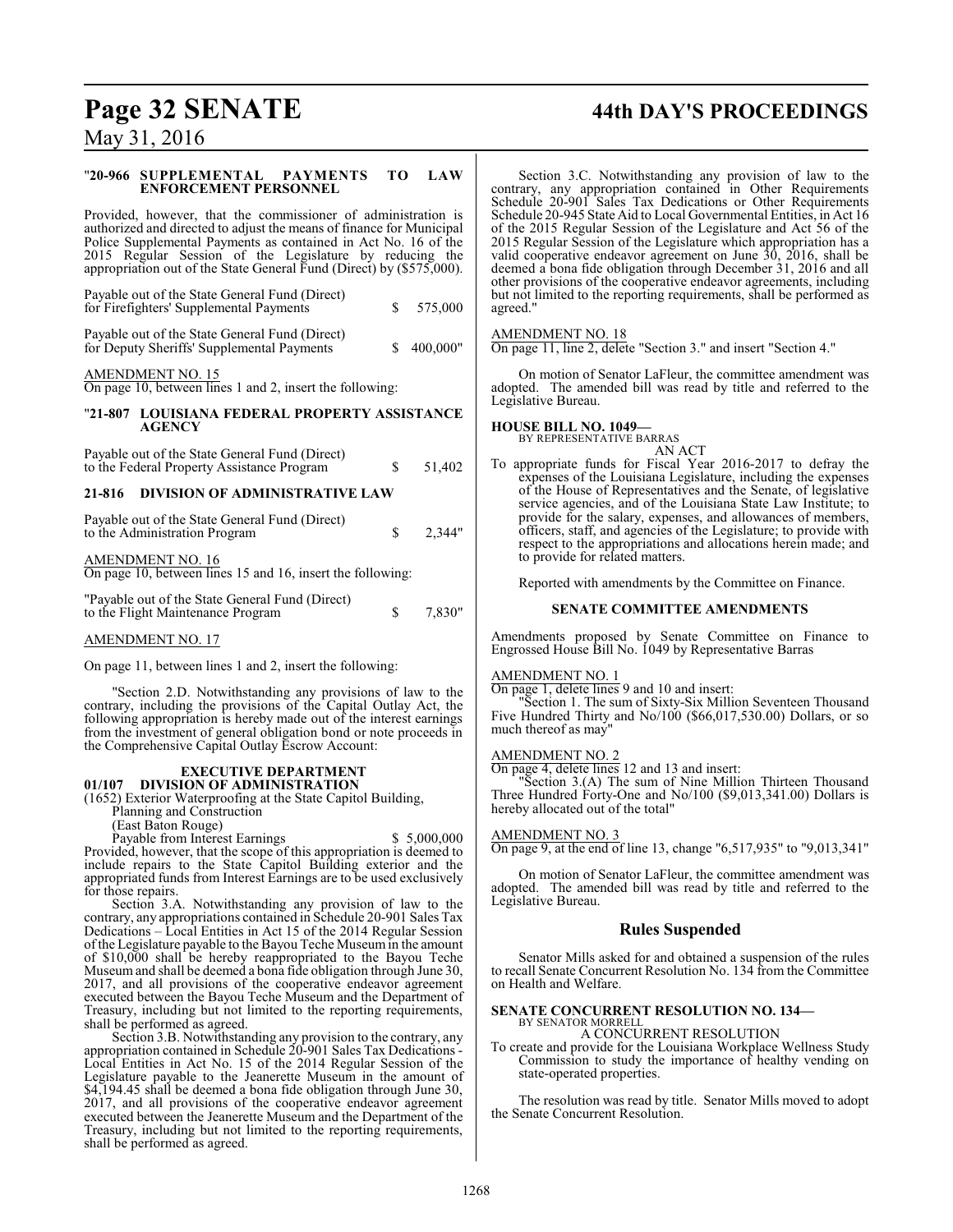# **44th DAY'S PROCEEDINGS Page 33 SENATE**

### **ROLL CALL**

The roll was called with the following result:

#### YEAS

| Mr. President | Erdey       | Mills     |
|---------------|-------------|-----------|
| Allain        | Fannin      | Mizell    |
| Appel         | Gatti       | Morrish   |
| Barrow        | Hewitt      | Peacock   |
| <b>Bishop</b> | Johns       | Peterson  |
| Boudreaux     | LaFleur     | Smith, G. |
| <b>Brown</b>  | Lambert     | Smith, J. |
| Chabert       | Luneau      | Tarver    |
| Claitor       | Martiny     | Walsworth |
| Cortez        | Milkovich   | White     |
| Total $-30$   |             |           |
|               | <b>NAYS</b> |           |

Total - 0

| Carter    | Long    | Riser    |
|-----------|---------|----------|
| Colomb    | Morrell | Thompson |
| Donahue   | Perry   | Ward     |
| Total - 9 |         |          |

The Chair declared the Senate had adopted the Senate Concurrent Resolution, and ordered it sent to the House.

#### **Message from the House**

#### **PASSED SENATE BILLS AND JOINT RESOLUTIONS**

#### May 31, 2016

To the Honorable President and Members of the Senate:

I am directed to inform your honorable body that the House of Representatives has finally passed the following Senate Bills and Joint Resolutions:

#### **SENATE BILL NO. 44—** BY SENATOR GATTI

AN ACT

To amend and reenact R.S. 23:1103(D), relative to workers' compensation; to provide for workers' compensation premiums; to provide for the recoupment of certain workers' compensation benefits from certain third persons; to provide for a dollar-fordollar credit for certain amounts paid on behalf of the employer; and to provide for related matters.

Reported without amendments.

Respectfully submitted, ALFRED W. SPEER Clerk of the House of Representatives

#### **Privileged Report of the Legislative Bureau**

May 31, 2016

To the President and Members of the Senate:

I am directed by your Legislative Bureau to submit the following report:

The following instruments are approved as to construction and duplication.

# May 31, 2016

#### **HOUSE BILL NO. 2—**

BY REPRESENTATIVE ABRAMSON AN ACT

To provide with respect to the capital outlay budget and the capital outlay program for state government, state institutions, and other public entities; to provide for the designation of projects and improvements; to provide for the financing thereof making appropriations from certain sources; and to provide for related matters.

Reported without amendments.

#### **HOUSE BILL NO. 215—** BY REPRESENTATIVE HENRY

AN ACT

To provide for the establishment and reestablishment of agency ancillary funds, to be specifically known as internal service funds, auxiliary accounts, or enterprise funds for certain state institutions, officials, and agencies; to provide for appropriation of funds; and to regulate the administration of said funds.

Reported without amendments.

# **HOUSE BILL NO. 409—** BY REPRESENTATIVE HENRY

AN ACT

To amend and reenact Code of Criminal Procedure Article  $895.1(F)(3)$ (e) and to enact R.S. 17:1519.6(E), relative to state funds; to provide for the deposit of certain funds into the state treasury; to provide for outstanding fund transfers; to provide for the deposit of hospital lease payments; to provide for distributions out of the Sex Offender Registry Technology Fund; and to provide for related matters.

Reported without amendments.

- **HOUSE BILL NO. 616—** BY REPRESENTATIVES HENRY AND BARRAS AND SENATORS ALARIO AND LAFLEUR AN ACT
- To appropriate funds to defray the expenses of the Louisiana Judiciary, including the Supreme Court, Courts of Appeal, District Courts, Criminal District Court of Orleans Parish, and other courts; and to provide for related matters.

Reported without amendments.

#### **HOUSE BILL NO. 922—**

BY REPRESENTATIVE HENSGENS AN ACT

To amend and reenact R.S. 46:2625(A)(1)(introductory paragraph) and (a) and to repeal R.S. 46:2625(B), relative to fees on healthcare providers; to revise the fee amount for nursing homes; to repeal a prohibition on new fees or increased fees on nursing homes without a majority vote of approval by the legislature; and to provide for related matters.

Reported without amendments.

## **HOUSE BILL NO. 984—** BY REPRESENTATIVE HENRY

AN ACT

To provide with respect to the Revenue Sharing Fund and the allocation and distribution thereof for Fiscal Year 2016-2017; and to provide for related matters.

Reported without amendments.

**HOUSE BILL NO. 1047—** BY REPRESENTATIVE HENRY

AN ACT

To appropriate funds and to make certain reductions in appropriations fromcertain sources to be allocated to designated agencies and purposes in specific amounts for the making of supplemental appropriations for Fiscal Year 2015-2016; to provide for an effective date; and to provide for related matters.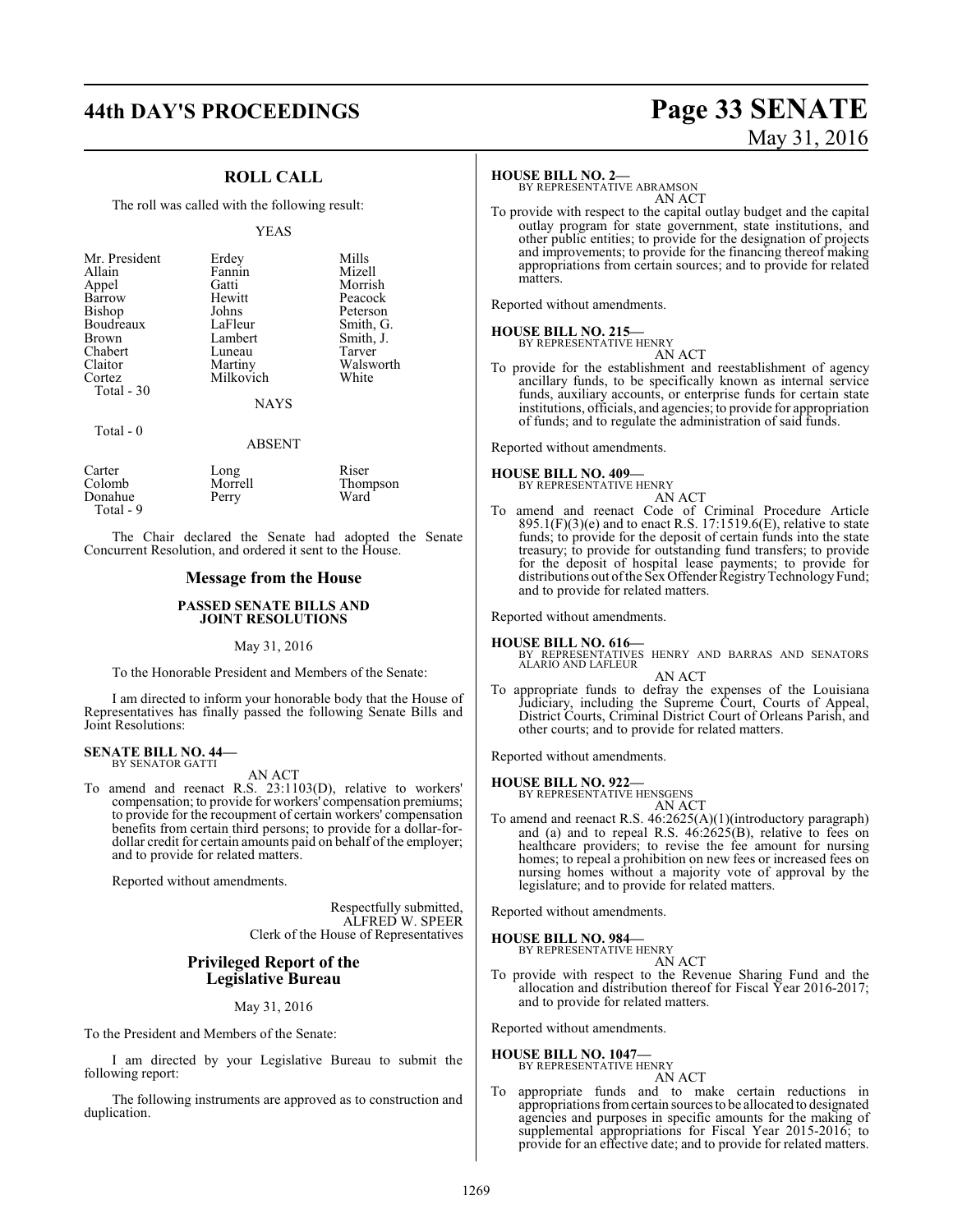Reported without amendments.

- **HOUSE BILL NO. 1049—** BY REPRESENTATIVE BARRAS AN ACT
- To appropriate funds for Fiscal Year 2016-2017 to defray the expenses ofthe Louisiana Legislature, including the expenses of the House of Representatives and the Senate, of legislative service agencies, and of the Louisiana State Law Institute; to provide for the salary, expenses, and allowances of members, officers, staff, and agencies of the Legislature; to provide with respect to the appropriations and allocations herein made; and to provide for related matters.

Reported without amendments.

Respectfully submitted, DANIEL R. MARTINY Chairman

#### **Adoption of Legislative Bureau Report**

On motion of Senator Martiny, the Bills and Joint Resolutions were read by title and passed to a third reading.

### **Motion to Make Special Order**

Senator LaFleur asked for and obtained a suspension of the rules to make House Bill No. 1, which was just advanced to a Third Reading and Final Passage, Special Order of the Day No. 1 on Wednesday, June 1, 2016.

#### **HOUSE BILL NO. 1—**

BY REPRESENTATIVE HENRY AN ACT

Making annual appropriations for Fiscal Year 2016-2017 for the ordinary expenses of the executive branch of state government, pensions, public schools, public roads, public charities, and state institutions and providing with respect to the expenditure ofsaid appropriations.

#### **Motion to Make Special Order**

Senator LaFleur asked for and obtained a suspension of the rules to make House Bill No. 2, which was just advanced to a Third Reading and Final Passage, Special Order of the Day No. 2 on Wednesday, June 1, 2016.

# **HOUSE BILL NO. 2—** BY REPRESENTATIVE ABRAMSON

AN ACT

To provide with respect to the capital outlay budget and the capital outlay programfor state government, state institutions, and other public entities; to provide for the designation of projects and improvements; to provide for the financing thereof making appropriations from certain sources; and to provide for related matters.

#### **Motion to Make Special Order**

Senator LaFleur asked for and obtained a suspension of the rules to make House Bill No. 3, which was just advanced to a Third Reading and Final Passage, Special Order of the Day No. 3 on Wednesday, June 1, 2016.

**HOUSE BILL NO. 3—** BY REPRESENTATIVE ABRAMSON

AN ACT

To enact the Omnibus Bond Authorization Act of 2016, relative to the implementation of a five-year capital improvement program; to provide for the repeal of certain prior bond authorizations; to provide for new bond authorizations; to provide for authorization and sale of such bonds by the State Bond Commission; and to provide for related matters.

# **Page 34 SENATE 44th DAY'S PROCEEDINGS**

#### **Privileged Report of the Committee on Senate and Governmental Affairs**

### **ENROLLMENTS**

Senator Peterson, Chairman on behalf of the Committee on Senate and Governmental Affairs, submitted the following report:

May 31, 2016

To the President and Members of the Senate:

I am directed by your Committee on Senate and Governmental Affairs to submit the following report:

The following Senate Bills have been properly enrolled:

#### **SENATE BILL NO. 291—**

BY SENATORS MILLS, BARROW, BOUDREAUX, BROWN, COLOMB,<br>DONAHUE, - GATTI, - LAFLEUR, - LONG, - MILKOVICH, - MORRELL,<br>PEACOCK, PETERSON AND TARVER AN ACT

To amend and reenact R.S. 37:2418(B) and the introductory paragraph of  $2418(C)$  and  $2420(B)$  and  $(C)$ , relative to the practice of physical therapy; to authorize implementation of physical therapy services in certain circumstances; to provide for disciplinary action; to provide for an effective date; and to provide for related matters.

**SENATE BILL NO. 295—**<br>BY SENATORS PETERSON, BISHOP, CARTER, APPEL, CHABERT, JOHNS, MARTINY AND TARVER AND REPRESENTATIVES ADAMS,<br>BAGNERIS, BOUIE, GARY CARTER, JIMMY HARRIS, HAZEL, TERRY<br>LANDRY, LEGER, LOPINTO, MARCELLE, M AN ACT

To enact R.S. 27:248, relative to the land-based casino; to promote non-gaming economic development; to provide for personnel and total operating force; to provide for third-party tenants; to provide for compensation; to provide for reporting; to provide for definitions; to provide for credits; to provide for methods of calculation; and to provide for related matters.

**SENATE BILL NO. 303—**<br>BY SENATOR MORRELL AND REPRESENTATIVES BAGNERIS AND MARCELLE AN ACT

To amend and reenact Children's Code Art. 908(A), R.S. 15:905(A), (B), and (C), and the introductory paragraph of R.S.  $17:3911(B)(1)$  and (3) and (C)(2), and  $3912(A)$ , and to enact R.S. 17:10.9 and 100.1(D), relative to educational programs in juvenile justice facilities; to require oversight, accountability and control of the educational services delivered in juvenile justice facilities; to create a mutual accountability team; to provide for a specialized school performance score calculation system; to require the maintenance of certain data; and to provide for related matters.

#### **SENATE BILL NO. 360—**

BY SENATOR MILLS

AN ACT To amend and reenact R.S. 40:1155.2(5), to enact R.S. 40:1155.2.1, and to repeal R.S.  $40:1155.2(8)$ , relative to the Louisiana Physician Order for Scope of Treatment; to provide for definitions; to provide for the form; to provide for an effective date; and to provide for related matters.

**SENATE BILL NO. 373—** BY SENATOR MIZELL

AN ACT

To amend and reenact R.S. 38:3087.194(A) and 3087.201 and to enact R.S. 38:3087.197(D) and 3087.206, relative to the Washington Parish Reservoir District; to provide for the board of commissioners; to provide for restrictions on the acquisition of land; to require public bid; to provide for open meetings; and to provide for related matters.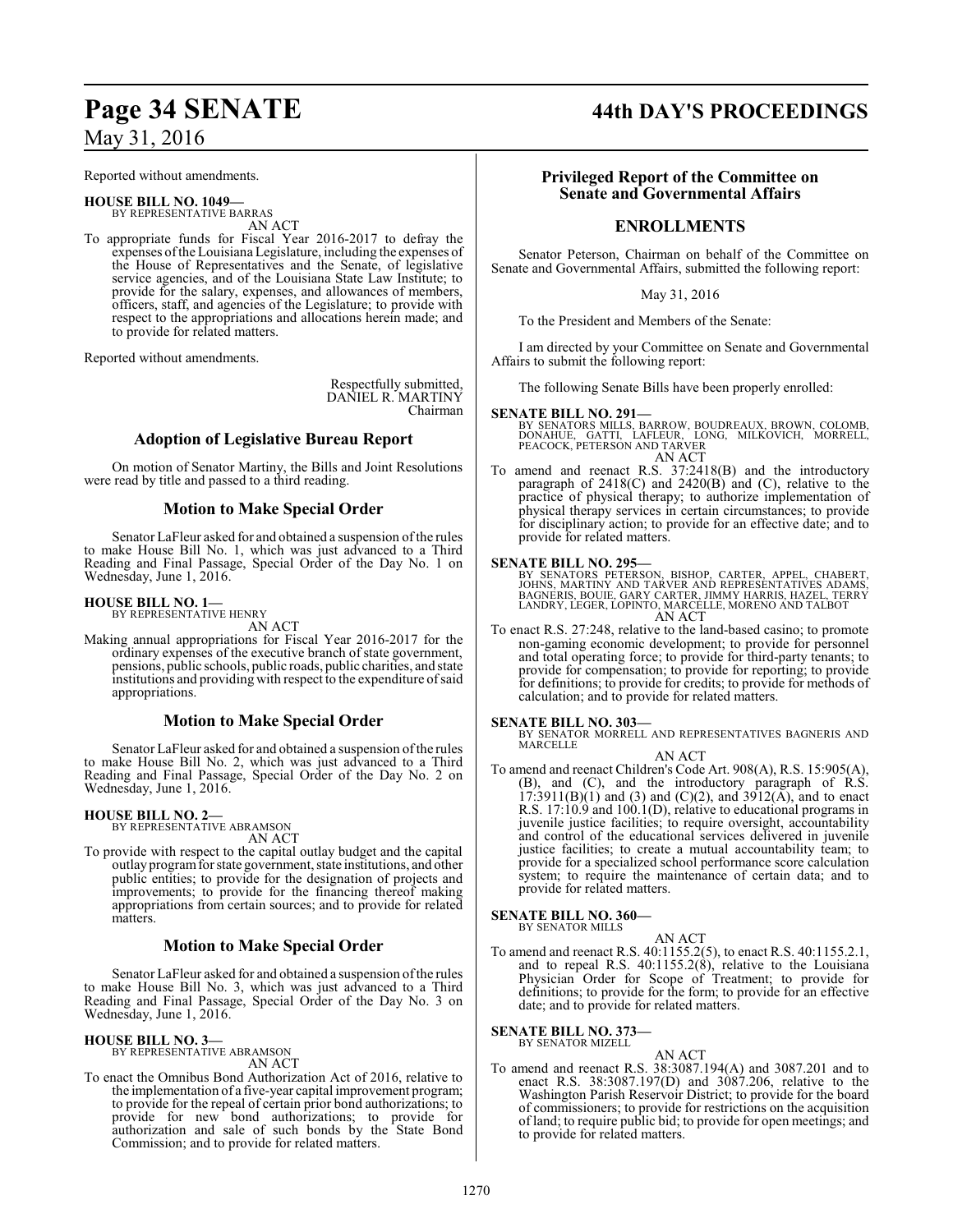# **44th DAY'S PROCEEDINGS Page 35 SENATE**

# May 31, 2016

**SENATE BILL NO. 394—**

BY SENATOR CARTER AND REPRESENTATIVE MARCELLE AN ACT

To amend and reenact R.S. 14:90.5(B), relative to the crime of unlawful playing of gaming devices by persons under the age of twenty-one; to provide relative to the elements of the crime; and to provide for related matters.

**SENATE BILL NO. 397—** BY SENATOR JOHNS AND REPRESENTATIVES BAGLEY, COX, HOLLIS, HORTON, JACKSON, LEBAS, POPE, STOKES AND WILLMOTT AN ACT

To amend and reenact R.S. 46:1402, 1403(7), 1403.1, 1407(B)(1)(a), (f), and (g), (E), (H), and (I), 1414.1(D), 1417, 1423, and  $1428(A)$  and  $(B)(1)$ , relative to residential facilities; to provide for residents of residential homes; to provide for completion of educational courses by such residents; to provide for the jurisdiction, powers, duties, and regulations of the Department of Children and Family Services regarding youth under care by specialized providers; to provide definitions; and to provide for related matters.

## **SENATE BILL NO. 419—** BY SENATOR THOMPSON

AN ACT

To amend and reenact R.S. 38:2313(F), and to enact R.S. 38:2313(B)(7), relative to professional services; to provide for the factors in the selection of professional services; to provide for an effective date; and to provide for related matters.

# **SENATE BILL NO. 420—** BY SENATOR THOMPSON

AN ACT

To enact R.S. 17:195.1, relative to school nutrition programs; to require the State Board of Elementary and SecondaryEducation to develop and implement a farm to school program to promote the use of locally grown and raised agricultural products in school nutrition programs; to provide for the duties and responsibilities of the state Department of Education and the Department of Agriculture and Forestry with respect to the program; and to provide for related matters.

## **SENATE BILL NO. 464—** BY SENATOR MILLS

AN ACT

To amend and reenact R.S.  $47:338.1(D)(1)$  and to enact R.S. 47:338.1(E), relative to sales tax of political subdivisions; to provide for the use of the tax proceeds of a sales tax district in certain municipalities; and to provide for related matters.

#### **SENATE BILL NO. 471— (Substitute of Senate Bill No. 211 by Senator Martiny)**

#### BY SENATOR MARTINY AN ACT

To amend and reenact Section 2 of Act No. 866 of the 2014 Regular Session of the Legislature of Louisiana, relative to the Louisiana State Board of Dentistry; to provide relative to the domicile of the board and certain proceedings; to provide for an extension of the effective date of such Section 2 from 2017 to 2018; and to provide for related matters.

# **SENATE BILL NO. 477— (Substitute of Senate Bill No. 342 by**

**Senator Boudreaux)**<br>BY SENATORS BOUDREAUX, APPEL, BISHOP, MILKOVICH, MORRISH,<br>WALSWORTH AND WHITE AND REPRESENTATIVES HALL AND<br>PRICE

#### AN ACT

To amend and reenact R.S. 17:3902(B)(5) and 3997(D)(2), relative to the evaluation of public school teachers and administrators; to provide relative to the use of value-added data in such evaluations; and to provide for related matters.

#### **SENATE BILL NO. 47—**

BY SENATOR LAMBERT

AN ACT To amend and reenact R.S. 13:2593(A), (B), (C), and (E), and to enact R.S. 13:2593(F) and (G), relative to legal representation by the attorney general; to provide for representation of deputy constables; to provide for restrictions and limitations; to provide relative to reimbursement in certain cases; and to provide for related matters.

#### **SENATE BILL NO. 49—** BY SENATOR LONG

AN ACT

To amend and reenact R.S. 39:84(D) and to enact R.S. 39:84(H), relative to budget controls on personnel; to require the approval of the Joint Legislative Committee on the Budget before certain performance adjustments or other salary increases are effective in the executive branch of state government in the last ninety days of the last year of the term of office of a governor; to provide for an effective date; and to provide for related matters.

**SENATE BILL NO. 91—** BY SENATORS COLOMB, BARROW, BISHOP, BOUDREAUX, BROWN, CARTER, GATTI, MORRELL,TARVER, THOMPSON AND WALSWORTH

#### AN ACT

To amend and reenact R.S. 32:300.5(C)(1) and (2), 300.6(C)(1) and (2), 300.7(E)(1)(a) and (b), and  $300.8(D)(2)(a)$  and (b) and to enact R.S. 15:571.11(A)(4), relative to the prohibition against using wireless communications devices for text messaging and social networking while driving; to increase the penalties for violations of this prohibition by the general public, by holders of certain special licenses, by minors, and in school zones; to provide for the disposition of fines; and to provide for related matters.

#### **SENATE BILL NO. 109—**

BY SENATOR BARROW AN ACT

To enact R.S. 17:407.29, relative to early childhood programs; to provide relative to confidentiality of applications and client case records for child care assistance clients; to provide for exceptions; to provide for waiver of confidentiality; to provide for penalties; and to provide for related matters.

#### **SENATE BILL NO. 172—** BY SENATOR MORRELL

AN ACT

To amend and reenact R.S. 47:463.4(M), relative to motor vehicles; to provide relative to the definition of a "medical examiner" for issuance of special license plates or hang tags for mobility impaired persons; and to provide for related matters.

#### **SENATE BILL NO. 173—**

BY SENATOR GARY SMITH AND REPRESENTATIVE GARY CARTER AN ACT

To enact R.S. 13:2564.3, relative to parish court judges; to provide for legal representation by the attorney general; and to provide for related matters.

#### **SENATE BILL NO. 215—**

BY SENATOR CARTER AN ACT

To amend and reenact R.S. 26:920(B) and (C), relative to the office of alcohol and tobacco control; to provide for the procedure for appeal of tobacco dealers; to provide for a fine for frivolous appeals; and to provide for related matters.

#### **SENATE BILL NO. 223**

BY SENATOR CLAITOR

#### AN ACT

To amend and reenact R.S. 37:2659 and to enact R.S. 37:2659.1, relative to the Louisiana Board of Examiners for Speech-Language Pathology and Audiology; to provide for the powers and duties of the board; to provide relative to certain qualifications for licensure by the board; to provide definitions; to require the board to request and obtain certain state and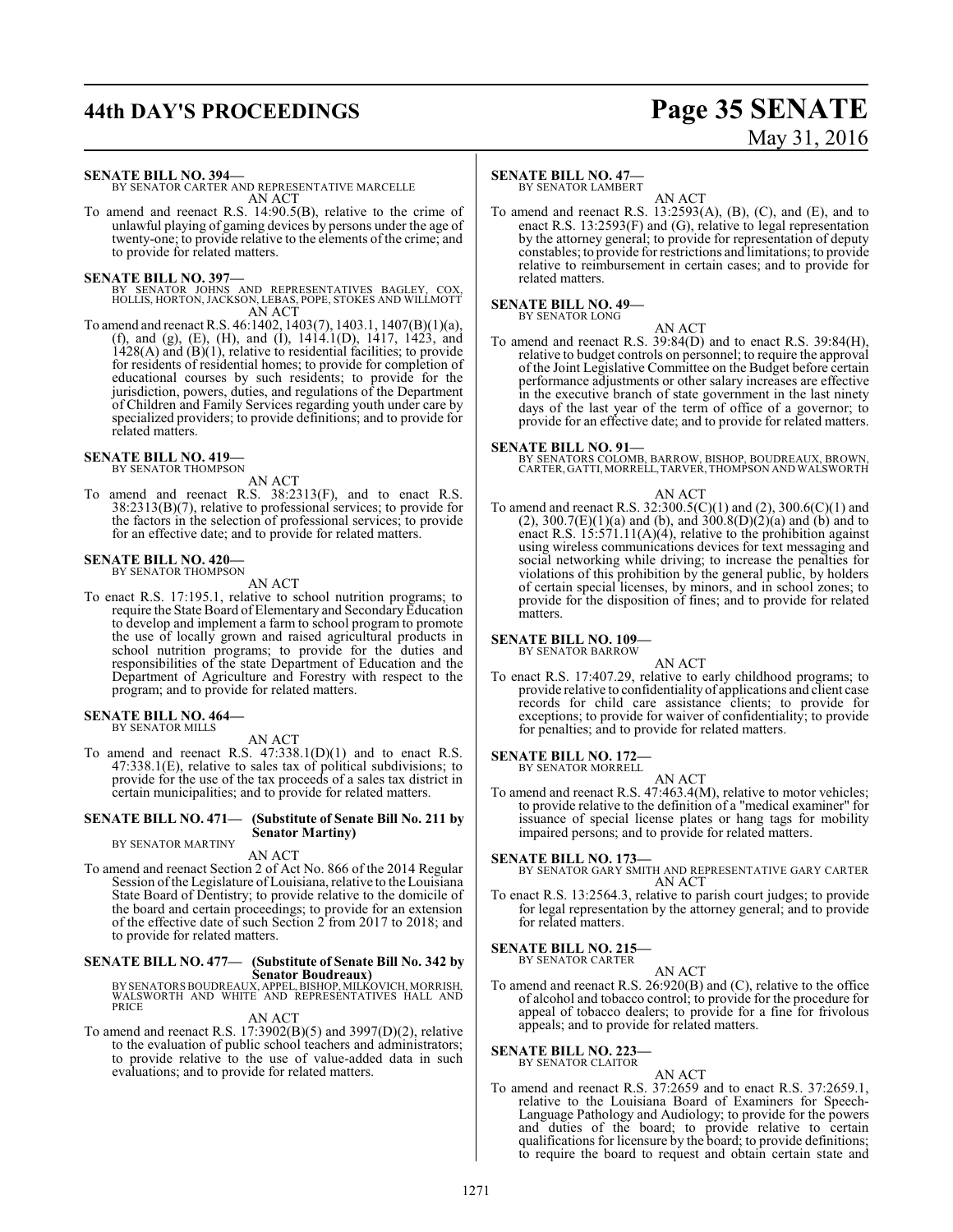# **Page 36 SENATE 44th DAY'S PROCEEDINGS**

## May 31, 2016

national criminal history record information for eligibility determination; to provide for confidentiality of certain information; to provide for a compliance hearing; to provide terms, conditions, requirements, and procedures; and to provide for related matters.

**SENATE BILL NO. 260—** BY SENATOR MORRISH AND REPRESENTATIVE SMITH AN ACT

To amend and reenact R.S. 17:3973(2)(a) and (3), 3982(B)(1) and  $(2)(a)$ , 3983 $(A)(4)(a)$  and  $(d)$  and  $(B)(2)$ , 3991 $(H)$ , the introductory paragraph of  $3995(A)(1)$  and (c),  $(3)(b)$ , and  $(4)(a)(i)$  and  $(H)$ , 3996 $(G)$ , and 4001 $(A)$  and  $(C)(1)$  and  $(2)$  and to repeal R.S. 17:3973(2)(b)(vi) and (4), 3974(A), 3981.1, 3981.2, and 3983(A)(2)(d), (D)(2), and (E)(3), relative to charter schools; to revise the definition of a chartering authority; to remove the authority of the State Board of Elementary and Secondary Education to certify certain entities as local charter authorizers; to remove the authority of local charter authorizers to approve charter proposals and to enter into charters; to eliminate certain types of charter schools; and to provide for related matters.

#### **SENATE BILL NO. 262—**

BY SENATOR MORRISH AND REPRESENTATIVES PRICE AND SMITH AN ACT

To enact R.S. 17:24.4(F)(1)(g), relative to statewide content standards and assessments for required subjects; to provide for the use of such results and information for specified purposes including for purposes of distributing school and district letter grades, teacher evaluations, and pupil progression; and to provide for related matters.

#### **SENATE BILL NO. 268**

BY SENATOR MORRELL AN ACT

To enact R.S. 47:513.2, relative to motor vehicles; to provide a fixed period for registration and inspection of motor vehicles of new residents; and to provide for related matters.

## **SENATE BILL NO. 273—** BY SENATOR DONAHUE

AN ACT

To enact Paragraph (8) of Section 1 and Sections 4.1 and 12.2 of Act No. 762 of the 1986 Regular Session, as amended by Act No. 875 of the 1988 Regular Session, Act No. 1227 of the 1995 Regular Session, Act No. 855 of the 1997 Regular Session, and Act No. 1469 of the 1997 Regular Session, relative to the Greater New Orleans ExpresswayCommission; to authorize the Greater New Orleans Expressway Commission to issue additional toll bonds to finance the costs of construction of improvements and betterments to the Greater New Orleans Expressway; to provide with respect to surplus funds; and to provide for related matters.

### **SENATE BILL NO. 227—**

BY SENATORS COLOMB AND CARTER AN ACT

To enact R.S. 32:409.1(A)(2)(d)(ix) and 410(E) and (F) and R.S. 40:1321(O) and (P) and to repeal Act No. 807 of the 2008 Regular Session of the Legislature and Act No. 151 of the 2010 Regular Session of the Legislature, relative to the issuance of drivers' licenses and special identification cards; to require applicants for either a driver's license or special identification card to provide proof of Louisiana residency; to provide for implementation of the REAL ID Act of 2005; to require certain documents or photographs obtained in the process of applying for a driver's license or special identification card be disposed of in certain circumstances; to provide for exceptions; to provide for an effective date; and to provide for related matters.

#### **SENATE BILL NO. 301—**

BY SENATOR MORRELL AND REPRESENTATIVES BAGNERIS AND MARCELLE

AN ACT To amend and reenact R.S. 15:1087 and Children's Code Arts. 815, 898, 900(A), and 1509.1(A) and (C) and to enact Part V-A of Chapter 7 of Title 15 of the Louisiana Revised Statutes of 1950, to be comprised of R.S. 15:931 through 945, relative to juvenile justice; to provide for data compilation and reporting; to provide for accountability and cost effectiveness; to provide for program evaluation and funding; to provide for certain periods of detention in juvenile facilities under certain circumstances; and to provide for related matters.

# **SENATE BILL NO. 390—** BY SENATOR LONG

AN ACT To amend and reenact Subsection A of Section 4 of Act No. 105 of the 1976 Regular Session of the Legislature, as amended by Act No. 222 of the 1977 Regular Session of the Legislature, relative to the Saline Lake Game and Fish Preserve Commission; and to amend and reenact Section 4 of Act No. 191 of the 1926 Regular Session of the Legislature, as amended by Act No. 294 of the 1938 Regular Session of the Legislature, Act No. 120 of the 1946 Regular Session of the Legislature, Act No. 307 of the 1948 Regular Session ofthe Legislature, Act No. 17 ofthe 1956 First Extraordinary Session of the Legislature, Act No. 455 of the 1966 Regular Session of the Legislature, Act No. 105 of the 1976 Regular Session of the Legislature, and Act No. 303 of the 1977 Regular Session of the Legislature, relative to the Northwest Louisiana Game and Fish Preserve Commission; to provide for additional members to the commissions; to provide terms, conditions, and requirements; and to provide for related matters.

## **SENATE BILL NO. 470— (Substitute of Senate Bill No. 89 by**

**Senator Morrish)** BY SENATORS MORRISH AND WALSWORTH AND REPRESENTATIVE **PRICE** 

AN ACT

To amend and reenact R.S. 17:5065(D), relative to the Taylor Opportunity Program for Students; to provide relative to reducing award amounts in the event of insufficient funding; to authorize public postsecondary institutions to bill students for certain tuition amounts; to provide for tuition waivers; and to provide for related matters.

> Respectfully submitted, KAREN CARTER PETERSON Chairman

The foregoing Senate Bills were signed by the President of the Senate.

#### **Message from the House**

#### **SIGNED HOUSE BILLS AND JOINT RESOLUTIONS**

#### May 31, 2016

To the Honorable President and Members of the Senate:

I am directed to inform your honorable body that the Speaker of the House of Representatives has signed the following House Bills and Joint Resolutions:

#### **HOUSE BILL NO. 14—**

BY REPRESENTATIVE PEARSON AN ACT

To amend and reenact R.S. 11:181(A)(introductory paragraph), (B)(introductory paragraph), and  $(E)$ , 511(1), 822 $\overline{(A)}(5)$ ,  $1162(A)(2)$ ,  $1302(A)(6)$  and (7),  $1471(A)$  and (C),  $1541$ ,  $1651(B)(1)$ ,  $1821(B)(5)$ ,  $1981(B)$ ,  $2091(B)(1)$ ,  $2173(A)$ (introductory paragraph),  $2225(A)(2)(a)$ , and  $2260(A)(2)(d)$  and to enact R.S. 11:2173(A)(7) and (8), relative